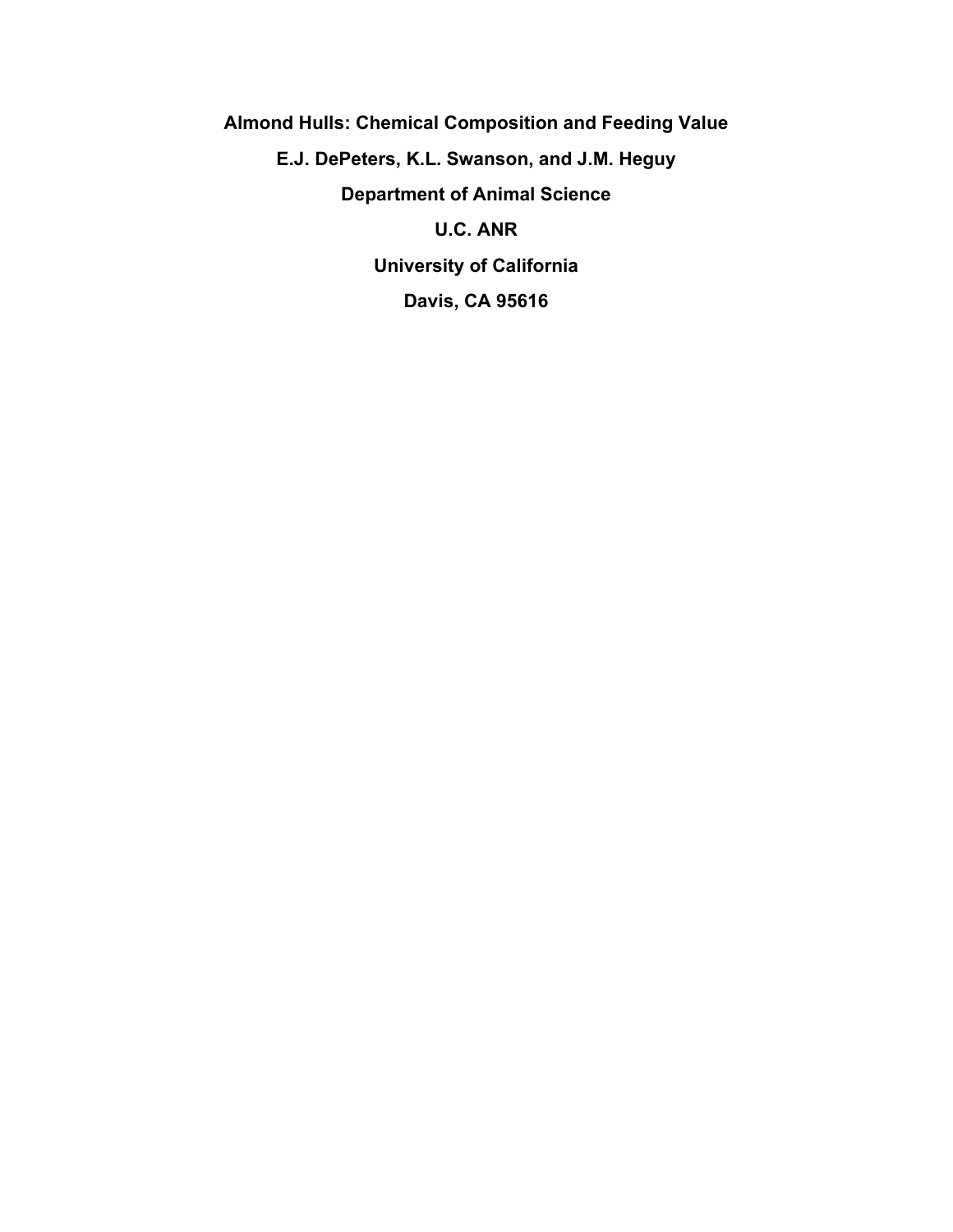### **INTRODUCTION**

Almond (*Prunus dulcis*) belongs to the family Rosaceae that is related to stone fruits including peaches and cherries. Field weight yields of almonds at harvest are 23% meats (nuts), 13% debris, 14% shells, and 50% hulls (EPA 1995). The Almond Board of California reported the fruit weight to be 31% kernels, 20% shells and 49% hulls on an As Is basis and 32% kernels, 20 shells, and 48% hulls on a DM basis (Huang 2018 unpublished). Almond hulls are a byproduct in the production of almond nuts. Almond hulls (AH) are anatomically similar to the fleshy portion of a peach that humans consume, and hulls contain the mesocarp and exocarp (Figure 1). Consequently, almond hulls are high in sugars and a byproduct feedstuff high in nutritive value that is fed to ruminants in various regions of the world.

The story of almond hulls as a byproduct feedstuff in California has an interesting history. In the 1940s, almond hulls were not used as a livestock feed. Instead, the majority were burned while the remainder were plowed under in fields (Cruess 1949). Velasco et al. (1965) stated "As recently as 1948, almond hulls were considered of little or no value, and most of them were burned or otherwise destroyed. Then as a result of work by University of California researchers (1948-1951), hulls were found to have an energy value 65 to 90% of barley". The early research at the University of California clearly demonstrated the nutritive value of almond hulls for ruminants (Weir, 1951; Velasco et al. 1965). Subsequently, the research of Aguilar et al. (1984) was of paramount importance to expanding the use of almond hulls as a feedstuff for dairy cattle. Almond hulls are now a common, highly valued byproduct feedstuff that are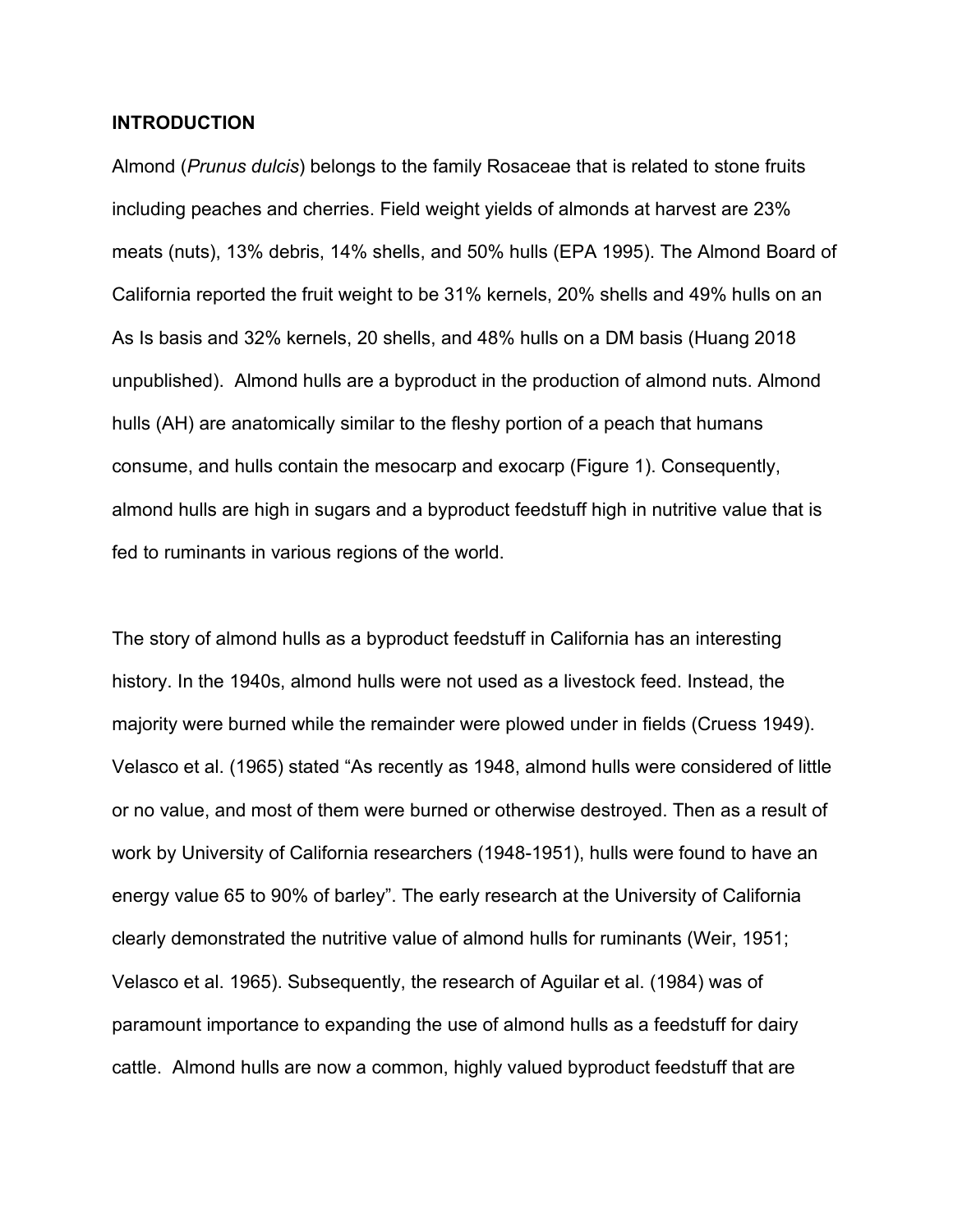used in the diets of lactating dairy cows in California. A survey (Castillo et al. 2012) of 40 dairy farms in California found almond hulls to be an ingredient in 39 out of 104 TMR evaluated with an average feeding rate of 1.5 kg/cow/day and a range of feeding from 0.2 to 3.0 kg. A more recent survey (Heguy 2019, unpublished) found that the feeding amount had increased to approximately 2.3 kg (5 pounds) per lactating cow daily. Even though almond hulls are commonplace in diets of lactating cows, there is a paucity of data on the chemical composition and nutritive value of almond hulls. To achieve higher amounts of feeding to lactating dairy cows, more comprehensive information is required on the nutritive value and chemical composition of almond hulls.

California is the world's leading producer of almond nuts with a production of 1.16 billion kg in crop year 2019/2020 (Almond Almanac 2020). Associated with the yield of nuts (kernels) was 1.83 billion kg of hulls and 0.75 billion kg of shells. For the 2019/2020 crop year, almond tree fruit weight was 31% kernels (nuts), 49% hulls, and 20% shells. Almond nut production in the 2019/20 crop year increased by 63% from the 630 million kg produced in 2007. Orchard plantings of almond trees are increasing rapidly. In 2019, there were 1.18 million acres of bearing orchards and 350,000 acres of nonbearing orchards. Almond nut production can be expected to increase dramatically when the nonbearing orchards come into production in the next 5 to 10 years, which will create a large supply of almond hulls for feeding to livestock. The focus of the current research was/is to evaluate the feeding potential of almond hulls.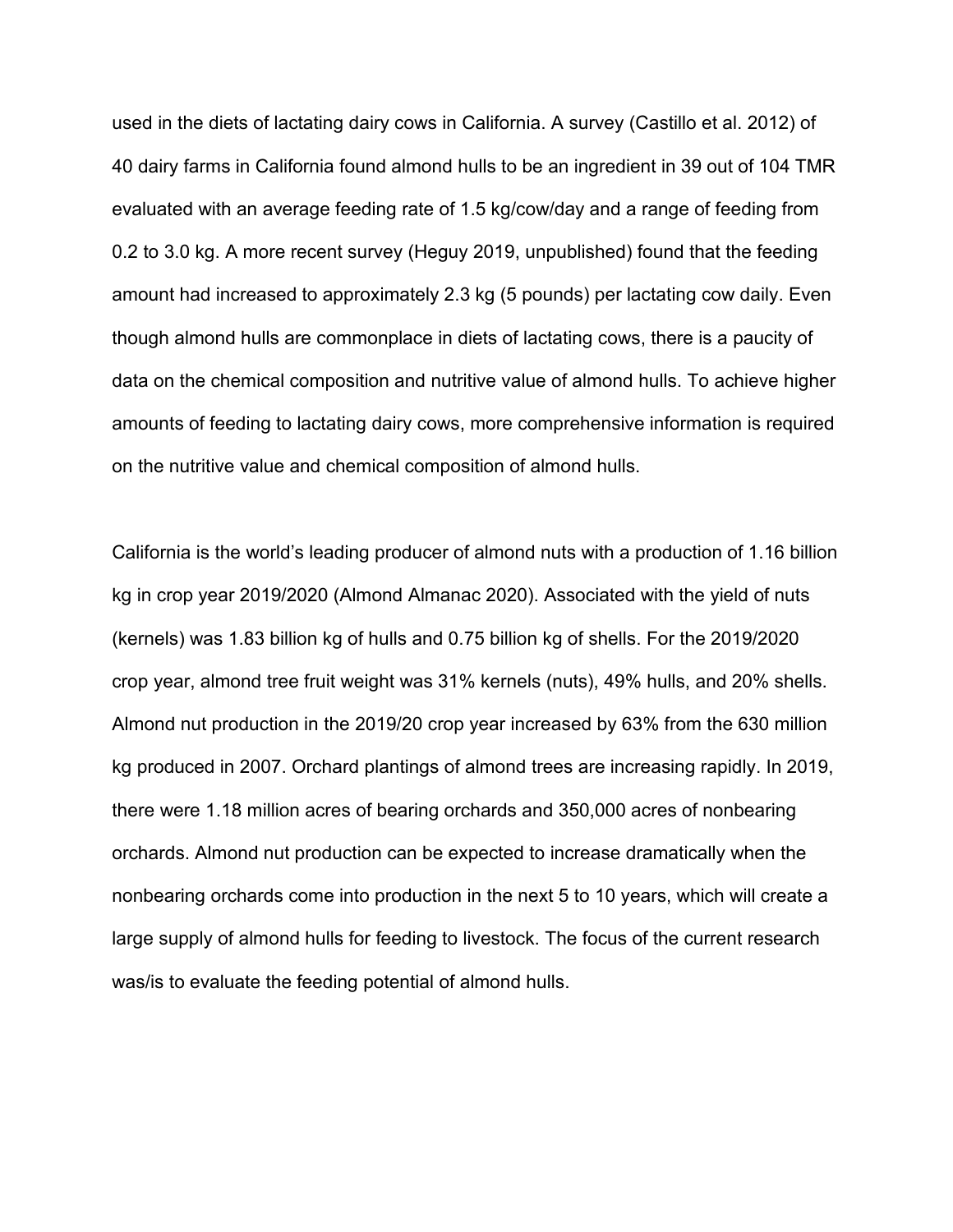This paper is a brief review of the past and current work on assessing the nutritive value of almond hulls. The approach will be:

- 1. Nutrient Composition of Almond Hulls
- 2. Survey of California Nutritionists on Almond Hull Usage
- 3. *In Vitro* Assessment of Almond Hulls
- 4. Feeding Value of Almond Hulls
- 5. Variation in Composition and Regulatory Issues
- 6. Current and Future Research
- 7. Summary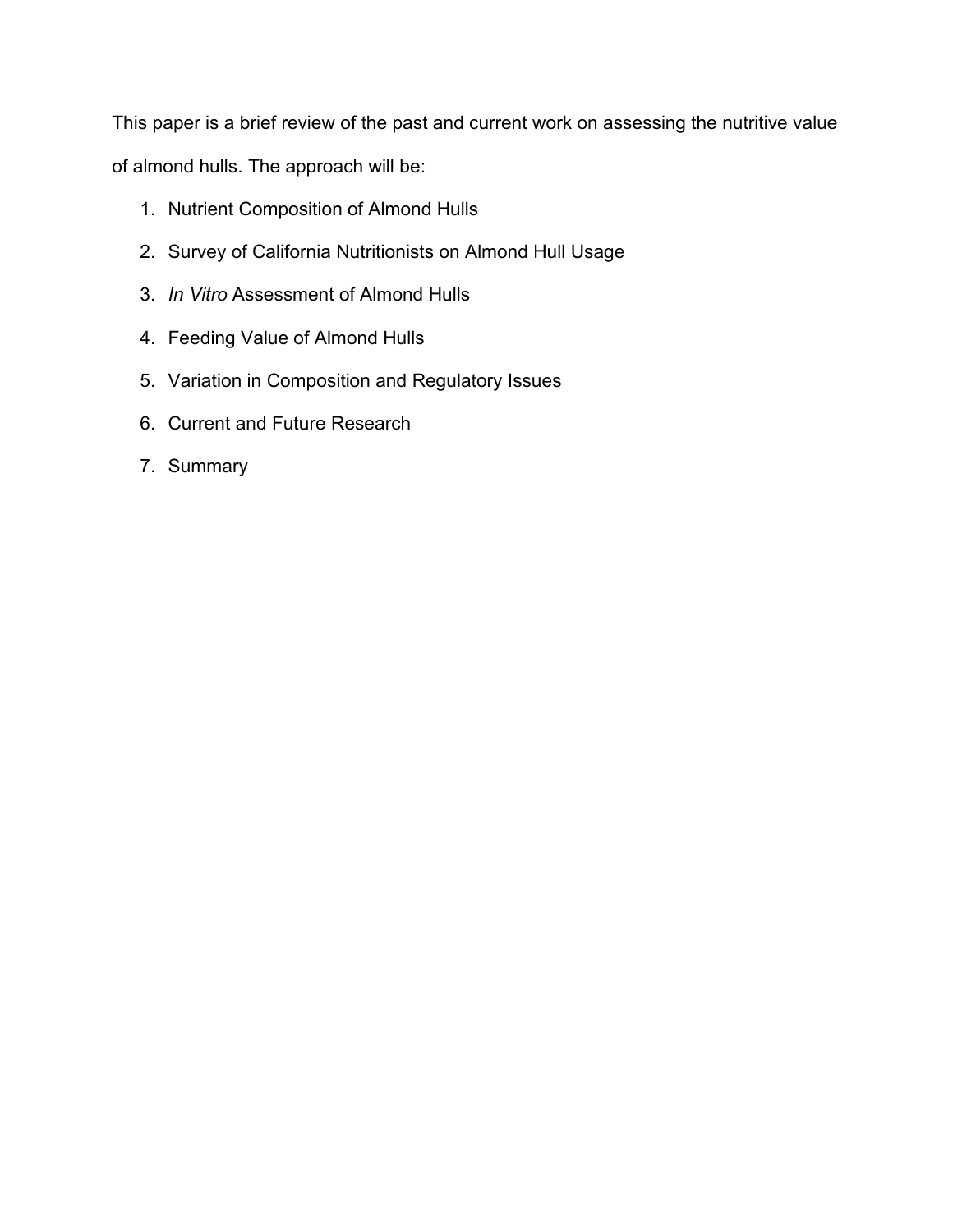#### **1. Nutrient Composition of Almond Hulls (AH)**

The aim was to begin an evaluation of the chemical composition and nutritive value of almond hulls and to investigate differences in the chemical composition of almond hulls as it relates to the contribution of debris that includes shells and sticks. A concern about almond hulls as a feedstuff is the variability in nutrient (chemical) composition. The variability in nutrient composition can be attributed to a number of factors, but of utmost importance are the variety of almond, the harvesting methods, and the age of the orchard (trees). Nutritionists know that Nonpareil almond hulls are superior in nutritional quality to Pollinator (varieties other than Nonpareil) almond hulls. Consequently, Nonpareil almond hulls are preferred for feeding high producing dairy cows. Most almond varieties are not self-pollinating so two or more varieties are planted in an orchard with consideration to when each variety blooms. Nonpareil produces a high quality nut for human consumption. There is a tendency to refer to the "other" varieties as pollinators because often their role is to pollinate the Nonpareil variety in an orchard. That is how the terms "other variety" and "pollinators" are referred to in this paper with the two descriptions being synonymous.

The harvesting of almonds involves the shaking of trees so the fruit falls to the orchard floor where the hulls dry. However, along with the almond fruit that falls in response to tree shaking, there are sticks and leaves that also fall from the trees. Sweepers with brushes put the fruit, along with sticks, into windrows on the orchard floor. Sweepers have blowers to remove some of the leaf material. Next, the harvester picks up the fruit from the orchard floor to be placed into a reservoir cart. The harvester does remove leaf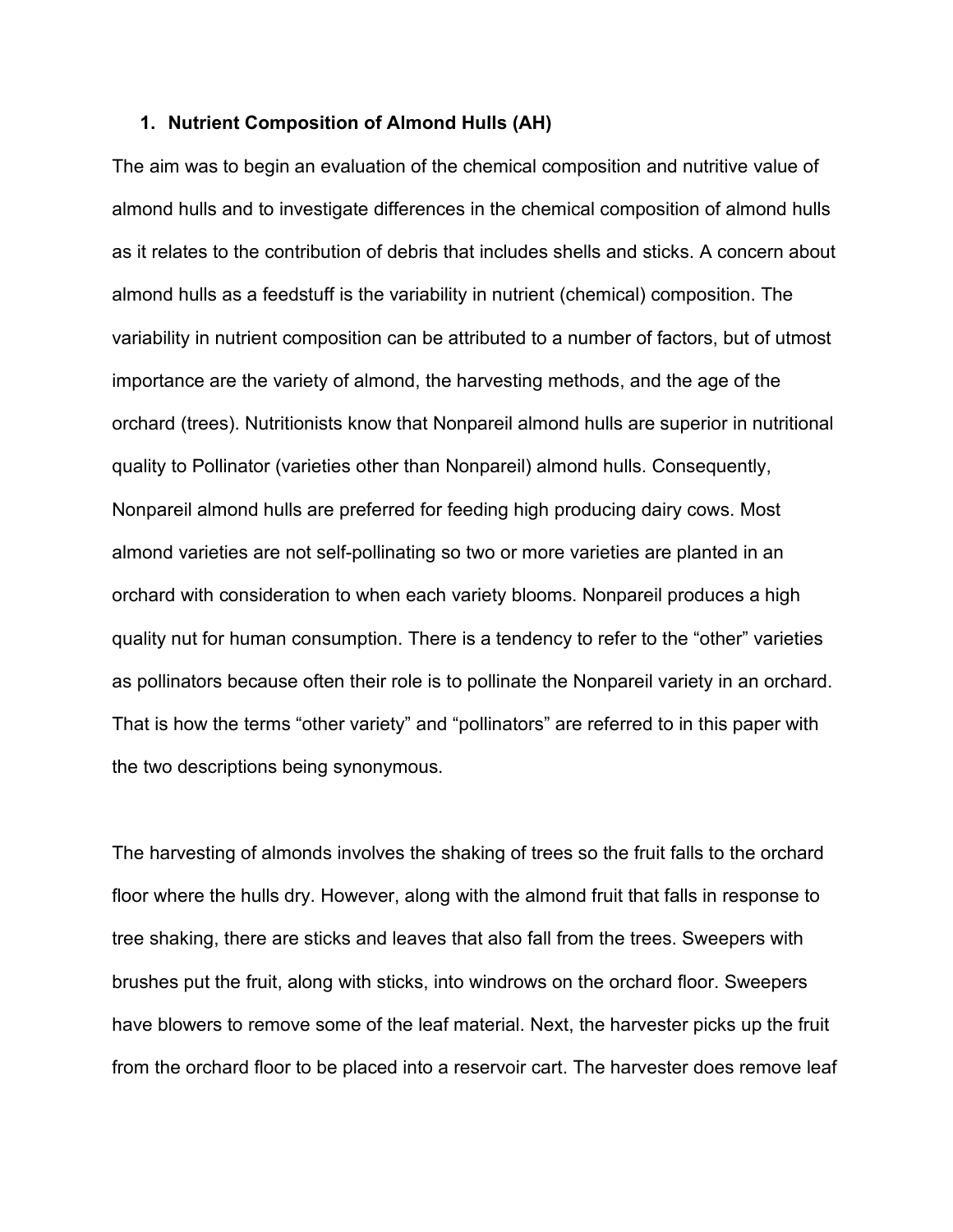material, dirt/rocks, and the sticks of large size, but there are considerable amounts of sticks of short length that remain in the fruit. A shuttle cart follows the reservoir cart, and the fruit is transferred to the shuttle cart. This action all happens on the go, in swift motion and precise timing. Once loaded the shuttle cart races off to an elevator at the edge of the orchard where the fruit is transferred to semi-trailer containers that will transport the fruit to an almond huller. The harvester will remove large sticks.

Age of orchard has not been critically evaluated as far as we are aware. Antidotal information indicates that older trees have more foliage so that the amount of sticks in the almond fruit on the orchard floor is greater than the amount of sticks for younger orchards. A contributing factor with older trees is that the current agronomic practices often do not involve the pruning of trees so the potential for more sticks (debris) contributing to the harvest of almonds may have increased. This debris contributes to the variation in chemical composition or what nutritionists refer to as "variation in quality".

Nutritionists were asked what influenced the decision to include almond hulls in diets. The #1 consideration was price, but consistency was a close  $2^{nd}$  (Heguy 2019; unpublished survey). Frequently overlooked is the publication by Aguilar et al. (1984) that reported the variation in composition of three varieties of almond hulls that were varieties of major production at the time the study was conducted (**Table 1**). Variability was high even for Nonpareil almond hulls, which are viewed as high quality almond hulls because of their hull size and chemical composition (nutritive value).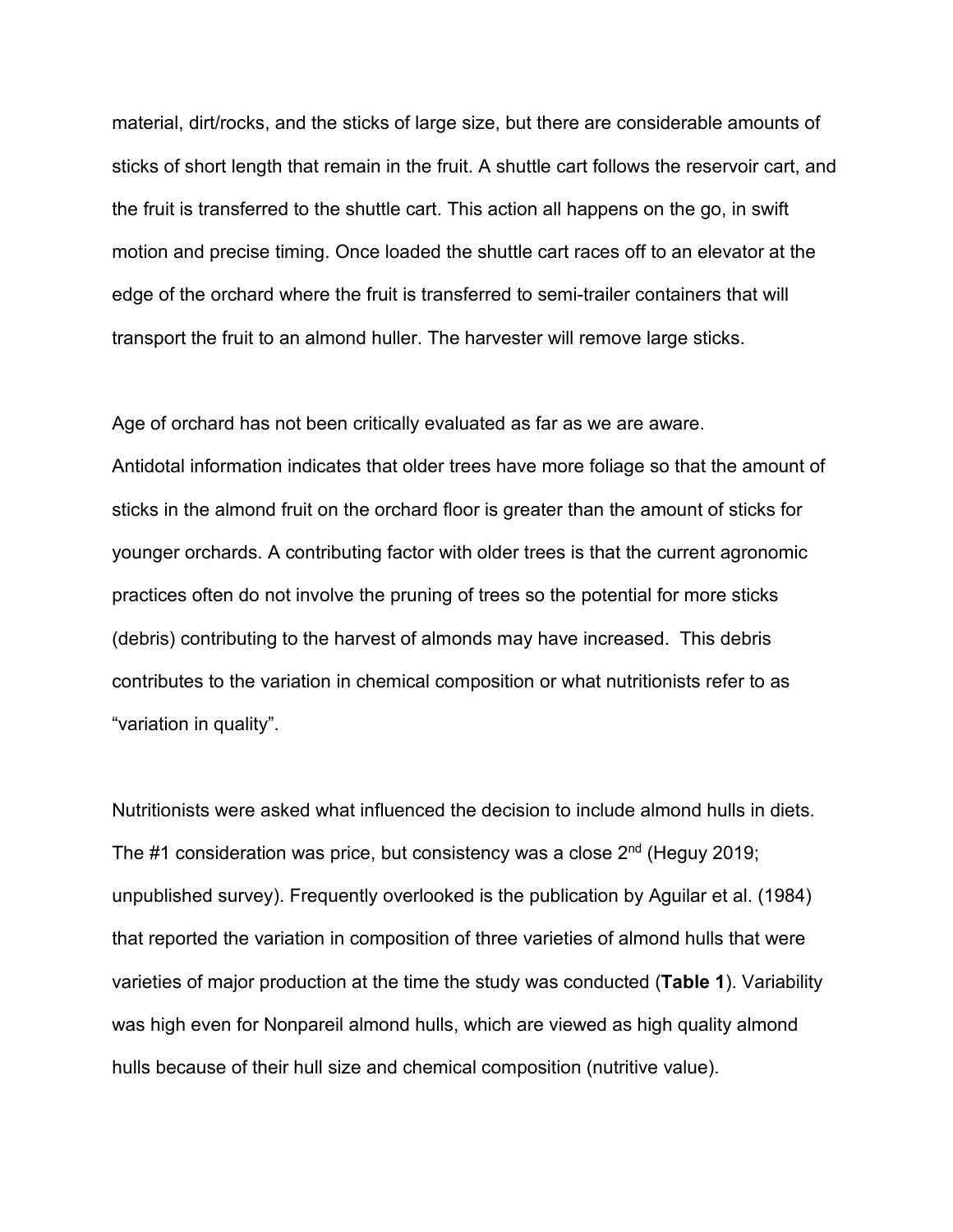| Item              | Merced <sup>1</sup> | Nonpareil <sup>2</sup> | Neplus $3$    |
|-------------------|---------------------|------------------------|---------------|
| Crude fiber, %    | 14.4                | 14.3                   | 21.1          |
| range $4$         | $14.0 - 14.8$       | $12.1 - 16.6$          | $17.4 - 24.9$ |
| ADF, %            | 21.5                | 27.3                   | 29.9          |
| range             | $20.6 - 22.5$       | $19.9 - 34.8$          | $24.6 - 35.2$ |
| Cellulose, %      | 13.3                | 15.5                   | 18.3          |
| range             | $12.8 - 13.8$       | $12.9 - 18.1$          | $15.9 - 20.7$ |
| Lignin, %         | 7.9                 | 12.1                   | 11.7          |
| range             | $7.5 - 8.4$         | $7.7 - 16.6$           | $7.9 - 15.6$  |
| Soluble sugars, % | 26.4                | 31.7                   | 23.9          |
| range             | $19.6 - 33.2$       | $20.8 - 33.7$          | $18.5 - 29.4$ |
| Crude protein, %  | 5.4                 | 6.7                    | 6.1           |
| range             | $4.9 - 5.8$         | $4.7 - 8.8$            | $5.4 - 6.7$   |
| Ash               | 7.3                 | 6.1                    | 7.6           |
| range             | $7.0 - 7.7$         | $5.2 - 7.0$            | $6.8 - 8.3$   |

**Table 1.** Variation in chemical composition of hulls from three almond varieties

(Aguilar et al. 1984).

 $\sqrt[1]{1}$ Merced: mid to late season variety with papery shell.

2Nonpareil: early season variety with thin shell.

3Neplus: requires a pollinator, soft shell.

<sup>4</sup>Range refers to the chemical component listed above it.

Our research was an extension of the previous work (Aguilar et al. 1984) conducted at UC Davis. Commercial almond hulls that are available in the market are often a mix of varieties, Nonpareil variety mixed with Pollinator varieties. Commercial almond hulls are a "commodity" that contains debris composed predominately of sticks and shells and are often a mix of Nonpareil and Pollinator varieties. Chemical analysis of commercial almond hulls does not look specifically at the composition of the "hull" because of the debris component. Our approach was to hand-sort commercial almond hulls to separate the hulls from the debris (sticks and shells). This created what we referred to in our research as "Pure" Hulls.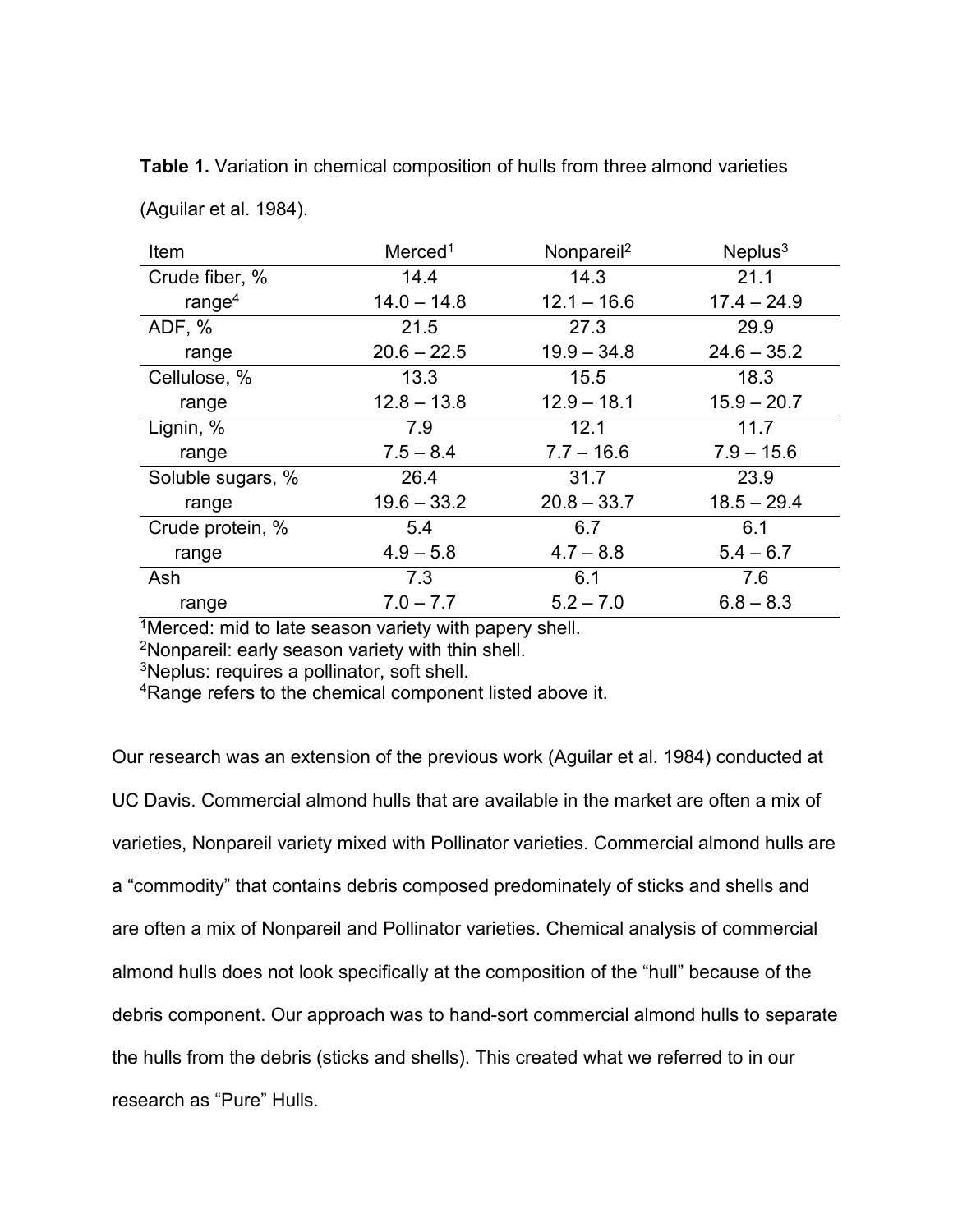Twelve different samples of almond hulls were obtained. Samples included 5 Nonpareil, 2 Butte/Padre pollinator mixes, 1 Butte/Mission pollinator mix, and 4 pollinators that had no variety designation. For our research, the "Other Variety" designation included the seven samples that were designated by the source supplier as not a Nonpareil variety. Each sample of almond hulls was thoroughly mixed and divided into two samples. One sample was retained for chemical analysis and represented Total almond hulls (TAH) while the other half was hand sorted to separate hulls from debris (sticks and shells) to create samples of Pure almond hulls (PAH) and Debris (wood sticks and shells). Thus, in our research study, TAH represented commercial almond hulls because TAH contained debris. The PAH represented the hull material that is the important fraction with respect to nutritional value of commercial almond hulls. The methods of chemical analysis were described previously (DePeters et al. 2020a).

The proportion of debris in the 5 Nonpareil almond hull samples was 4.7% As-Is basis  $(S.D. = 3.08)$  while for the Other Variety, the debris was 6.8% and more variable (S.D. = 4.07) As Is basis. Our results agree with those of Offeman et al. (2014) who sorted 36 samples of Nonpareil and found 4.5% debris. In our study there were two samples of the Monterey variety that averaged 5.1% debris while Offeman et al. (2014) found 7.4% debris in 21 samples. There were also two samples of Butte/Padre mixed varieties with 9.1% average debris. These two samples were numerically lower in debris than the 14.7% for Butte and 13.0% for Padre reported previously (Offeman et al. 2014). Offeman et al. (2014) noted that some varieties, including Butte and Padre, tended to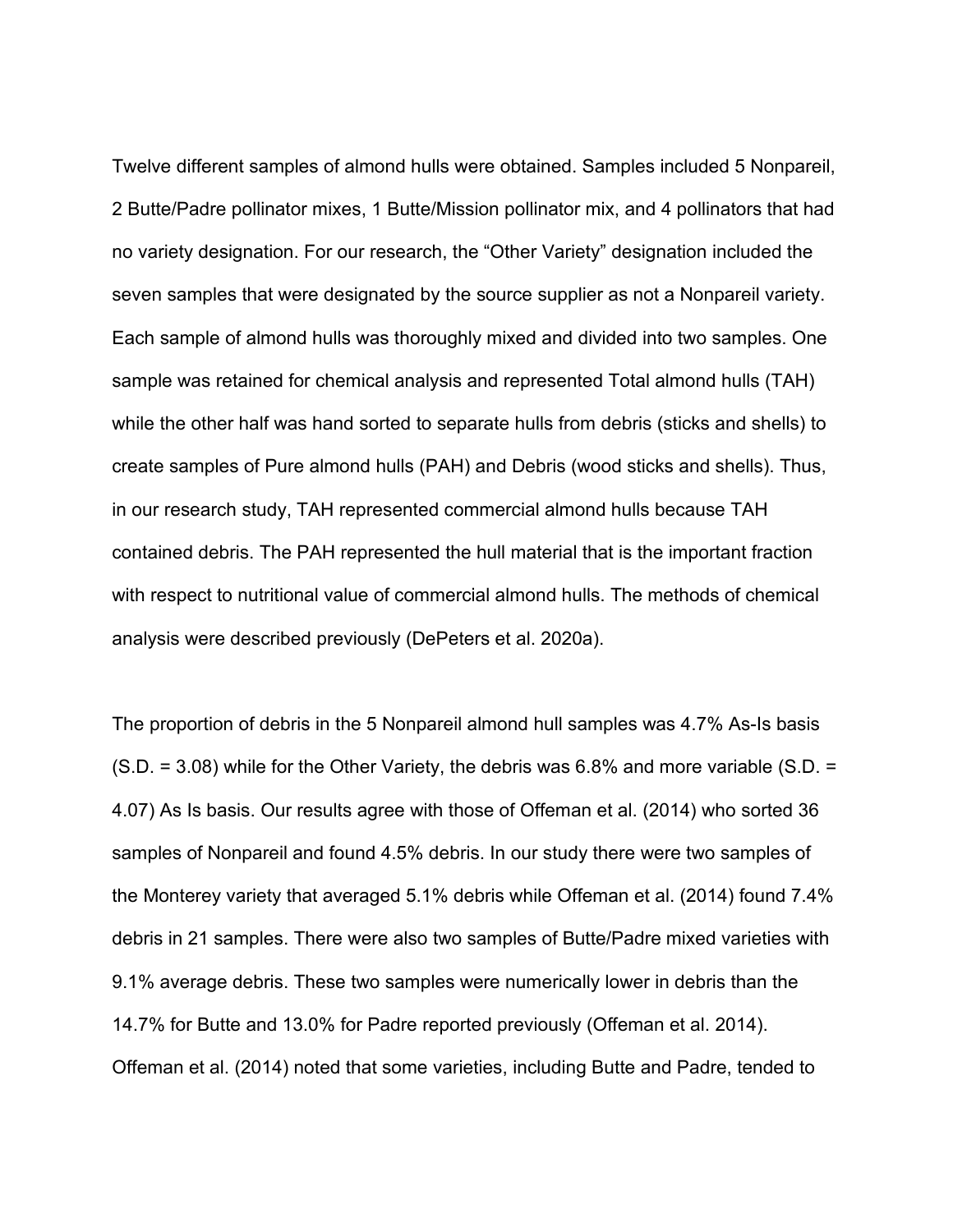have a portion of the shell adhering to the hull so it might be assumed that there is likely more debris in the almond hull fraction from these varieties. In more recent work in our research program, in contrast to Offeman et al. (2014), we found that some samples of Nonpareil almond hulls had shell retained to the hull. We wish to acknowledge here that Mr. Dave Phippen (Travaille & Phippen, Inc. Manteca, CA) has and is a valuable resource for us with respect to providing information about all aspects related to the production of almonds. Shell that is closely associated with the hull is often referred to as "stick-tights". In our hand-sorting process, it was extremely difficult to remove the shell "stick-tights" from the hull of the Nonpareil almond hulls. Why stick-tights occur is unknown, and it seems to vary with season of harvest and variety of almond. For our research, it was an interesting observation that probably deserves further study since "stick-tights" will impact the nutritional value of commercial almond hulls. Overall, our data agree with the literature that Nonpareil are large in size and contained the lowest amount of debris numerically.

Our study did not evaluate growing region in California. Information on the impact of growing region on the chemical composition of almond hulls is lacking and deserves attention. Offeman et al. (2015) evaluated one sample of Nonpareil almond hulls each from two counties in CA as a descriptive measure for their leaching study. The sample from Kern Co. contained 94.39% hulls, 3.94% shell, 1.43% twigs, and 0.24% other material (As Is basis). The sample from Colusa Co. contained 92.46% hulls, 2.52% shell, 2.43% twigs, and 2.59% other material (As Is basis). The almond hulls were from different harvest seasons, and other information on hulling methods and age of orchard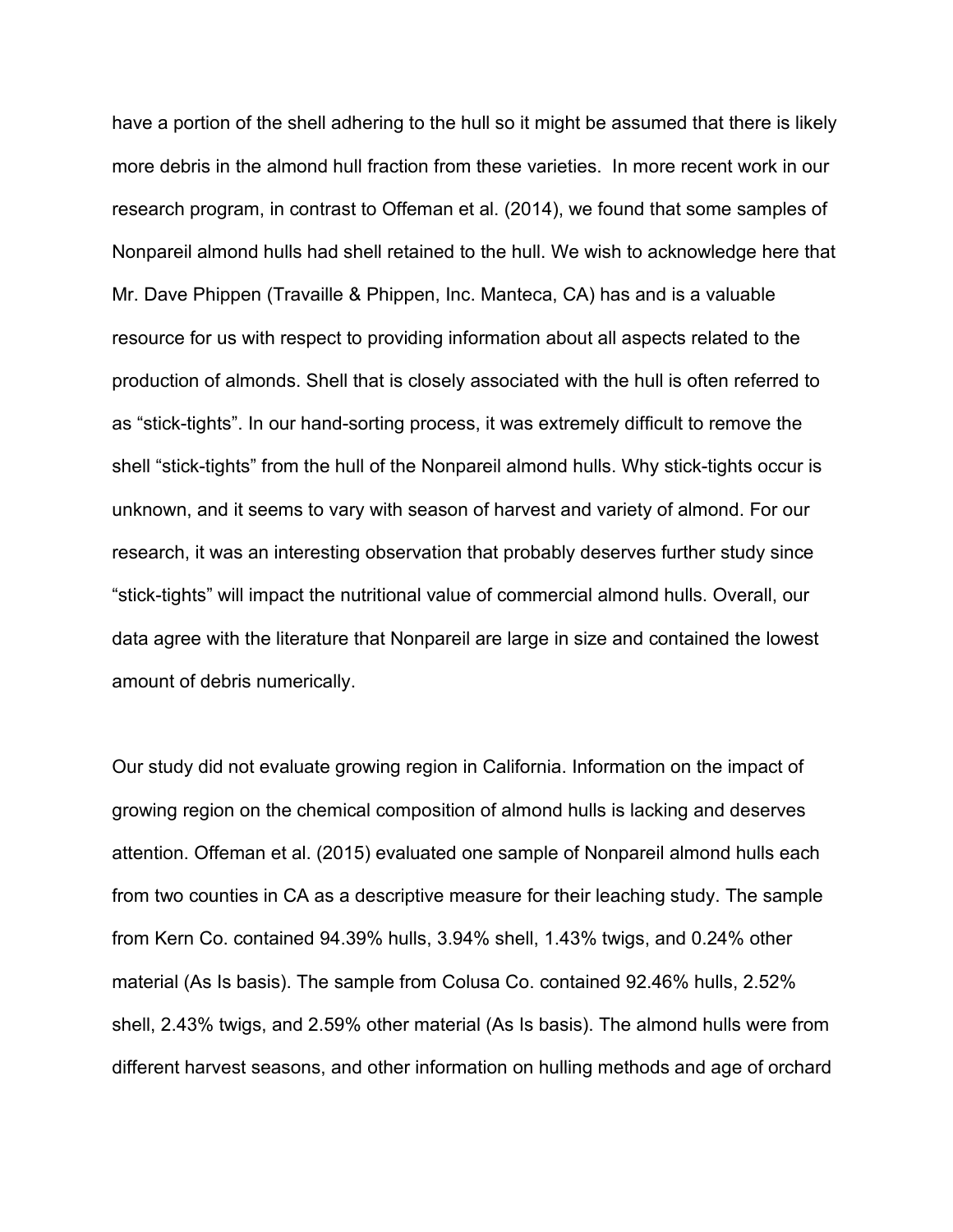was not provided. The difference in total debris was 5.61 versus 7.54% for Nonpareil. We are unaware of any other data for California with respect to the impact of growing region, variety, harvest and hulling practices, and agronomic practices on debris contribution to almond hulls.

Dry matter content was highest for Debris and lowest for PAH. The sticks and shells were low in moisture content so when these were removed from the TAH, the DM content of PAH decreased for both the Nonpareil (**Table 2**) and the Other Variety (**Table 3**). This difference in moisture content could be important since the legal definition of almond hulls in California states not higher than 15% crude fiber (CF; As Is basis) and not higher than 13% moisture. Moisture impacts the estimate of CF on an As Is basis. The Nonpareil almond hulls were 14.64% CF (DM basis) and 12.7% CF (As Is basis). The proportion of CF As Is basis to CF DM basis was 86.8% for TAH. In contrast, the proportion of CF As Is basis to CF DM basis was 85.2% for PAH. A similar pattern occurred for the Other Variety where the proportion of CF As Is basis to CF DM basis was 88.1% for TAH and 87.4% for PAH.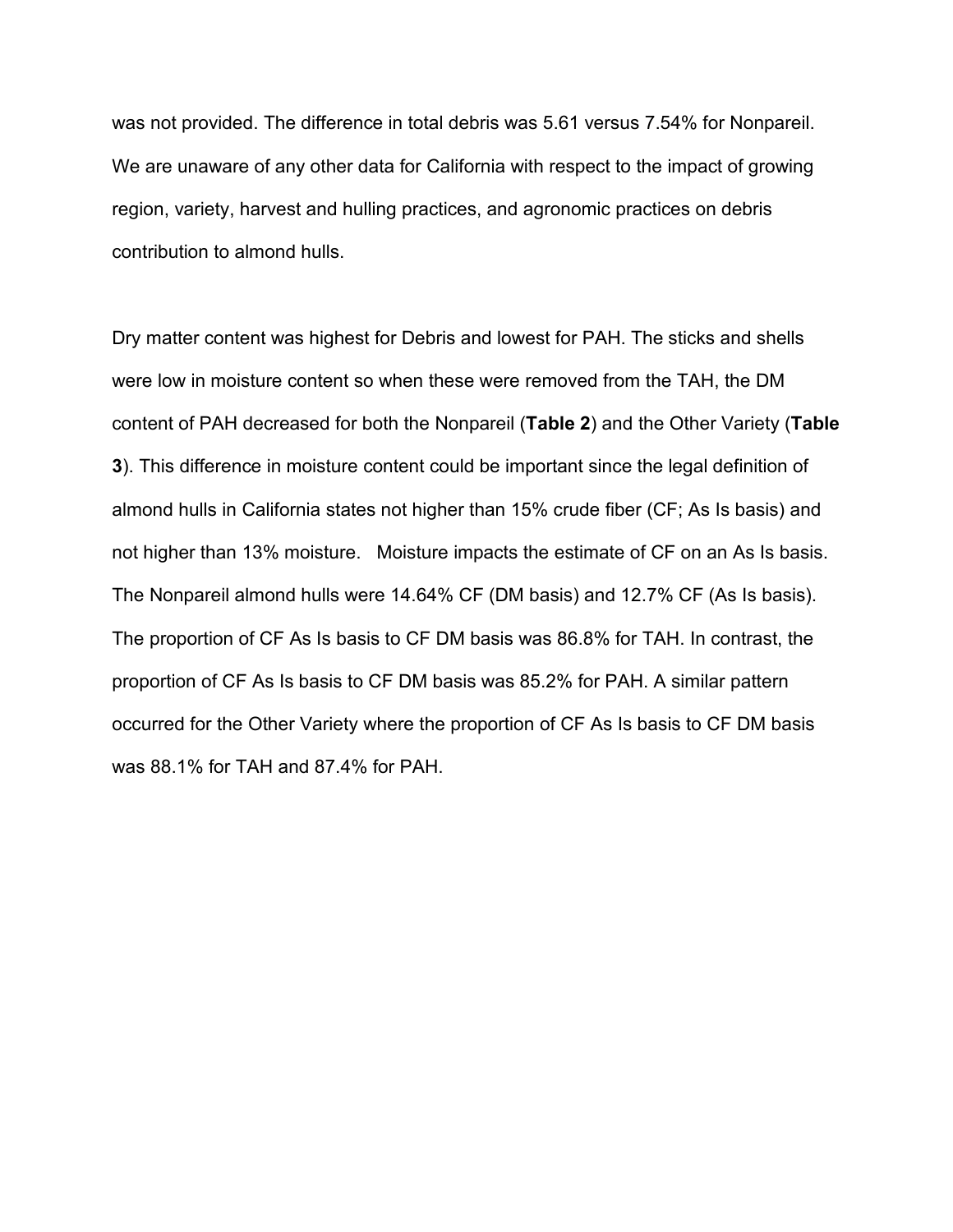|                            |       |      | <b>TAH</b> |       |       |      | PAH   |       |       |       | Debris |       |
|----------------------------|-------|------|------------|-------|-------|------|-------|-------|-------|-------|--------|-------|
| Chemical                   |       |      |            |       |       |      |       |       |       |       |        |       |
| Composition,<br>% DM       | Avg   | SD   | Min        | Max   | Avg   | SD   | Min   | Max   | Avg   | SD    | Min    | Max   |
| <b>DM</b>                  | 86.82 | 1.41 | 85.60      | 88.50 | 85.20 | 1.91 | 83.50 | 87.70 | 91.54 | 1.16  | 90.20  | 93.00 |
| OM                         | 92.97 | 0.51 | 92.29      | 93.56 | 92.54 | 1.21 | 91.17 | 93.90 | 95.68 | 0.44  | 95.03  | 96.18 |
| CP                         | 5.08  | 1.10 | 3.80       | 6.40  | 5.14  | 1.14 | 3.80  | 6.70  | 6.94  | 1.94  | 4.50   | 9.00  |
| Soluble<br>Protein         | 2.12  | 0.71 | 1.50       | 3.10  | 2.26  | 0.77 | 1.40  | 3.30  | 1.84  | 1.05  | 1.10   | 3.60  |
| <b>NDF</b>                 | 21.40 | 1.83 | 18.50      | 22.90 | 19.26 | 1.19 | 18.00 | 21.20 | 62.28 | 6.39  | 55.90  | 72.30 |
| <b>NDFom</b>               | 20.98 | 1.71 | 18.20      | 22.40 | 18.84 | 1.15 | 17.50 | 20.60 | 60.72 | 6.49  | 54.20  | 71.00 |
| ADF                        | 15.36 | 1.33 | 13.50      | 16.70 | 13.38 | 0.76 | 12.60 | 14.60 | 46.44 | 4.96  | 41.20  | 53.70 |
| ADFom                      | 15.04 | 1.05 | 13.50      | 16.00 | 13.04 | 0.64 | 12.60 | 14.10 | 45.48 | 4.69  | 41.20  | 52.70 |
| CF                         | 14.64 | 0.89 | 13.20      | 15.40 | 12.96 | 1.05 | 12.10 | 14.60 | 44.36 | 4.83  | 39.10  | 52.20 |
| CF (As Is)                 | 12.71 | 0.77 | 11.46      | 13.37 | 11.04 | 0.89 | 10.31 | 12.44 | 40.61 | 4.42  | 35.79  | 47.78 |
| Lignin                     | 8.59  | 0.71 | 7.64       | 9.41  | 7.63  | 0.70 | 7.02  | 8.78  | 22.38 | 2.73  | 19.40  | 25.81 |
| Ash                        | 7.03  | 0.51 | 6.44       | 7.71  | 7.46  | 1.21 | 6.10  | 8.83  | 4.32  | 0.44  | 3.82   | 4.97  |
| <b>EtOH Soluble</b><br>CHO | 32.57 | 4.00 | 27.32      | 36.39 | 33.56 | 4.32 | 28.03 | 39.88 | 7.87  | 3.32  | 4.80   | 13.41 |
| Starch                     | 0.32  | 0.18 | 0.10       | 0.60  | 0.44  | 0.46 | 0.00  | 1.20  | 0.44  | 0.29  | 0.20   | 0.90  |
| <b>NFC</b>                 | 65.43 | 3.07 | 62.10      | 69.37 | 67.20 | 2.79 | 63.99 | 70.96 | 22.14 | 7.59  | 14.07  | 34.12 |
| <b>NSC</b>                 | 32.88 | 3.86 | 27.90      | 36.50 | 34.00 | 4.38 | 28.20 | 40.40 | 8.30  | 3.26  | 5.70   | 13.90 |
| <b>TDN</b>                 | 68.56 | 0.74 | 67.80      | 69.80 | 69.46 | 1.02 | 68.60 | 70.80 | 49.26 | 9.71  | 37.50  | 63.60 |
| NEL (Mcal/lb)              | 0.71  | 0.03 | 0.68       | 0.74  | 0.74  | 0.01 | 0.73  | 0.75  | 0.47  | 0.14  | 0.31   | 0.68  |
| Ca                         | 0.21  | 0.03 | 0.16       | 0.25  | 0.19  | 0.02 | 0.17  | 0.21  | 0.55  | 0.23  | 0.26   | 0.80  |
| P                          | 0.12  | 0.03 | 0.09       | 0.16  | 0.12  | 0.03 | 0.10  | 0.16  | 3.09  | 6.66  | 0.06   | 15.00 |
| Mg                         | 0.09  | 0.02 | 0.07       | 0.11  | 0.09  | 0.02 | 0.07  | 0.11  | 2.89  | 6.21  | 0.07   | 14.00 |
| Κ                          | 2.81  | 0.35 | 2.42       | 3.27  | 2.88  | 0.34 | 2.53  | 3.34  | 1.19  | 0.15  | 0.98   | 1.36  |
| Na                         | 0.02  | 0.00 | 0.02       | 0.02  | 0.01  | 0.01 | 0.01  | 0.02  | 0.02  | 0.01  | 0.01   | 0.04  |
| Fe (PPM)                   | 196.0 | 21.5 | 168.0      | 217.0 | 209.8 | 68.1 | 136.0 | 282.0 | 378.8 | 202.2 | 252.0  | 734.0 |
| Mn (PPM)                   | 13.40 | 2.79 | 11.00      | 18.00 | 12.80 | 1.30 | 12.00 | 15.00 | 26.60 | 2.70  | 23.00  | 30.00 |
| Zn (PPM)                   | 11.60 | 1.95 | 9.00       | 14.00 | 10.60 | 3.78 | 7.00  | 16.00 | 42.40 | 10.55 | 28.00  | 55.00 |
| Cu (PPM)                   | 3.80  | 1.30 | 3.00       | 6.00  | 2.80  | 1.30 | 1.00  | 4.00  | 11.60 | 7.70  | 5.00   | 20.00 |

**Table 2.** Chemical composition (DM basis) of total almond hulls (TAH), pure almond hulls (PAH), and debris for Nonpareil variety.

Abbreviations: SD = standard deviation; DM = Dry matter; OM = organic matter; CP = Crude protein; ADF = Acid detergent fiber; ADFom = Acid detergent fiber on an organic matter basis; NDF = Neutral detergent fiber; NDFom = Neutral detergent fiber on an organic matter basis; CF = crude fiber; EtOH Soluble CHO = ethanol soluble carbohydrates; NFC = non-fiber carbohydrates calculated by: NFC% = 100 – (CP% + Fat% + Ash% + NDF% + NDFICP%); NSC = non-structural carbohydrates calculated by: NSC% = EtOH CHO% + Starch% ; TDN = total digestible nutrients; NEL = net energy of lactation; Ca = calcium; P = phosphorus; Mg = magnesium; K = potassium; Na = sodium; Fe = iron; PPM = parts per million; Mn = manganese; Zn = zinc; Cu = copper.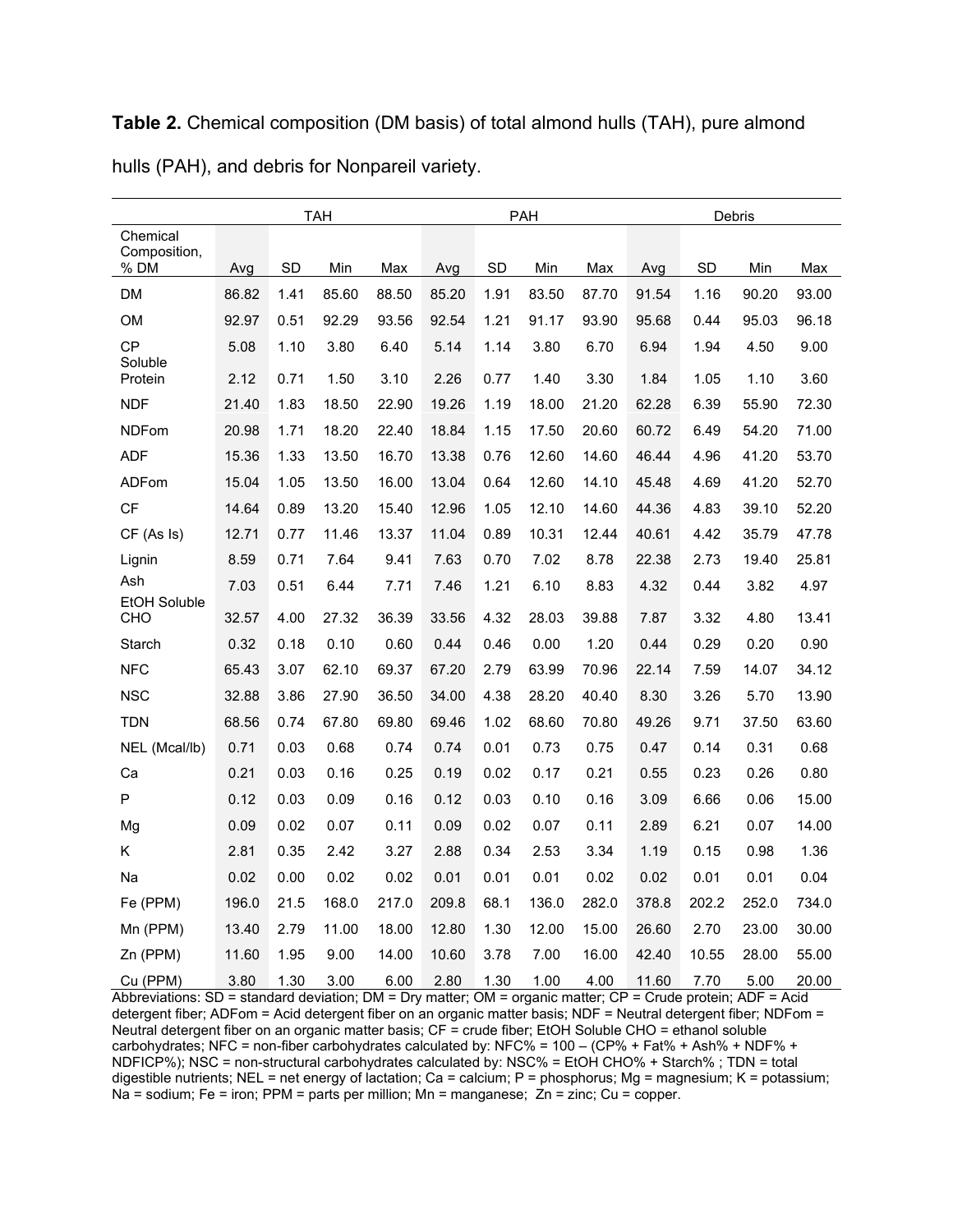| Chemical                   |       |      | TAH   |       |       |           | PAH   |       |       |       | Debris |        |
|----------------------------|-------|------|-------|-------|-------|-----------|-------|-------|-------|-------|--------|--------|
| Composition,<br>% DM       |       | SD   | Min   | Max   |       | <b>SD</b> | Min   | Max   |       | SD    | Min    | Max    |
|                            | Avg   |      |       |       | Avg   |           |       |       | Avg   |       |        |        |
| DM                         | 88.09 | 1.70 | 85.60 | 89.90 | 87.26 | 2.10      | 84.20 | 90.20 | 92.47 | 1.09  | 91.00  | 94.00  |
| OM                         | 92.44 | 1.00 | 90.94 | 93.66 | 91.54 | 0.89      | 90.04 | 92.63 | 96.37 | 0.51  | 95.85  | 97.10  |
| CP<br>Soluble              | 5.04  | 1.36 | 4.00  | 8.00  | 4.87  | 1.44      | 3.80  | 8.00  | 5.39  | 2.02  | 3.30   | 9.60   |
| Protein                    | 2.06  | 1.15 | 0.90  | 4.40  | 1.97  | 1.18      | 1.00  | 4.50  | 1.77  | 1.71  | 0.70   | 5.40   |
| <b>NDF</b>                 | 25.54 | 3.76 | 20.40 | 31.70 | 22.07 | 1.33      | 19.60 | 23.60 | 69.23 | 6.44  | 59.20  | 78.10  |
| <b>NDFom</b>               | 24.90 | 3.63 | 20.00 | 31.30 | 21.54 | 1.08      | 19.50 | 22.90 | 68.27 | 6.10  | 59.10  | 77.10  |
| <b>ADF</b>                 | 18.11 | 3.52 | 13.60 | 24.10 | 15.89 | 1.55      | 14.00 | 18.40 | 50.54 | 5.78  | 43.00  | 58.20  |
| ADFom                      | 17.84 | 3.57 | 13.60 | 24.10 | 15.57 | 1.41      | 13.60 | 17.50 | 50.29 | 5.60  | 43.00  | 57.60  |
| <b>CF</b>                  | 18.10 | 1.46 | 15.90 | 19.70 | 15.07 | 1.33      | 13.30 | 17.20 | 49.39 | 5.57  | 39.80  | 54.80  |
| CF (As Is)                 | 15.94 | 1.29 | 14.01 | 17.35 | 13.15 | 1.16      | 11.61 | 15.01 | 45.67 | 5.15  | 36.80  | 50.67  |
| Lignin                     | 9.74  | 2.44 | 6.94  | 12.45 | 8.69  | 1.88      | 7.30  | 12.84 | 22.70 | 2.61  | 17.92  | 26.22  |
| Ash                        | 7.56  | 1.00 | 6.34  | 9.06  | 8.46  | 0.89      | 7.37  | 9.96  | 3.63  | 0.51  | 2.90   | 4.15   |
| <b>EtOH Soluble</b><br>CHO | 27.98 | 3.43 | 21.38 | 31.19 | 29.49 | 3.66      | 23.31 | 35.01 | 5.39  | 2.06  | 3.70   | 9.61   |
| Starch                     | 0.26  | 0.11 | 0.10  | 0.40  | 1.66  | 3.68      | 0.20  | 10.00 | 0.20  | 0.14  | 0.10   | 0.40   |
| <b>NFC</b>                 | 60.69 | 3.36 | 55.55 | 64.43 | 63.31 | 1.94      | 60.08 | 65.81 | 18.33 | 6.81  | 6.00   | 28.36  |
| <b>NSC</b>                 | 28.23 | 3.47 | 21.60 | 31.60 | 29.71 | 3.64      | 23.50 | 35.20 | 5.59  | 2.17  | 3.80   | 10.00  |
| <b>TDN</b>                 | 65.80 | 2.86 | 62.50 | 69.60 | 67.00 | 1.77      | 63.60 | 68.60 | 44.61 | 10.73 | 37.30  | 66.90  |
| NEL (Mcal/lb)              | 0.65  | 0.04 | 0.61  | 0.70  | 0.66  | 0.02      | 0.62  | 0.68  | 0.43  | 0.14  | 0.33   | 0.74   |
| Сa                         | 0.26  | 0.04 | 0.22  | 0.31  | 0.24  | 0.03      | 0.19  | 0.29  | 0.40  | 0.14  | 0.21   | 0.56   |
| P                          | 0.12  | 0.04 | 0.07  | 0.18  | 0.12  | 0.04      | 0.07  | 0.19  | 0.09  | 0.05  | 0.04   | 0.19   |
| Mg                         | 0.11  | 0.01 | 0.10  | 0.13  | 0.11  | 0.02      | 0.09  | 0.13  | 0.10  | 0.03  | 0.06   | 0.17   |
| Κ                          | 3.25  | 0.40 | 2.83  | 3.88  | 3.45  | 0.40      | 2.93  | 3.98  | 1.08  | 0.48  | 0.57   | 2.00   |
| Na                         | 0.02  | 0.01 | 0.01  | 0.03  | 0.07  | 0.15      | 0.01  | 0.40  | 0.01  | 0.00  | 0.01   | 0.02   |
| Fe (PPM)                   | 201.9 | 70.2 | 119.0 | 322.0 | 229.4 | 57.3      | 163.0 | 304.0 | 258.4 | 251.1 | 118.0  | 822.0  |
| Mn (PPM)                   | 17.86 | 5.61 | 11.00 | 25.00 | 17.43 | 6.11      | 10.00 | 26.00 | 20.86 | 8.86  | 10.00  | 38.00  |
| Zn (PPM)                   | 14.29 | 4.50 | 9.00  | 22.00 | 13.71 | 5.77      | 7.00  | 24.00 | 46.00 | 36.13 | 17.00  | 122.00 |
| Cu (PPM)                   | 4.57  | 1.27 | 2.00  | 6.00  | 3.71  | 1.11      | 2.00  | 5.00  | 13.71 | 9.11  | 4.00   | 26.00  |

**Table 3.** Chemical composition (DM basis) of total almond hulls (TAH), pure almond hulls (PAH), and debris for Other varieties.

Abbreviations: SD = standard deviation; DM = Dry matter; OM = organic matter; CP = Crude protein; ADF = Acid detergent fiber; ADFom = Acid detergent fiber on an organic matter basis; NDF = Neutral detergent fiber; NDFom = Neutral detergent fiber on an organic matter basis; CF = crude fiber; EtOH Soluble CHO = ethanol soluble carbohydrates; NFC = non-fiber carbohydrates calculated by: NFC% = 100 – (CP% + Fat% + Ash% + NDF% + NDFICP%); NSC = non-structural carbohydrates calculated by: NSC% = EtOH CHO% + Starch%; TDN = total digestible nutrients; NEL = net energy of lactation; Ca = calcium; P = phosphorus; Mg = magnesium; K = potassium; Na = sodium; Fe = iron; PPM = parts per million; Mn = manganese; Zn = zinc; Cu = copper.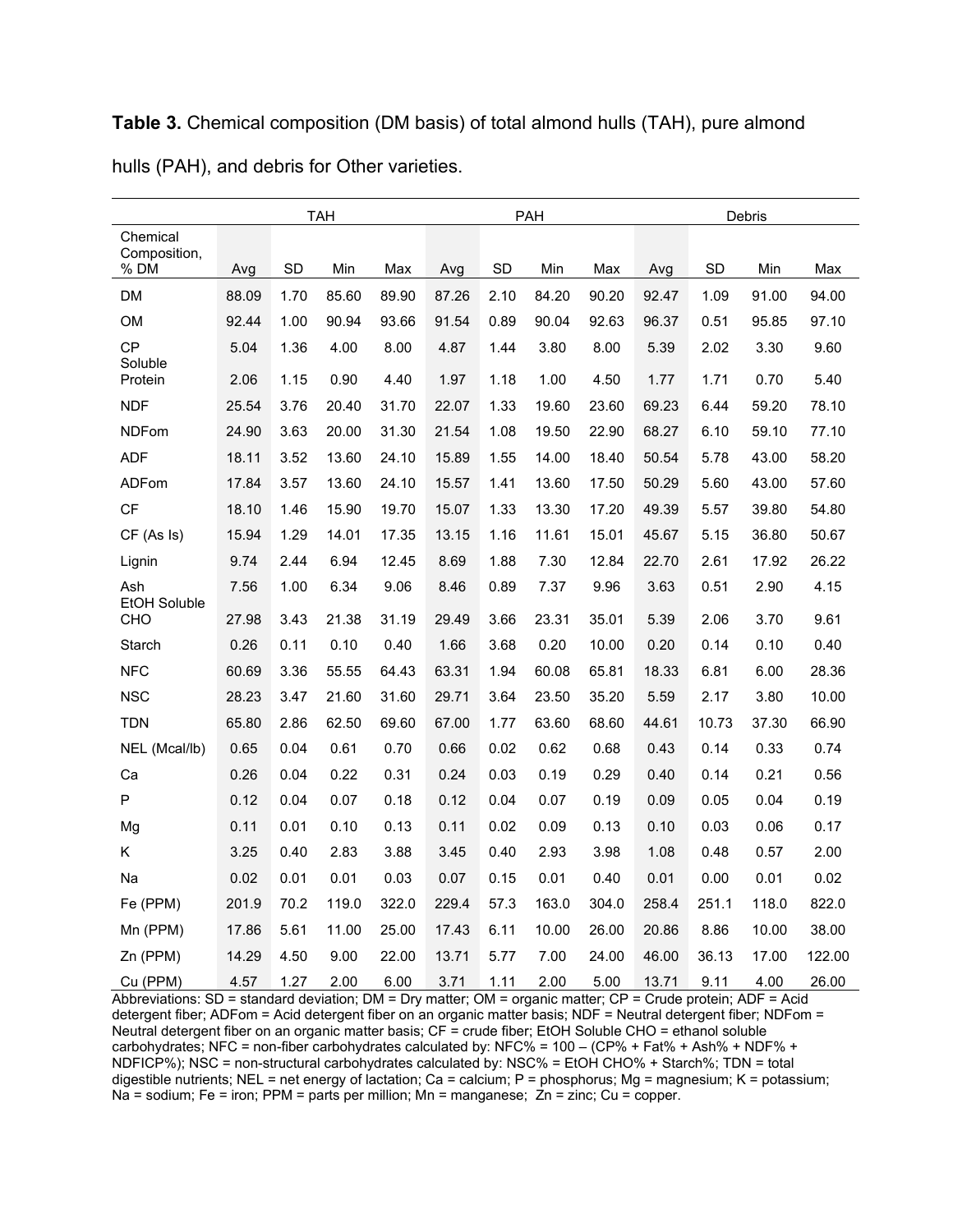The issue of using the chemical component of CF on an As Is basis and not on a DM basis for regulatory purposes should be reassessed. CF As Is may not adequately reflect changes in moisture content with due to weather or storage. For instance, the CF content of a sample of almond hulls obtained from the outside of a pile may differ from a sample obtained from deep within the pile. In addition, the CF method does not adequately reflect the cellulose, hemicellulose, and lignin composition of the cell wall fraction. A more appropriate chemical method might be neutral-detergent fiber.

The fiber (aNDF, aNDFom, ADF, ADFom, and CF) and lignin compositions followed a pattern similar to DM content with highest content of fiber fractions and lignin in Debris and lowest content of fiber fractions and lignin in PAH. The TAH was intermediate but only slightly higher in fiber and lignin content than PAH.

There was large variation in fiber composition for our study. A summary from the literature (**Table 4**) also showed that the fiber composition of almond hulls was quite variable.

|            |      | 2                        | 3              | 4a             | 4 <sub>b</sub> | 4c   | 4d   | 5a                           | 5 <sub>b</sub>           | 6      |                | -8   | 9                        | 10   | 11   |
|------------|------|--------------------------|----------------|----------------|----------------|------|------|------------------------------|--------------------------|--------|----------------|------|--------------------------|------|------|
| <b>NDF</b> | 28.0 | $\sim$                   | 62.0           | 27.5           | 31.3           | 27.1 | 26.7 | 36.2                         | 34.7                     | $\sim$ | 37.1           | 33.9 | 33.7                     | 21.1 | 16.0 |
| ADF        | 28.8 | $\overline{\phantom{a}}$ | 30.4           | 25.7           | 21.7           | 17.9 | 18.6 | 24.0                         | 23.8                     | 29.2   | 24.3           | 28.7 | 26.2                     | 13.7 | 22.3 |
| CF         | L.   | 10.6                     | $\blacksquare$ | 13.2           | 13.3           | 13.3 | 12.2 | $\qquad \qquad \blacksquare$ | $\overline{\phantom{a}}$ | 15.1   | $\blacksquare$ |      | $\overline{\phantom{a}}$ | 13.5 | ÷.   |
| CP         | 27   | 4.1                      | 10.3           | 6.0            | 6.6            | 6.7  | 5.7  | 2.7                          | 2.2                      | 62.0   | 2.9            | 6.0  | 5.7                      | 7.0  | 2.9  |
| Ash        | 6.1  | 6.1                      | 9.9            | $\blacksquare$ | $\blacksquare$ |      |      | 7.7                          | 5.3                      | 7.4    | 6.5            | 7.1  | 5.0                      | 12.0 | 9.0  |

**Table 4.** Chemical composition of almond hulls reported in the literature. All values are on a DM basis.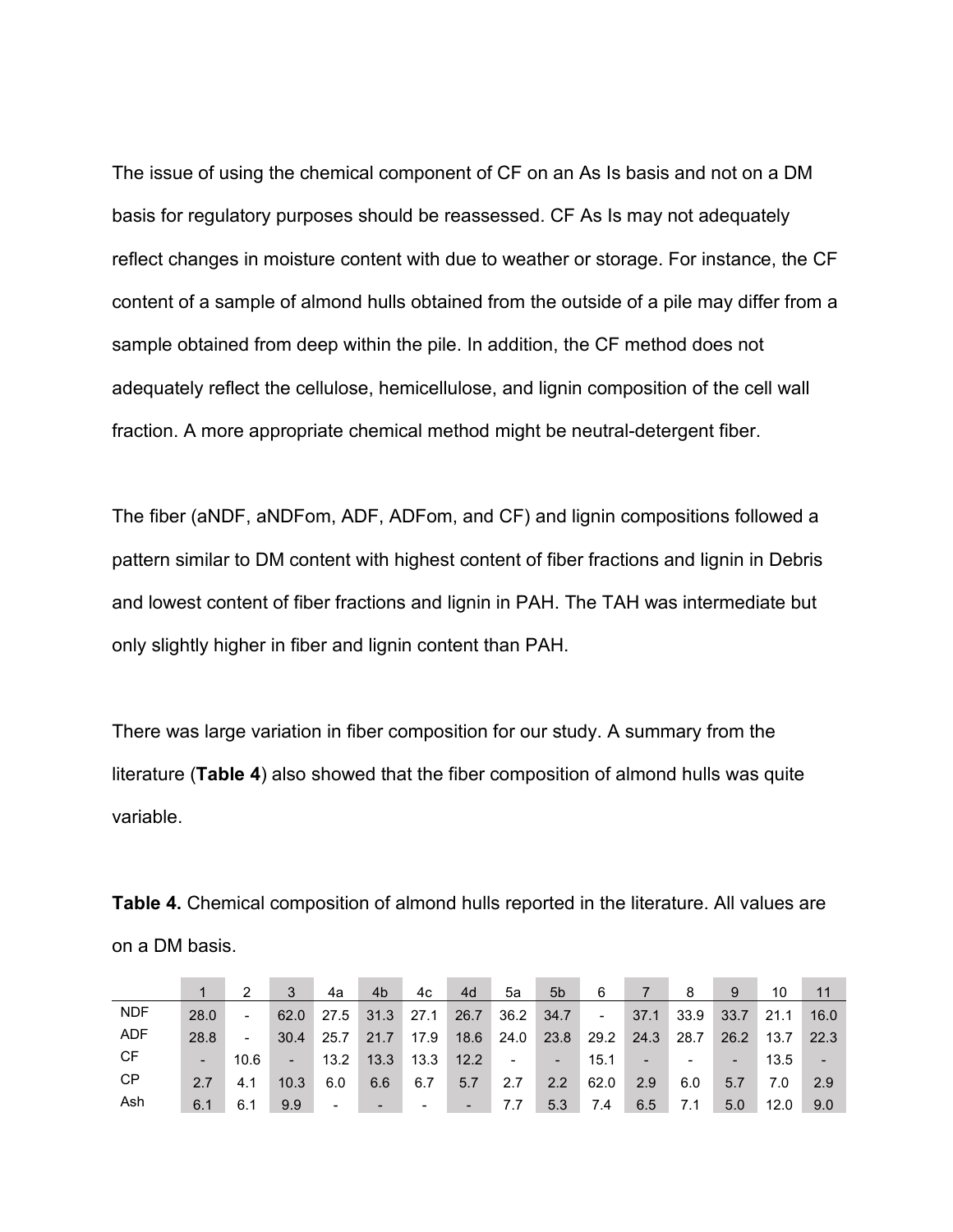| Lignin  | 7.1                             |      |                                  | 10.6 | 7.9 | 6.6 | 6.3 | 11.2 | 10.6 | 11.9                     | 11.8 | 12.4 | 10.2 | 4.1                      | 11.4 |
|---------|---------------------------------|------|----------------------------------|------|-----|-----|-----|------|------|--------------------------|------|------|------|--------------------------|------|
| Sugars  | 26.6                            | 26.6 | 14.1                             |      |     |     |     |      |      | 30.2                     |      |      |      | $\overline{\phantom{0}}$ | 56.9 |
| Crude   |                                 |      |                                  |      |     |     |     |      |      |                          |      |      |      |                          |      |
| Fat     | 3.3                             | 3.3  | 2.7                              | 2.4  | 3.3 | 2.7 | -   | 1.6  | 3.4  | $\overline{\phantom{a}}$ | 1.7  | 3.6  | 2.4  | 2.5                      |      |
| Pectins | 4.0                             |      |                                  |      |     |     |     |      |      |                          | -    |      |      | -                        |      |
| 1.      | Saura-Calixto et al. 1983       |      |                                  |      |     |     |     |      |      |                          |      |      |      |                          |      |
| 2.      | Saura-Calixto and Cañellas 1982 |      |                                  |      |     |     |     |      |      |                          |      |      |      |                          |      |
| 3.      | Elahi et al. 2017               |      |                                  |      |     |     |     |      |      |                          |      |      |      |                          |      |
| 4.      | Alibes et al. 1983              |      |                                  |      |     |     |     |      |      |                          |      |      |      |                          |      |
|         |                                 |      | a-d: 1976-1979 samples           |      |     |     |     |      |      |                          |      |      |      |                          |      |
| 5.      | Yalchi and Kargar 2010          |      |                                  |      |     |     |     |      |      |                          |      |      |      |                          |      |
|         | a.                              |      | Stone shell variety (hard shell) |      |     |     |     |      |      |                          |      |      |      |                          |      |
|         | b.                              |      | Paper shell variety (soft shell) |      |     |     |     |      |      |                          |      |      |      |                          |      |
| 6.      | Aguilar et al. 1984             |      |                                  |      |     |     |     |      |      |                          |      |      |      |                          |      |
| 7.      | Yalchi 2011                     |      |                                  |      |     |     |     |      |      |                          |      |      |      |                          |      |
| 8.      | DePeters et al. 2000            |      |                                  |      |     |     |     |      |      |                          |      |      |      |                          |      |
| 9.      | Arosemena et al. 1995           |      |                                  |      |     |     |     |      |      |                          |      |      |      |                          |      |
|         | 10. Norollahi et al. 2006       |      |                                  |      |     |     |     |      |      |                          |      |      |      |                          |      |

11. Jafari et al. 2011

In California commercial almond hulls are often a mix of Nonpareil and Other Varieties (Pollinator varieties). Nonpareil TAH contained 15.04% ADFom (S.D. 1.05; Range 13.5 to 16.0%). The variation in ADFom was much larger numerically for Other Variety with a S.D. of 3.57 for an average content of 17.84%. Average CF content for Nonpareil TAH was 14.64% (S.D. = 0.89) while the CF for Other Variety was higher numerically (Avg. = 18.1%) and more variable (S.D. = 1.46). The higher fiber content of Other Variety was likely related to smaller hull size (lower weight contribution to the total sample) relative to the debris, but also it could be related to shell adhering to the almond hulls.

Aguilar et al. (1984) studied three varieties of almond hulls and found considerable variation in chemical composition within each variety. In their work, Nonpareil contained on average 27.3% ADF (Range: 19.9 to 34.8%) while Neplus averaged 29.9% ADF (Range: 24.6 to 35.2%). Variation in chemical composition was also noted for almond hulls of different varieties in Iran (Jafari et al. 2011; Jafari et al. 2015).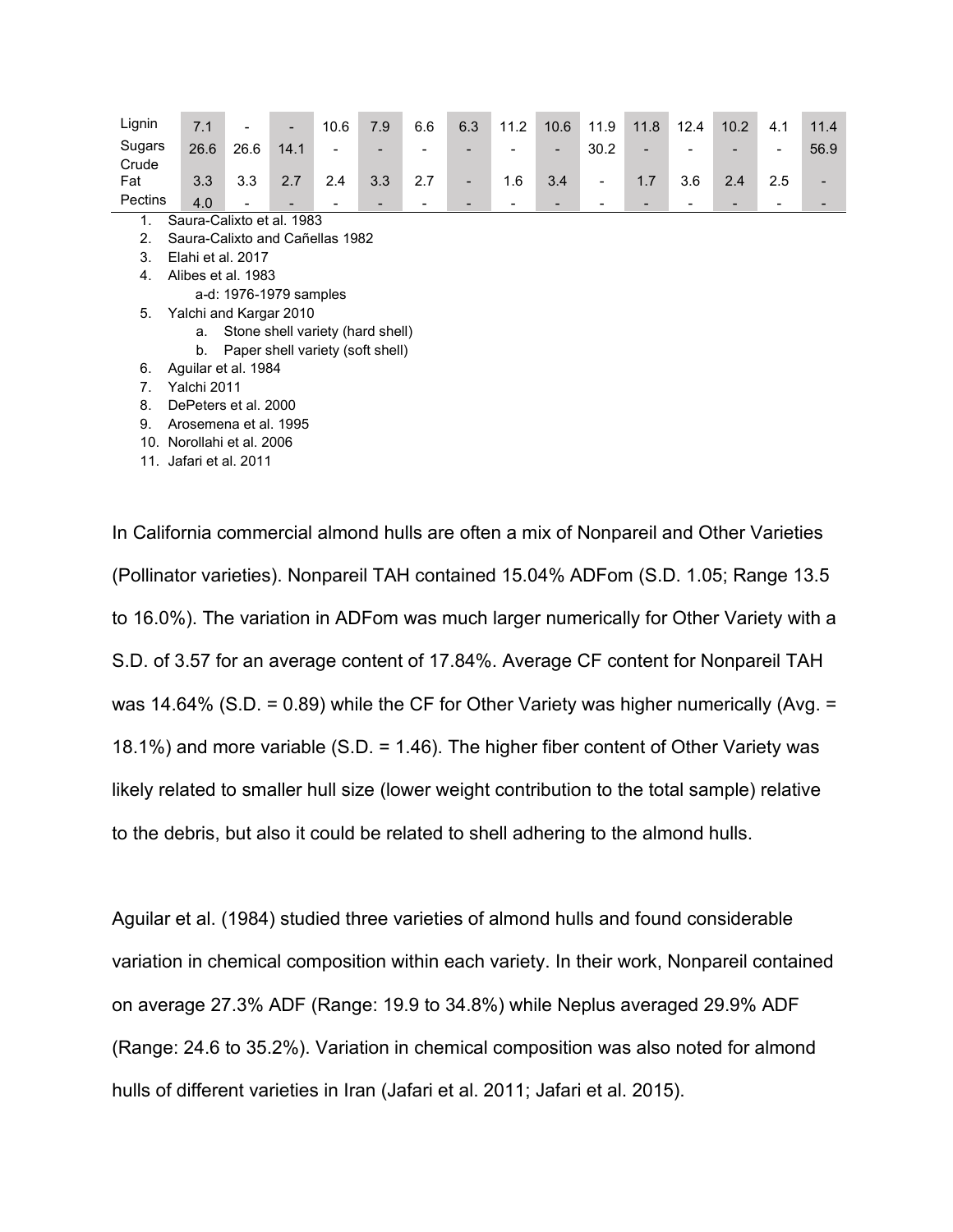In a study of byproduct feedstuffs common to California (DePeters et al. 2000), almond hulls that were collected at various hullers contained on average 33.9% NDF (S.D. = 4.5) and 28.7% ADF (S.D. = 4.2). In that study, variety was not considered. In addition, harvesting practices and hulling methods have changed in recent years to remove more debris from almond hulls (Dave Phippen, personal communication). Indeed, the fiber content of almond hulls was lower in our current study compared with DePeters et al. (2000). Nonpareil contained 21.4% aNDF (S.D. = 1.82) and the Other Variety contained 25.5% aNDF  $(S.D. = 3.76)$  in the current study.

Nonpareil TAH contained 21.4% aNDF (S.D. = 1.83) and 21.0% aNDFom (S.D. = 1.71). Both average content and variation of aNDF were higher for the Other Variety with 25.5% aNDF (S.D. = 3.76) and 24.9% aNDFom (S.D. = 3.63) compared with Nonpareil. A similar pattern was observed for ADF. Nonpareil TAH contained 15.4% ADF (S.D. = 1.33) and 15.0% ADFom (S.D. = 1.05). The fiber content and variation were higher for the Other Variety with 18.1% ADF (S.D. = 3.52) and 17.8% aNDFom (S.D. = 3.57).

Almond hulls were low in CP content. The CP content of TAH was similar Nonpareil compared with Other Variety. Removing debris did little to change the CP of PAH although the difference was larger for the Other Variety where debris accounted for a larger proportion of the TAH weight. Average CP of almond hulls was previously reported to be 6.0% (DePeters et al. 2000) for California. However, Elahi et al. (2017) reported 10.3% CP while Saura-Calixto et al. (1983) reported 2.7% CP and Saura-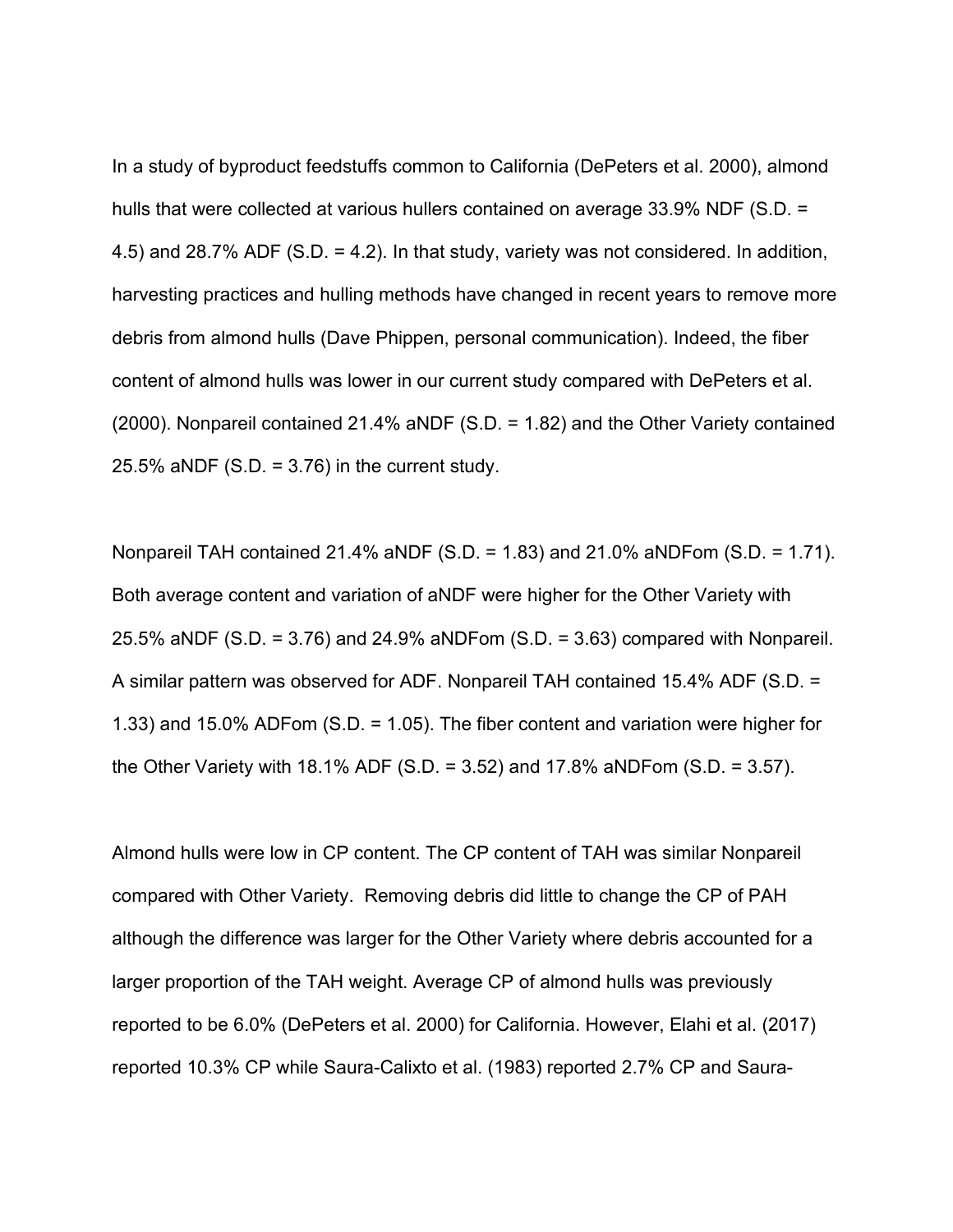Calixto and Cañellas (1982) reported 4.11% CP for almond hulls in different growing regions of the world.

Ethanol-soluble carbohydrates (EtOHSC) were lower in Debris compare with both TAH and PAH. Sequeira and Lew (1970) analyzed two samples of AH of unknown variety, and reported that almond hulls contained 31.5% total carbohydrates. The predominant sugars found were glucose (10.4%), fructose (8.8%), and sucrose (5.25%). Holtman et al. (2015) reported that Nonpareil almond hulls (not sorted) contained 37.3% fermentable and 9.0% nonfermentable sugars in close agreement to Nonpareil almond hulls (sorted) in the study of Offeman et al. (2014) that contained 32.7% fermentable sugars and 9.3% nonfermentable sugars. However, Nonpareil almond hulls contained 6.1% glucose, 5.9% fructose, and 1.9% sucrose in Holtman et al. (2015) compared with 15.8% glucose, 13.0% fructose, and 3.9% sucrose in Offeman et al. (2014).

Pectins were not measured in our research. Offeman et al. (2014) reported that about 60% of the DM in almond hulls was extracted with water while total sugars across varieties ranged from a low of 30.6% for Fritz to a high of 42.0% for Nonpareil. The 60% water extracted material agrees with the 55 to 62% reported by Jafari et al. (2015) and the 58.8 to 63.9% reported by Offeman et al. (2015). Offeman et al. (2014) suggested that the difference between total water soluble content and total sugar content represented other water-soluble components including pectins, gums, tannins, and ash. Saura-Calixto et al. (1983) reported 3.98% total pectins, 0.09% gums, and 6.02% polyphenols measured as D-catechin while Jafari et al. (2015) reported 2.32 to 2.84%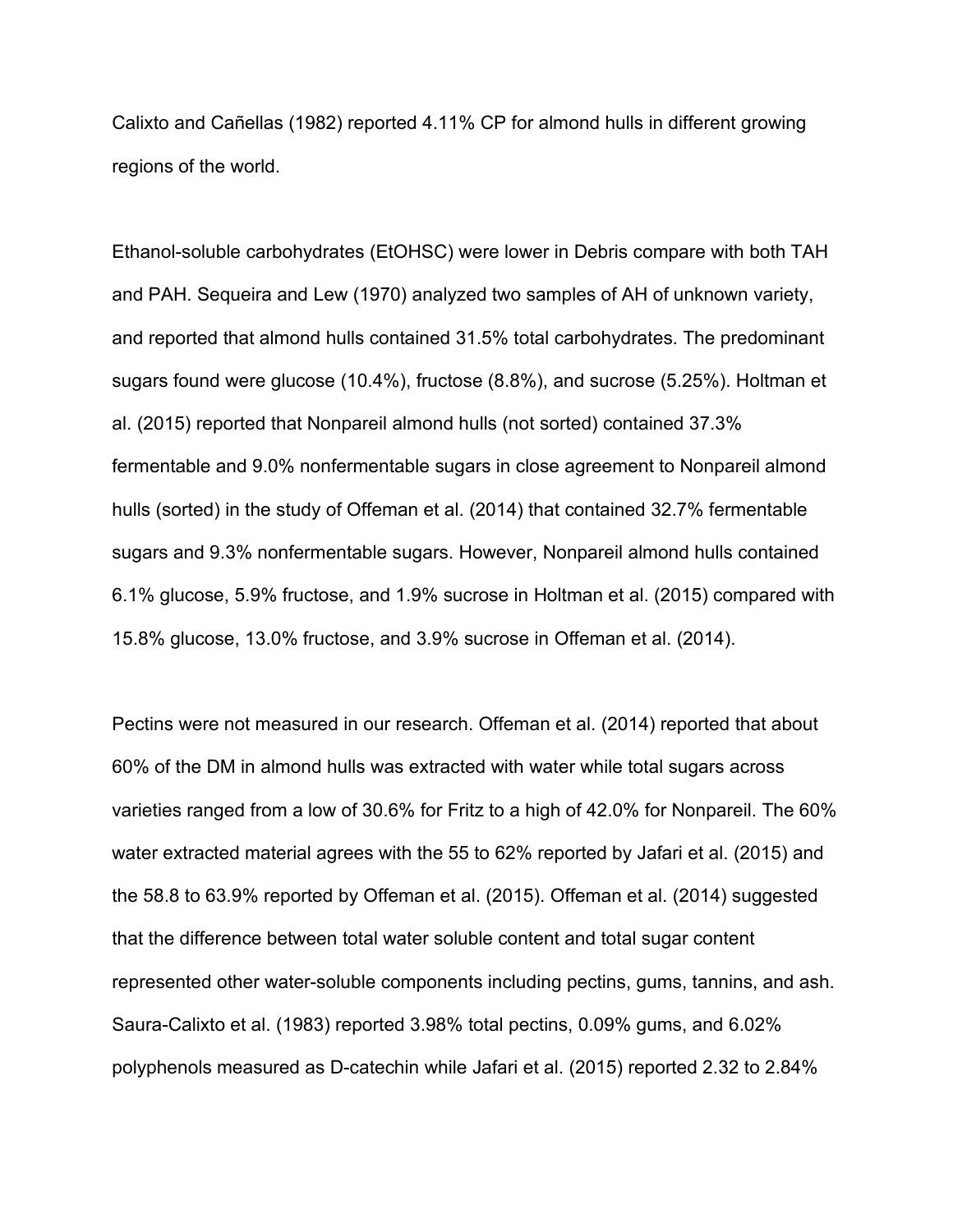tannins and 3.2 to 3.57% total phenolic compounds. Holtman et al. (2015) reported AH contained 3.5% ash and 2.1% soluble ash. Using an average value for tannins and phenolics from Jafari et al. (2015), the total would be 18.07% for other water-soluble components, which agrees with Nonpareil (60% – 42% = 18%) for Offeman et al. (2014).

Variety plays a major role in the chemical composition of commercial almond hulls. In an orchard, two or more varieties are planted in alternating rows for pollination (**Figure 1**) since most varieties are not self-pollinating.

**Figure 1.** Almond orchard with different varieties.

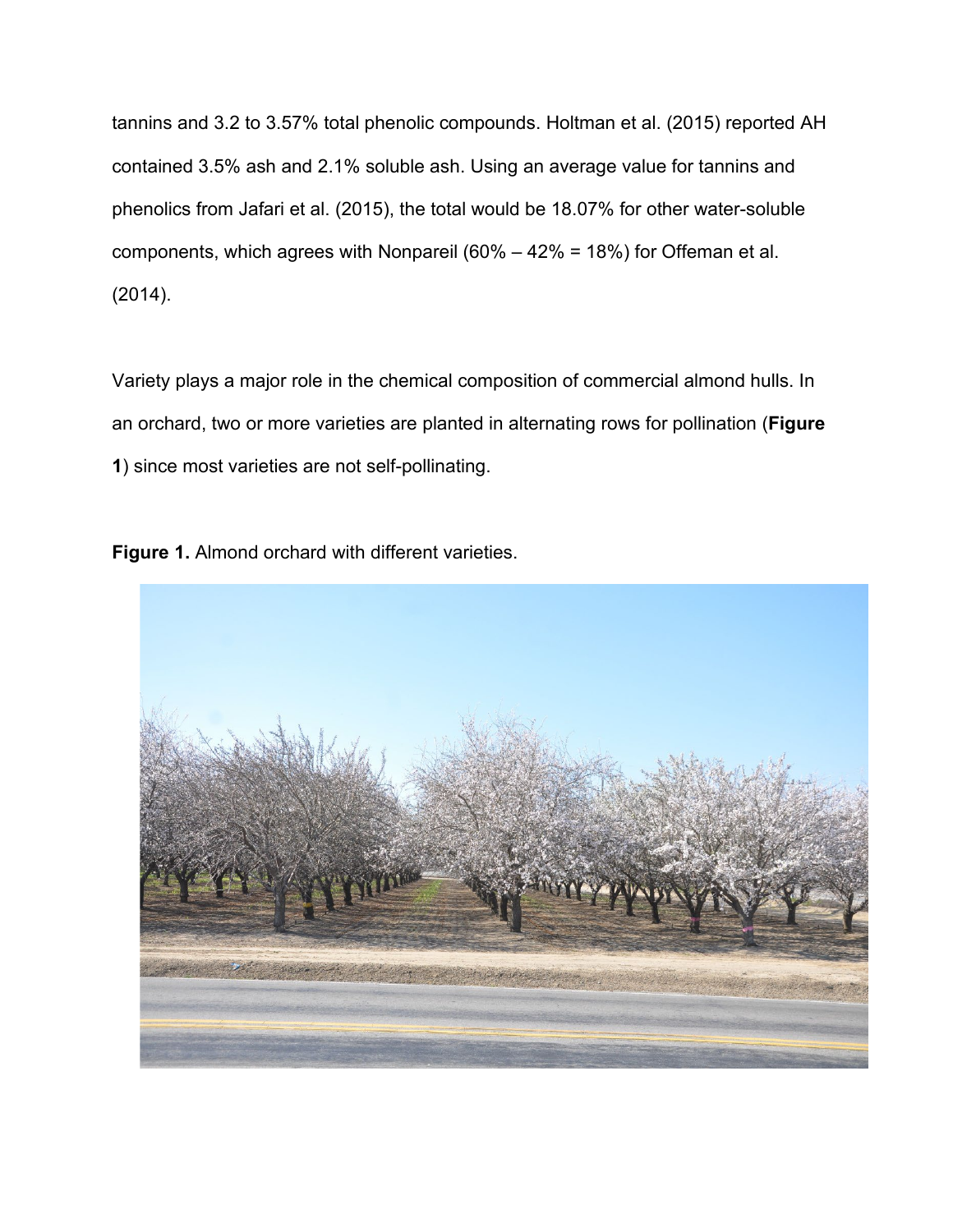Each variety is harvested separately because both the quality of the nut and the harvest time of each variety differ. Nonpareil has a large size hull so as a proportion of the total sample weight, the debris (shells and sticks) can be a lower proportion of the almond hull weight compared with a pollinator variety that typically has a smaller hull size. Another complicating factor is that the shell type also differs with variety with soft shell and hard shell almond varieties. The proportion of sticks and shells in the hull product of pollinators can be high compared with Nonpareil almond hulls. Even though Nonpareil hulls are the highest quality based on fiber and sugar composition, many hullers blend the hulls from different varieties to create commercial almond hulls that meet the California legal definition of almond hulls of 15% CF or less on an As Is basis. This blending of almond hull varieties tends to minimize the importance of understanding what factors impact the chemical composition and nutritive value of commercially available almond hulls.

The most complete comparison of composition (**Table 5**) with respect to variety of almond that we are aware of was conducted by the Almond Board of California (Huang 2018 unpublished). Total sugar content varied from a low of 13.4% for Aldrich to a high of 32.2% for Independence. Nonpareil and Independence were both greater than 30% total sugar, but the total sugar content was more variable for Nonpareil than Independence. Crude protein content was low for all varieties with the exception of Wood Colony at 9.7%. Moisture content was low for all varieties except for Padre (15.9%) and Carmel (14.8%), which were above the CDFA definition of not more than 13% moisture. The variability in moisture content was also high for Carmel. For NDF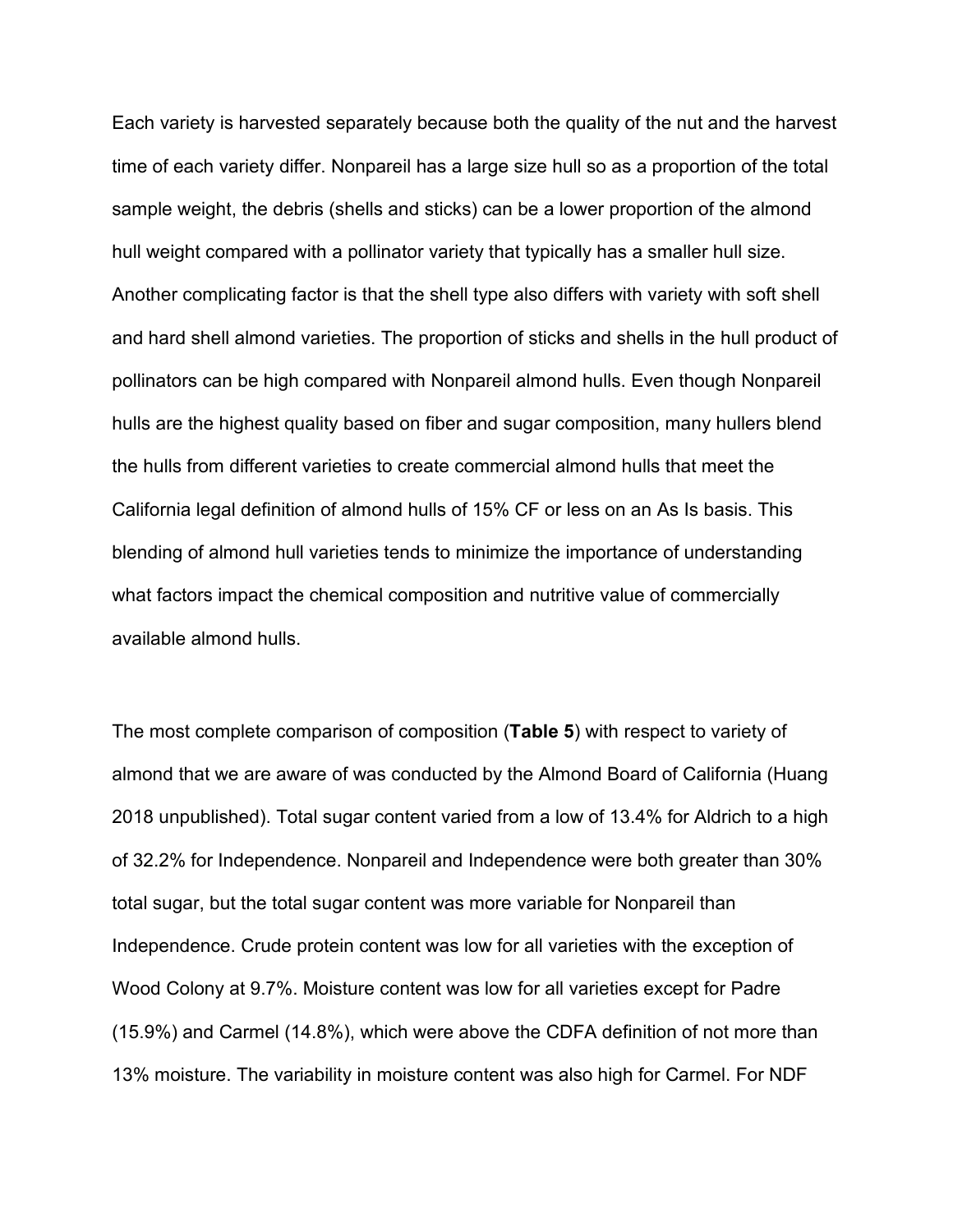content only Independence averaged below 20% NDF. Acid detergent lignin ranged from a low of 2.8% for Price to a high of 5.3% for Fritz. Potassium varied with variety, but calcium, magnesium, and phosphorus varied little with variety.

**Table 5.** Composition of California Almond Hulls by Variety- G. Huang, Associate Director, Food Research and Technology, ABC unpublished data, 2018

the control of the control of the control of

**Composition of Clean Almond Hulls by Variety on Dry Matter Basis (%)**

| Analyte            | <b>Aldrich</b> | <b>Butte</b>   | Butte/<br>Padre | <b>Carmel</b>  | Fritz          | Independence   | <b>Mission</b> |
|--------------------|----------------|----------------|-----------------|----------------|----------------|----------------|----------------|
| Moisture           | $12.6 + 9.9$   | $11.3 + 4.8$   | $10.1 \pm 2.1$  | 14.8±10.6      | $11.8 + 6.0$   | $8.2 + 3.4$    | $11.7 \pm 8.5$ |
| Protein            | $6.4 \pm 1.5$  | $4.6 + 1.4$    | $5.0 + 1.1$     | $7.0 \pm 1.3$  | $5.0 + 1.1$    | $5.5 \pm 0.5$  | $4.2 \pm 0.9$  |
| Fat                | $2.2 \pm 0.6$  | $2.4 \pm 0.4$  | $2.5 + 1.0$     | $2.0 + 0.7$    | $2.1 \pm 0.6$  | $1.9 + 0.1$    | $2.3 \pm 0.7$  |
| Ash                | $10.8 + 1.4$   | $10.5 \pm 2.5$ | $8.5 \pm 1.1$   | $11.0 \pm 1.3$ | $9.4 + 1.2$    | $10.1 \pm 1.8$ | $10.9 + 1.6$   |
| Fructose           | $3.8 + 1.0$    | $6.4 \pm 1.8$  | $7.8 + 0.8$     | $3.7 \pm 0.7$  | $7.2 \pm 2.0$  | $6.3 \pm 1.0$  | $4.8 \pm 0.8$  |
| Glucose            | $6.4 \pm 1.5$  | $10.6 \pm 2.7$ | $12.1 \pm 1.6$  | $6.6{\pm}2.4$  | $9.1 + 1.9$    | $14.6 \pm 2.7$ | $7.0 \pm 2.2$  |
| Sucrose            | $3.4 \pm 2.2$  | $3.1 \pm 1.9$  | $3.4 + 1.1$     | $0.9 + 0.8$    | $2.4 \pm 1.3$  | $11.3 \pm 1.6$ | $1.9 + 1.3$    |
| <b>Total Sugar</b> | $13.4 \pm 4.3$ | $20.1 \pm 4.7$ | $23.3 \pm 1.7$  | $10.8 \pm 3.9$ | $18.6 \pm 3.4$ | $32.2 \pm 1.4$ | $13.5 \pm 4.2$ |
| <b>NDF</b>         | $28.1 \pm 1.8$ | $26.1 \pm 2.7$ | $23.9 \pm 2.1$  | $28.9 \pm 3.1$ | $25.7 \pm 2.3$ | $19.2 \pm 1.4$ | $26.3 \pm 2.3$ |
| ADF Seq            | $19.0 \pm 1.7$ | $18.1 \pm 2.0$ | $17.3 \pm 1.2$  | $19.9 + 2.1$   | $16.9 \pm 2.8$ | $14.1 \pm 0.5$ | $17.9 \pm 1.4$ |
| AD Lignin          | $4.2 \pm 0.8$  | $4.1 \pm 0.9$  | $3.6 + 0.4$     | $4.7 \pm 0.7$  | $5.3 + 1.1$    | $3.0 + 0.5$    | $4.4 \pm 0.5$  |
| Potassium          | $4.1 \pm 0.5$  | $3.7 \pm 0.9$  | $3.1 \pm 0.4$   | $4.0 \pm 0.3$  | $3.3 \pm 0.3$  | $3.1 \pm 0.4$  | $3.8 + 0.1$    |
| Calcium            | $0.3 + 0.0$    | $0.2 + 0.0$    | $0.2 + 0.0$     | $0.3 + 0.0$    | $0.2 + 0.0$    | $0.2 + 0.0$    | $0.3 + 0.1$    |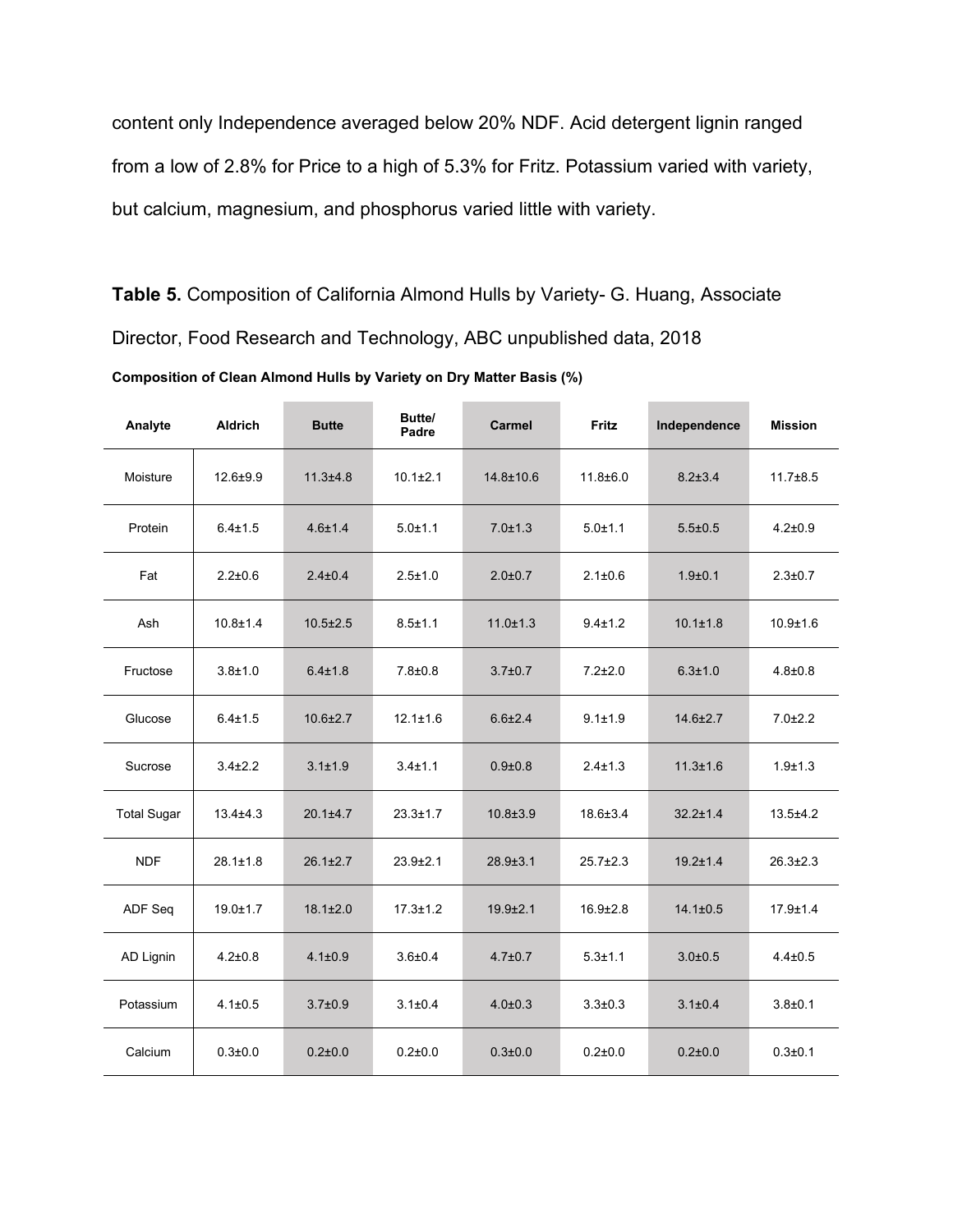| Magnesium  | $0.1 \pm 0.0$ | $0.1 \pm 0.0$ | $0.1 \pm 0.0$ | $0.1 \pm 0.0$ | $0.1 \pm 0.0$ | $0.1 \pm 0.0$ | $0.2 \pm 0.0$ |
|------------|---------------|---------------|---------------|---------------|---------------|---------------|---------------|
| Phosphorus | $0.2{\pm}0.0$ | $0.1 \pm 0.1$ | $0.1 \pm 0.0$ | $0.1 \pm 0.0$ | $0.1 \pm 0.0$ | $0.1 \pm 0.1$ | $0.1 \pm 0.0$ |

# **Composition of Clean Almond Hulls by Variety on Dry Matter Basis (%) continued**

| Analyte            | <b>Monterey</b> | Nonpareil      | Padre          | Price          | Sonora         | Wood<br>Colony | Average        |
|--------------------|-----------------|----------------|----------------|----------------|----------------|----------------|----------------|
| Moisture           | $11.5 \pm 10.2$ | $8.3 \pm 3.1$  | $15.9 \pm 6.5$ | $12.8 + 6.0$   | $10.9 \pm 7.2$ | $12.4 \pm 7.9$ | $11.6 \pm 6.6$ |
| Protein            | $5.1 \pm 0.7$   | $4.0 + 0.8$    | $4.4 \pm 1.8$  | $5.5 \pm 1.2$  | $7.3 \pm 2.7$  | $9.7 \pm 3.6$  | $5.6 \pm 2.2$  |
| Fat                | $2.5 \pm 0.9$   | $2.0 + 1.0$    | $2.0 + 1.0$    | $2.2 \pm 1.1$  | $1.5 \pm 0.6$  | $2.1 \pm 0.7$  | $2.2 + 0.7$    |
| Ash                | $10.8 + 1.8$    | $8.1 \pm 2.0$  | $9.7 \pm 2.7$  | $9.5 \pm 0.8$  | $9.6 + 0.8$    | $12.3 \pm 3.3$ | $10.1 \pm 2.1$ |
| Fructose           | $5.8 \pm 1.3$   | $8.5 \pm 1.0$  | $8.5 \pm 1.4$  | $8.6 \pm 1.5$  | $7.1 \pm 0.8$  | $5.4 \pm 2.0$  | $6.5 \pm 2.0$  |
| Glucose            | $8.5 \pm 1.8$   | $16.9 \pm 2.9$ | $13.4 \pm 3.8$ | $13.2 \pm 2.0$ | $10.6 \pm 2.4$ | $6.1 \pm 2.5$  | $10.5 + 4.0$   |
| Sucrose            | $2.6 \pm 1.4$   | $5.1 \pm 1.5$  | $4.6 \pm 3.0$  | $3.1 \pm 1.9$  | $5.4 \pm 2.4$  | $3.8 + 1.7$    | $3.8 \pm 2.7$  |
| <b>Total Sugar</b> | $16.9 \pm 3.8$  | $30.5 \pm 4.3$ | $26.3 \pm 6.8$ | $24.8 \pm 2.3$ | $23.1 \pm 3.6$ | $15.3 \pm 5.2$ | 20.7±7.3       |
| <b>NDF</b>         | $26.6 \pm 2.6$  | $21.2 \pm 3.3$ | $22.0 \pm 2.6$ | $20.9 + 1.2$   | $23.6 \pm 1.6$ | $26.2 \pm 3.5$ | $24.6 \pm 3.6$ |
| ADF Seq            | $16.9 + 4.2$    | $15.1 \pm 2.1$ | $15.8 \pm 1.5$ | $15.0 \pm 1.2$ | $16.0 \pm 1.2$ | $17.9 \pm 2.3$ | $17.0 + 2.5$   |
| AD Lignin          | $4.2 \pm 0.7$   | $3.1 \pm 0.6$  | $3.4 \pm 0.8$  | $2.8 + 0.1$    | $3.1 \pm 0.4$  | $3.6 + 1.1$    | $3.8 + 1.0$    |
| Potassium          | $3.8 \pm 0.7$   | $2.6 \pm 0.6$  | $4.1 \pm 1.1$  | $3.0 \pm 0.4$  | $3.4 \pm 0.6$  | $4.2 \pm 1.1$  | $3.6 + 0.8$    |
| Calcium            | $0.2{\pm}0.0$   | $0.2 + 0.0$    | $0.3 + 0.1$    | $0.2 \pm 0.0$  | $0.2{\pm}0.0$  | $0.3 + 0.1$    | $0.2 + 0.1$    |
| Magnesium          | $0.1 + 0.0$     | 0.1 ± 0.0      | $0.1 + 0.0$    | $0.1 \pm 0.0$  | $0.1 + 0.0$    | 0.1 ± 0.0      | 0.1 ± 0.0      |
| Phosphorus         | $0.1 \pm 0.1$   | 0.1 ± 0.0      | $0.1 \pm 0.1$  | $0.1 \pm 0.0$  | $0.1 \pm 0.1$  | $0.2 + 0.1$    | $0.1 \pm 0.1$  |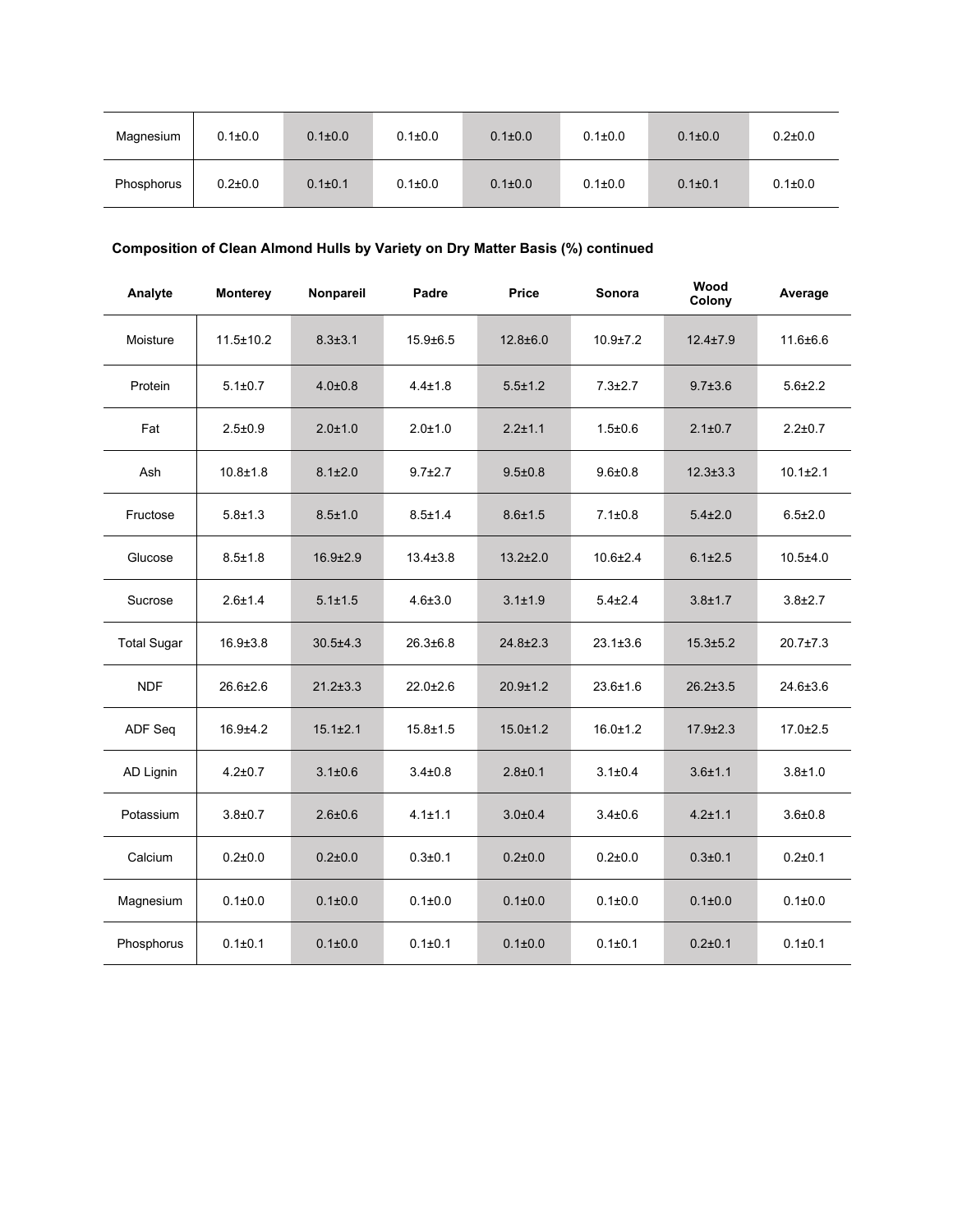The predominate sugar (**Table 6**) in almond hulls was glucose at approximately 50% of

the total sugar content (Huang 2018), which agrees with Sequeira and Lew (1970).

Fructose and sucrose were found in lower concentrations.

**Table 6.** Composition of Almond Hulls by Types- G. Huang, Associate Director, Food Research and Technology, ABC unpublished data, 2018

| Analyte            | California     | Hardshell       | Nonpareil      | Average         |
|--------------------|----------------|-----------------|----------------|-----------------|
| Moisture           | $13.0 \pm 3.3$ | $10.3 \pm 1.8$  | 10.1±4.0       | $10.9 \pm 3.2$  |
| Protein            | $6.0 \pm 2.2$  | $3.7 \pm 0.8$   | $4.9 \pm 0.9$  | $4.7 \pm 1.5$   |
| Fat                | $2.6 \pm 0.8$  | $2.0 + 0.5$     | $2.6 \pm 1.0$  | $2.4 \pm 0.8$   |
| Ash                | $8.7 \pm 2.3$  | $8.6 \pm 2.3$   | $7.1 \pm 1.6$  | $8.1 \pm 2.1$   |
| Fructose           | $6.9 \pm 1.4$  | $7.2 \pm 2.3$   | $8.3 \pm 1.3$  | $7.5 \pm 1.8$   |
| Glucose            | $11.3 \pm 2.0$ | 11.5±4.6        | $15.8 \pm 2.8$ | $13.1 \pm 3.9$  |
| <b>Sucrose</b>     | $4.1 \pm 1.3$  | $3.5 \pm 1.7$   | $5.6 \pm 2.5$  | $4.4 \pm 2.1$   |
| <b>Total Sugar</b> | $22.2 \pm 3.7$ | $22.3 \pm 8.2$  | $29.7 \pm 3.6$ | $25.1 \pm 6.6$  |
| <b>NDF</b>         | 31.3±6.5       | $34.3 \pm 14.2$ | $22.4 \pm 2.6$ | $29.1 \pm 10.4$ |
| <b>ADF Seq</b>     | $21.1 \pm 5.1$ | 24.6±10.0       | $15.6 \pm 2.3$ | $20.3 \pm 7.5$  |
| AD Lignin          | $5.1 \pm 1.7$  | $6.6 \pm 3.5$   | $3.4 \pm 0.9$  | $5.0 \pm 2.7$   |
| Potassium          | $3.0 + 0.8$    | $2.5 \pm 0.7$   | $2.3 \pm 0.4$  | $2.6 + 0.7$     |
| Calcium            | $0.2 \pm 0.0$  | $0.2 \pm 0.1$   | $0.2 \pm 0.0$  | $0.2 \pm 0.0$   |
| Magnesium          | $0.1 \pm 0.0$  | $0.1 \pm 0.0$   | $0.1 \pm 0.0$  | $0.1 \pm 0.0$   |
| Phosphorus         | $0.0 + 0.1$    | $0.1 \pm 0.0$   | $0.1 \pm 0.1$  | 0.1             |

**Composition of Almond Hulls (%, 2017)**

**Take Home Messages:** The chemical composition/nutritional value of almond hulls was influenced by the Debris fraction and by the variety of almond. Reducing the proportion of Debris in almond hulls decreased the fiber and ash content. Nonpareil hulls were superior in quality as measured by higher sugar content and lower content of ash, lignin, and NDF in the hulls compared with Other Varieties. Almond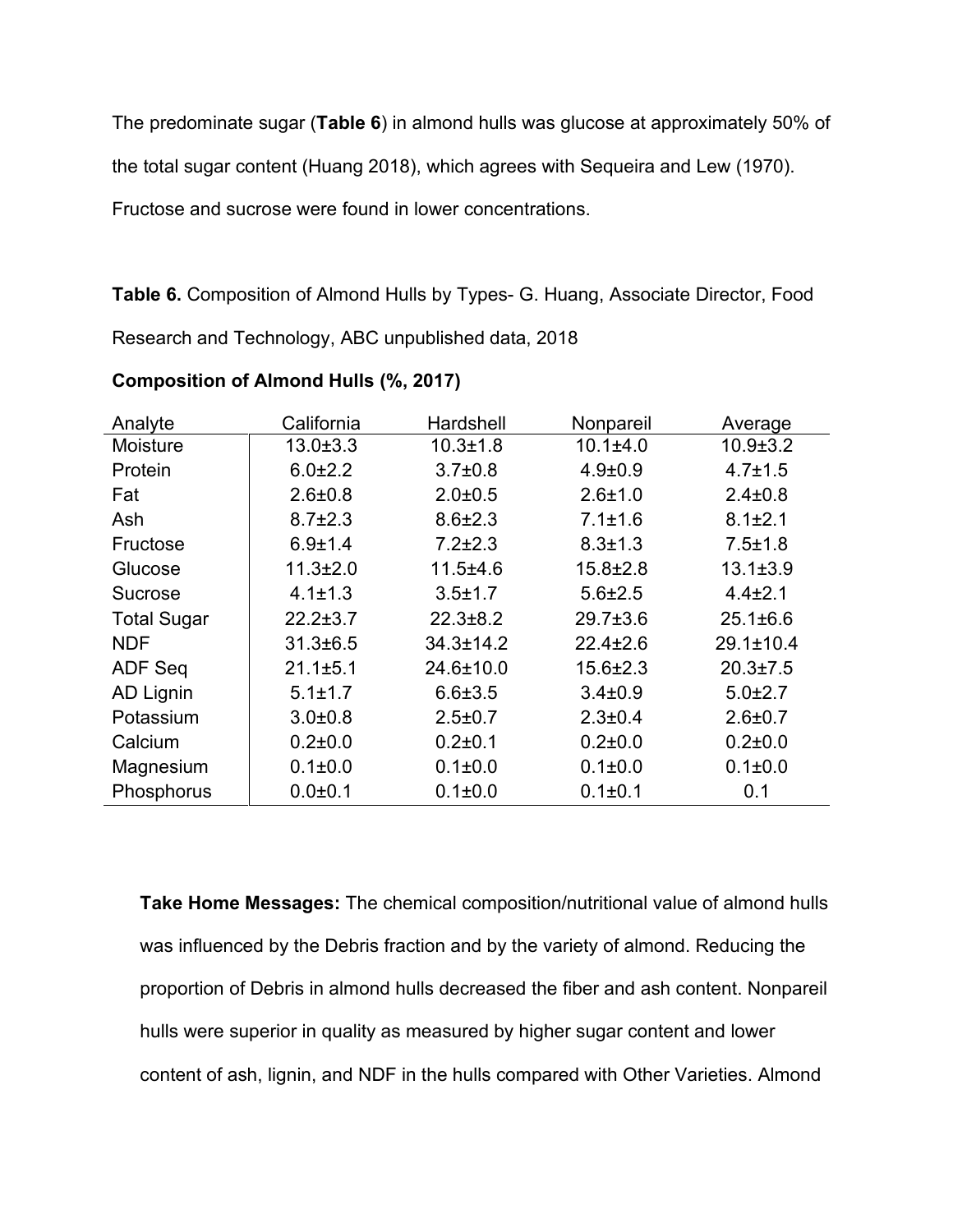hulls are an excellent source of readily available carbohydrates (sugars) in the diet of ruminants.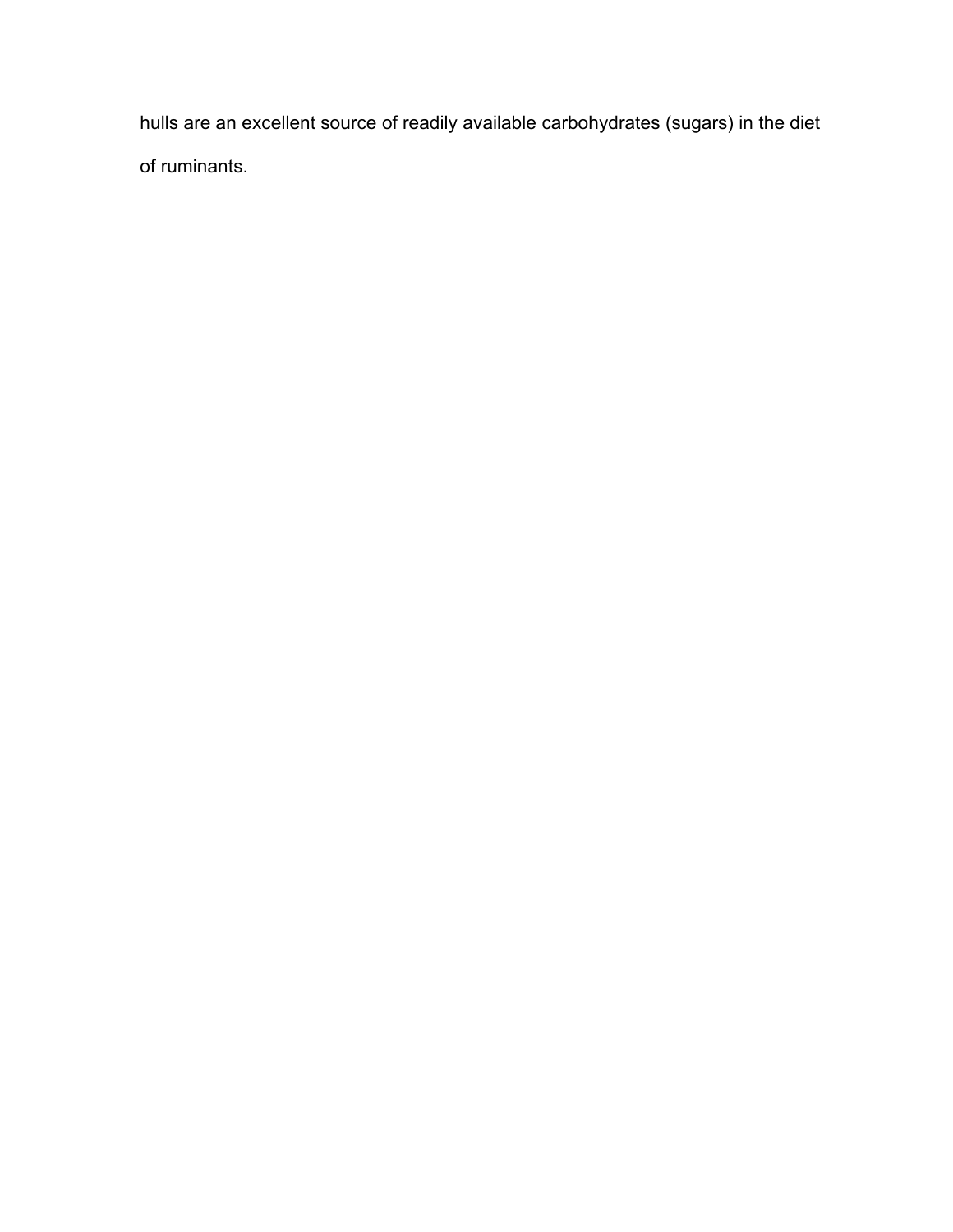## **2. Survey of California Nutritionists on Almond Hull Usage**

Members of the California Chapter of the American Registry of Professional Animal Scientists (ARPAS) were surveyed on almond hull usage practices. In February 2019, an electronic survey was emailed to the entire California ARPAS membership list. Fortytwo surveys were returned by 40 nutritionists and two feed suppliers.

In the previous five years (2014 – 2018), almond hull usage increased (41%) or remained the same (44%), while only 15% of respondents reported decreased usage. Average feeding rates for lactating cows across herds and almond hull feeding levels in nutritionists' highest almond hull fed herds are presented in **Table 7**. The reported average feeding rate depicts an increase from a previous California survey (Castillo et al. 2012) that reported an average feeding rate of 1.5 kg/lcow/day, with a range of 0.2 to 3.0 kg.

**Table 7.** Average and maximum almond hull feeding rates (kg/lactating cow/day) in California lactating rations.

|                             | Average  | Range          |
|-----------------------------|----------|----------------|
| <b>Average feeding rate</b> | $2.3$ kg | $0.5 - 4.5$ kg |
| <b>Maximum feeding rate</b> | 4.6 kg   | $0.9 - 8.2$ kg |

**Table 8** describes almond hull utilization in lactating cow, dry cow, and heifer growing rations. Sixty-two percent of respondents said that changes in the price of almond hulls affected how the hulls were utilized in ration formulations, and was mostly dependent on the price of almond hulls compared with forage/silage prices. Price, consistency, mold,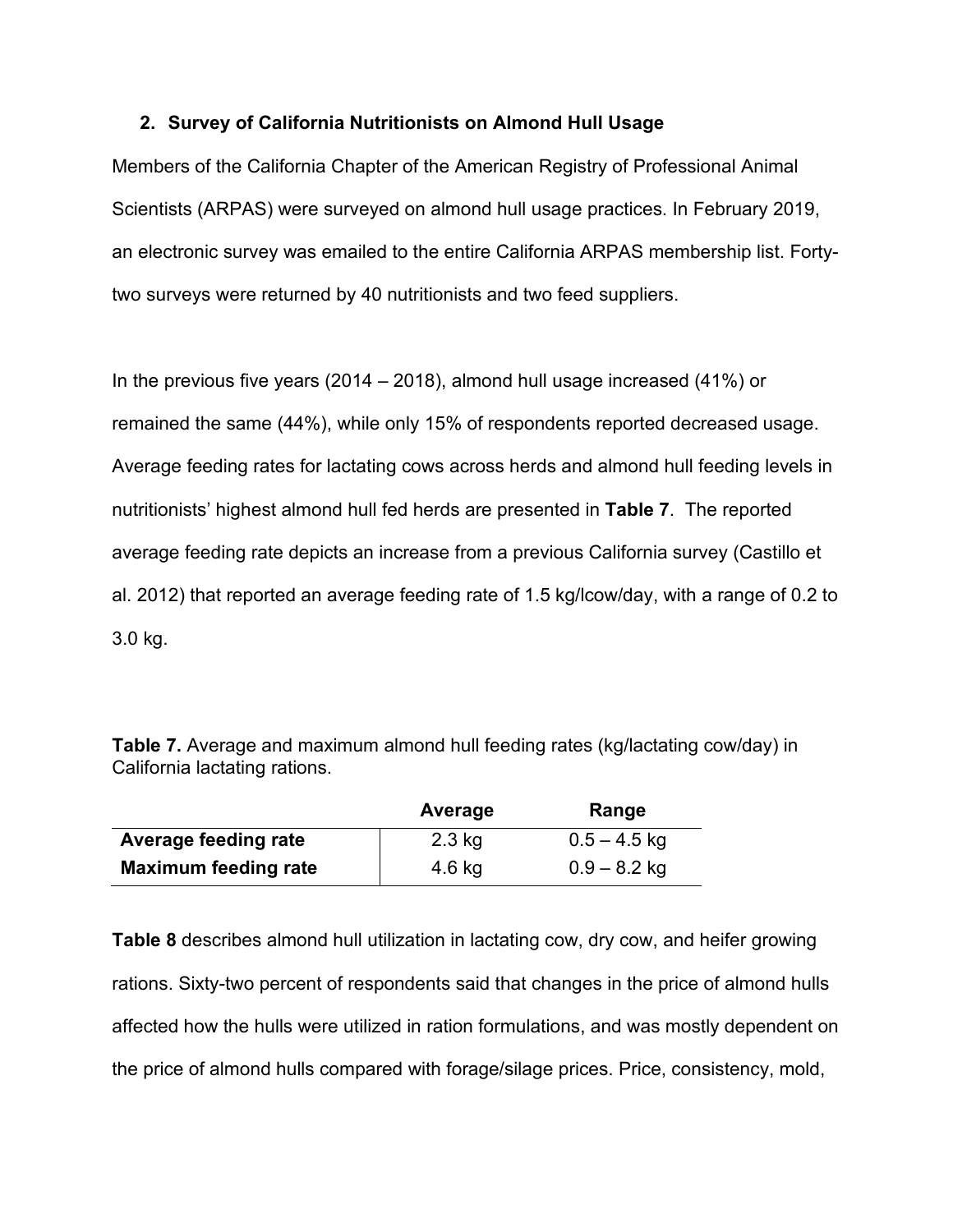and quality were variables that respondents felt they were "very responsive" to addressing when including almond hulls in rations (**Table 9**).

**Table 8**. Almond hull utilization in California dairy rations.

|                              | Forage | <b>Concentrate</b> | Forage &<br><b>Concentrate</b> |
|------------------------------|--------|--------------------|--------------------------------|
| <b>Lactating Cow Ration</b>  | 30%    | $0\%$              | 70%                            |
| <b>Dry Cow Ration</b>        | 31%    | 7%                 | 62%                            |
| <b>Heifer Growing Ration</b> | 29%    | 9%                 | 62%                            |

**Table 9.** Responsiveness of inclusion of almond hulls in diets related to different variables.

|                           | <b>Very</b> | <b>Somewhat</b> | <b>Not</b> |
|---------------------------|-------------|-----------------|------------|
| Price $(n=38)$            | 32          | 6               | 0          |
| Consistency (n=38)        | 30          |                 |            |
| Mold $(n=35)$             | 29          | 5               |            |
| Quality (n=37)            | 27          | 9               |            |
| Crude Fiber Levels (n=36) | 15          | 16              | 5          |
| ADF (n=35)                | 15          | 16              | 4          |
| Ash (n=34)                | 14          | 16              | 4          |
| Sugar (n=36)              | 13          | 19              | 3          |
| <b>NDF</b> (n=36)         | 11          | 21              | 3          |

Other results of potential interest include 79% of respondents tested almond hulls for chemical composition. Frequency of lab testing varied between monthly and yearly, or when there was reason for concern. Most nutritionists reported concerns when including almond hulls in lactating cow rations (66%) and in dry cow/heifer growing rations (70%).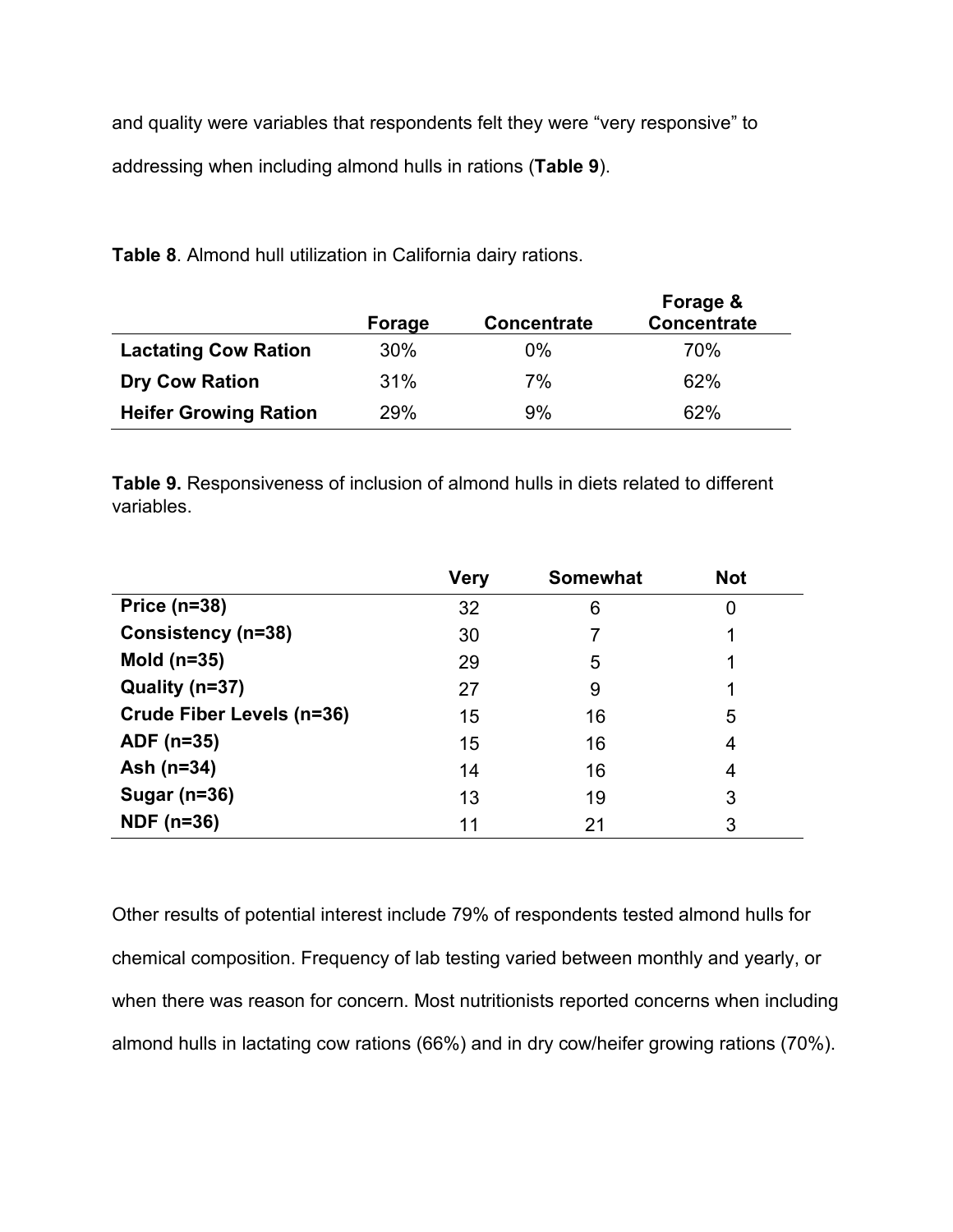Quality issues were a top concern for feeding almond hulls, and most concerns related to the amount of stick and shell that impact the nutritional quality of the hulls.

**Take Home Messages:** Almond hull feeding is an important topic in California as rising almond orchard acreage increases hull availability for feeding to dairy cattle and other livestock. The topic of byproduct feeding will become increasingly important as decreased water availability impacts forage production in the State. Given the large range in reported feeding rates, results from this survey suggest there may be opportunity to increase almond hull inclusion rates in California dairy rations.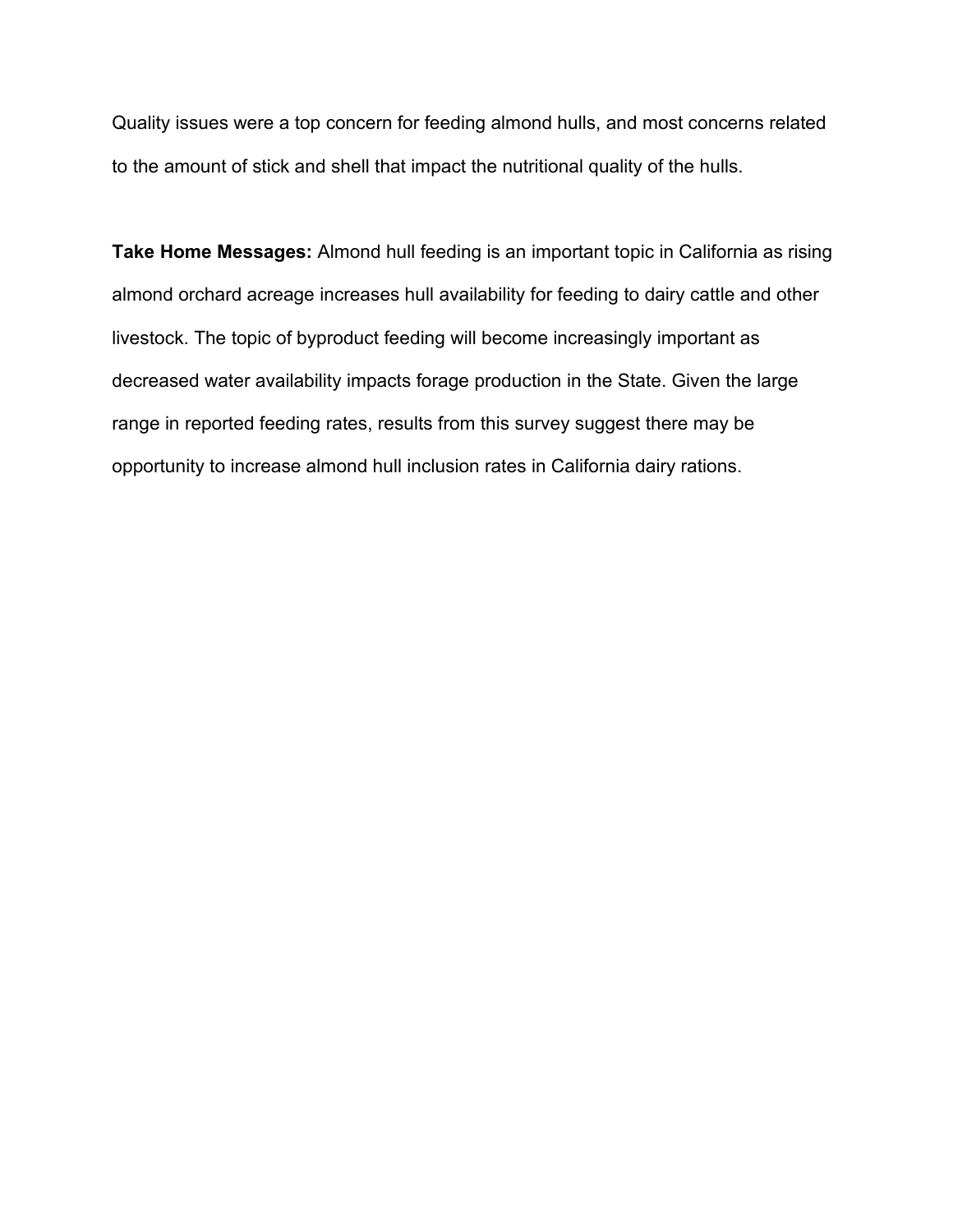### **3.** *In Vitro* **Assessment of Almond Hulls**

The aim of this study was to determine the *in vitro* digestibility and *in sacco* disappearance of dry matter (DM) and neutral detergent fiber (NDF) in total almond hulls (TAH), pure almond hulls (PAH), or Debris. The TAH were used because there are no data on the effect of debris (non-hull material) on the nutritional value of almond hulls. The hulling process yields commercial AH (< 15.0% crude fiber) that are predominately hulls, with the amount of debris (sticks and shells) varying, at least, for the variety of almond (DePeters et al., 2020a). We know from previous research (DePeters et al., 2020a) that the contribution of debris impacts the chemical composition of AH by increasing the fiber, lignin, and ash content.

The few in vitro studies with AH did not adequately describe the AH used (Arosmena et al., 1995; Jafari et al., 2011; Elahi et al., 2017). In the case of Arosemena et al. (1995), the AH were commercial AH and therefore contained debris. Based on the lignin and fiber content, it is unlikely that the AH used in other studies (Jafari et al., 2011; Jafari et al., 2015; Elahi et al., 2017) were pure AH. To the best of our knowledge, there are no reports in the literature for the in vitro fermentability of pure AH.

The aim of this study was to investigate the impact of debris on the in vitro and *in sacco* rumen fermentability of AH by evaluating 12 samples of commercial AH (Total almond hulls; TAH) of which a portion of each was hand sorted to create Pure almond hulls (PAH) and Debris (non-hull material).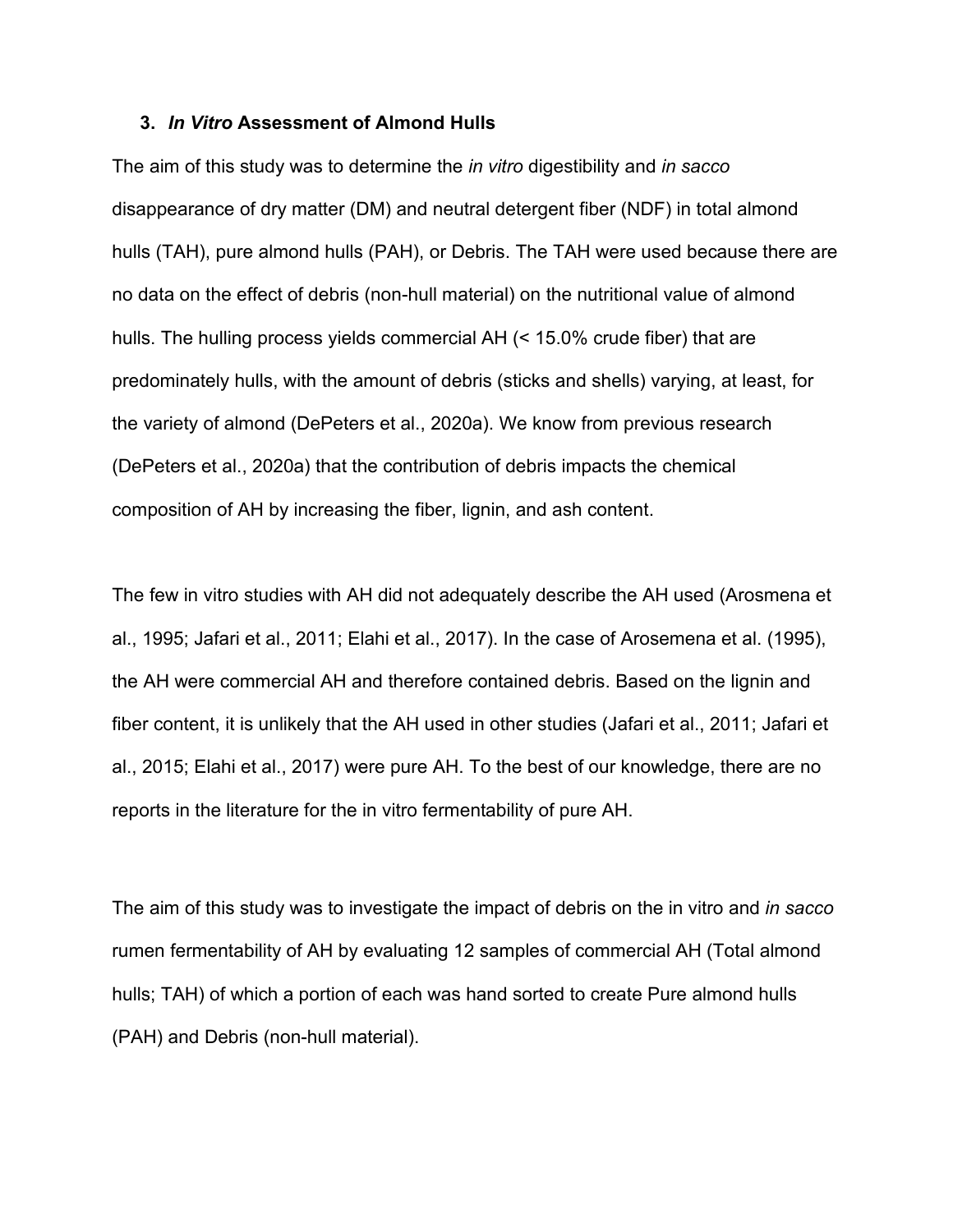Twelve different samples of AH were obtained from five hullers throughout California. Samples contained 5 Nonpareil, 2 Butte/Padre pollinator mixes, 1 Butte/Mission pollinator mix, and 4 pollinators that had no variety designation. Each huller supplied a sample of Nonpareil hulls as well as 1-2 samples of "other" varieties. Samples were designated either Nonpareil or Other Variety. Each sample of AH was thoroughly mixed and divided into two samples. One sample represented TAH while the other half was hand sorted to separate AH from debris to create samples of PAH and Debris (wood sticks and shells). Three samples from one of the hullers did not have enough Debris to be used for in vitro analysis, so only the PAH and TAH samples were used from that huller. This resulted in 12 PAH samples, 12 TAH samples, and 9 Debris samples.

*In vitro* gas production was measured by incubating 33 samples using the syringe method (Menke & Steingass, 1988). In addition, total gas produced at 24 h was used to calculate metabolizable energy (ME) values with the equation determined by Melesse et al. (2018). *In vitro* true digestibility on a dry matter (DM) basis (IVTD) and neutral detergent fiber digestibility (NDFD) determinations were carried out using multilayer polyethylene polyester cloth bags in the ANKOM Daisy incubator. Bags were incubated for 12, 24, 48, or 72 h and the ANKOM fiber analyzer was used to determine remaining NDF. More detailed methods and statistical analysis can be found in Swanson et al., 2021b.

*In vitro* total estimated gas production (**Table 10**) was overall significantly higher for PAH (270 ml/g) compared with both TAH and Debris (261 and 79 ml/g respectively).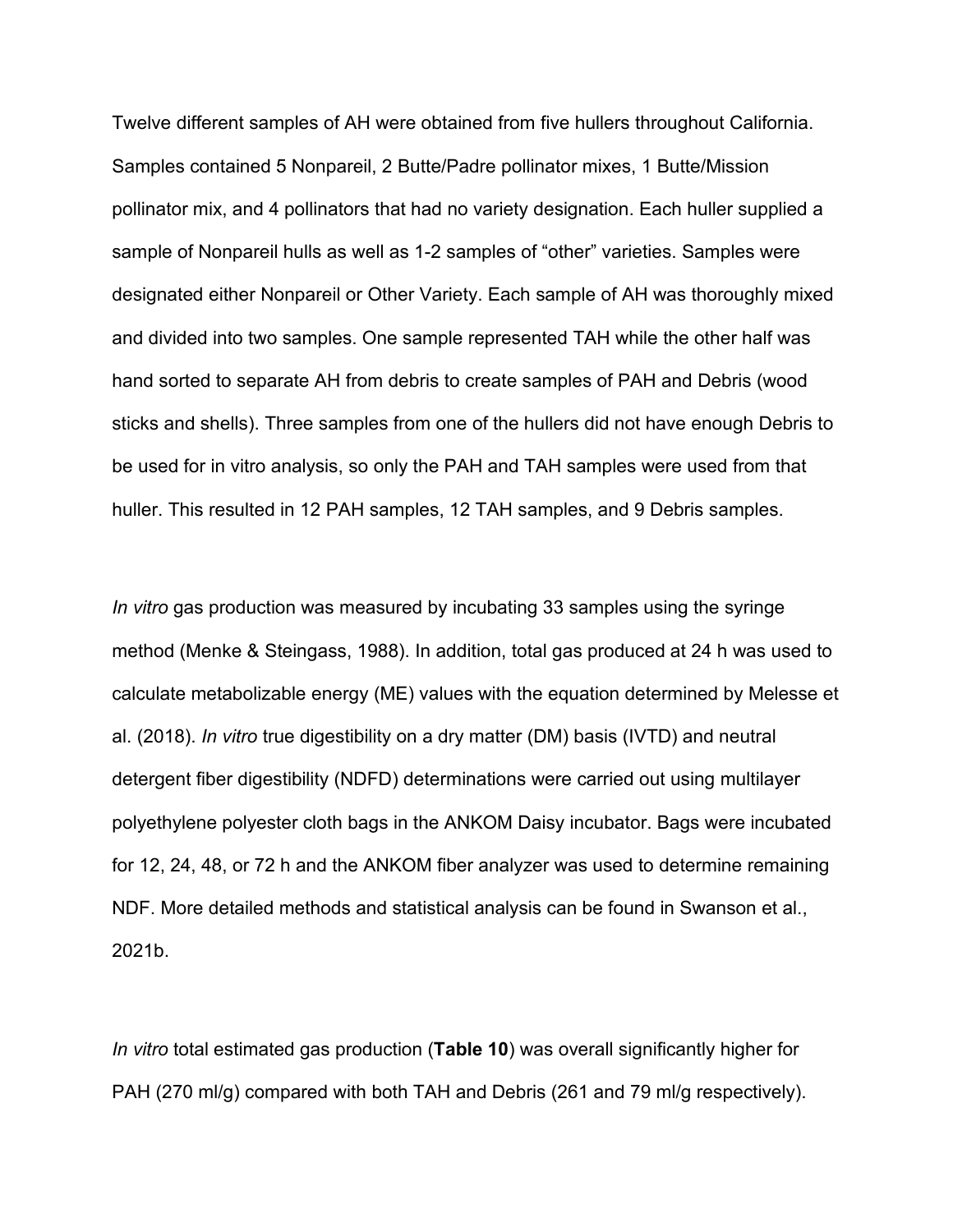The rate of gas production was significantly higher for PAH and TAH (0.10098 and 0.101 /h respectively) compared with Debris (0.074 /h), but there was no difference between PAH and TAH. Estimated gas production was significantly greater for PAH (283 ml/g) than TAH (267 ml/g) for Nonpareil but the difference was not significant for the Other Variety. As anticipated, total estimated gas production was significantly lower for Debris (94 ml/g Nonpareil and 69 ml/g Other) compared with both PAH and TAH for both varieties. Estimated rate of gas production was similar for PAH and TAH for both varieties but was significantly lower for Debris compared with TAH. There was a greater numerical difference between Nonpareil and Other Variety for PAH (283 ml/g and 261 ml/g, respectively) than for TAH (267 ml/g and 257 ml/g, respectively). A similar pattern was observed with the estimated rate of gas production, with the Nonpareil Debris having a numerically greater estimated rate (0.0989 /h) than Other Variety (0.061 /h).

**Table 10.** Estimated potential gas production (ml/g) of almond hulls (AH) for each Type (Total AH, Pure AH, Debris) and Variety (Nonpareil or Other). The effects of Type (Total AH, Pure AH, Debris) on parameters of the gas production function are shown. The estimate is the asymptote or total volumes (ml/g) of gas produced for each Type and Variety from the model. The corresponding rate constants for each Type and Variety are expressed as /h.

|                  |       |      |  |         | $P$ -value <sup>1</sup>                 |           |
|------------------|-------|------|--|---------|-----------------------------------------|-----------|
|                  | Total | Pure |  |         | Debris S.E.M. Total AH Total AH Pure AH |           |
|                  | AH.   | AH.  |  | vs Pure | vs Debris                               | vs Debris |
|                  |       |      |  | AH      |                                         |           |
| Asymptote (ml/g) |       |      |  |         |                                         |           |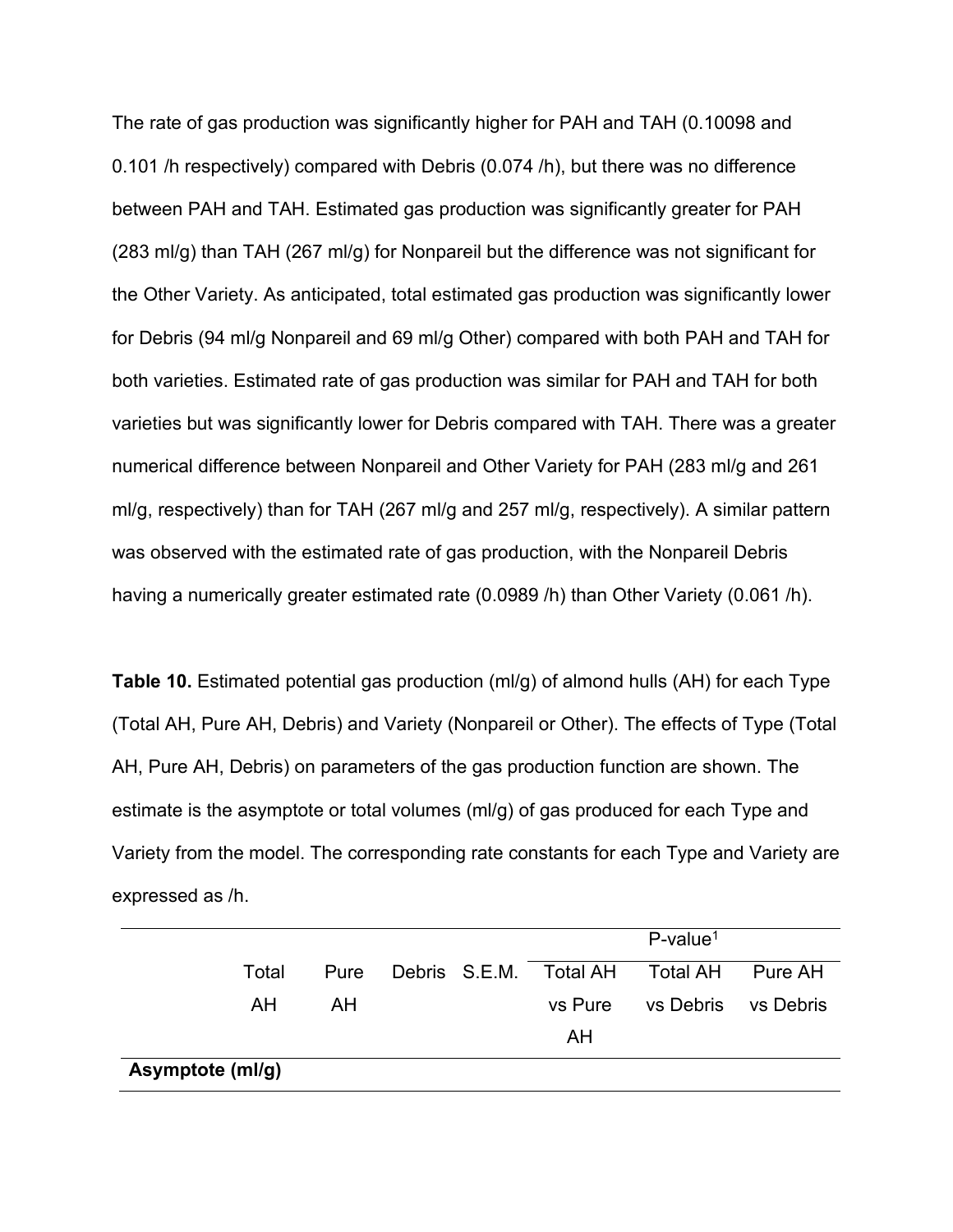| Nonpareil          | 267  | 283  | 94   |       | 0.006 | < 0.001 | < 0.001 |
|--------------------|------|------|------|-------|-------|---------|---------|
| Other              | 257  | 261  | 69   | 3.3   | 0.463 | < 0.001 | < 0.001 |
| Type Avg           | 261  | 270  | 79   | 3.2   | 0.009 | < 0.001 | < 0.001 |
| Rate Constant (/h) |      |      |      |       |       |         |         |
| Nonpareil          | 0.11 | 0.10 | 0.09 | 0.003 | 0.627 | 0.007   | 0.067   |
| Other              | 0.10 | 0.10 | 0.06 |       | 0.796 | < 0.001 | < 0.001 |
| Type Avg           | 0.10 | 0.10 | 0.07 | 0.003 | 0.320 | < 0.001 | < 0.001 |
|                    |      |      |      |       |       |         |         |

The contribution of debris was reflected in the significantly lower amount of estimated total gas produced for TAH compared with PAH even though the overall estimated rate was not significantly different. Jafari et al. (2011) evaluated the impact of AH variety on in vitro rumen fermentation. Total gas produced (ml/g DM), rate of gas production (ml/h), and organic matter coefficient of digestibility differed by variety as seen with Rabei (79.5, 0.13, 0.823), Mamaei (78.9, 0.13, 0.815), Shahroud15 (63.1, 0.11, 0.68), and Shokoufe (70.1, 0.12, 0.715) respectively. Similar to the results in this study, the Rabei variety that had the greatest gas production also had the highest non-fiber carbohydrates (NFC) and lowest acid detergent lignin (ADL) concentrations (Jafari et al., 2011; DePeters et al., 2020a). The Nonpareil variety in our study also had numerically the highest estimated amount and rate of gas production along with greater NFC and lower lignin content for all types when compared with the Other Variety (DePeters et al., 2020a). Offeman et al. (2014) also found that Nonpareil AH had the highest fermentable sugar content when compared with other varieties grown in California. Rumen microorganisms are able to easily break down and ferment NFC, while lignin is mostly undegradable, so greater NFC content could lead to an overall increase in fermentation and improved digestibility (Nocek and Russell, 1988).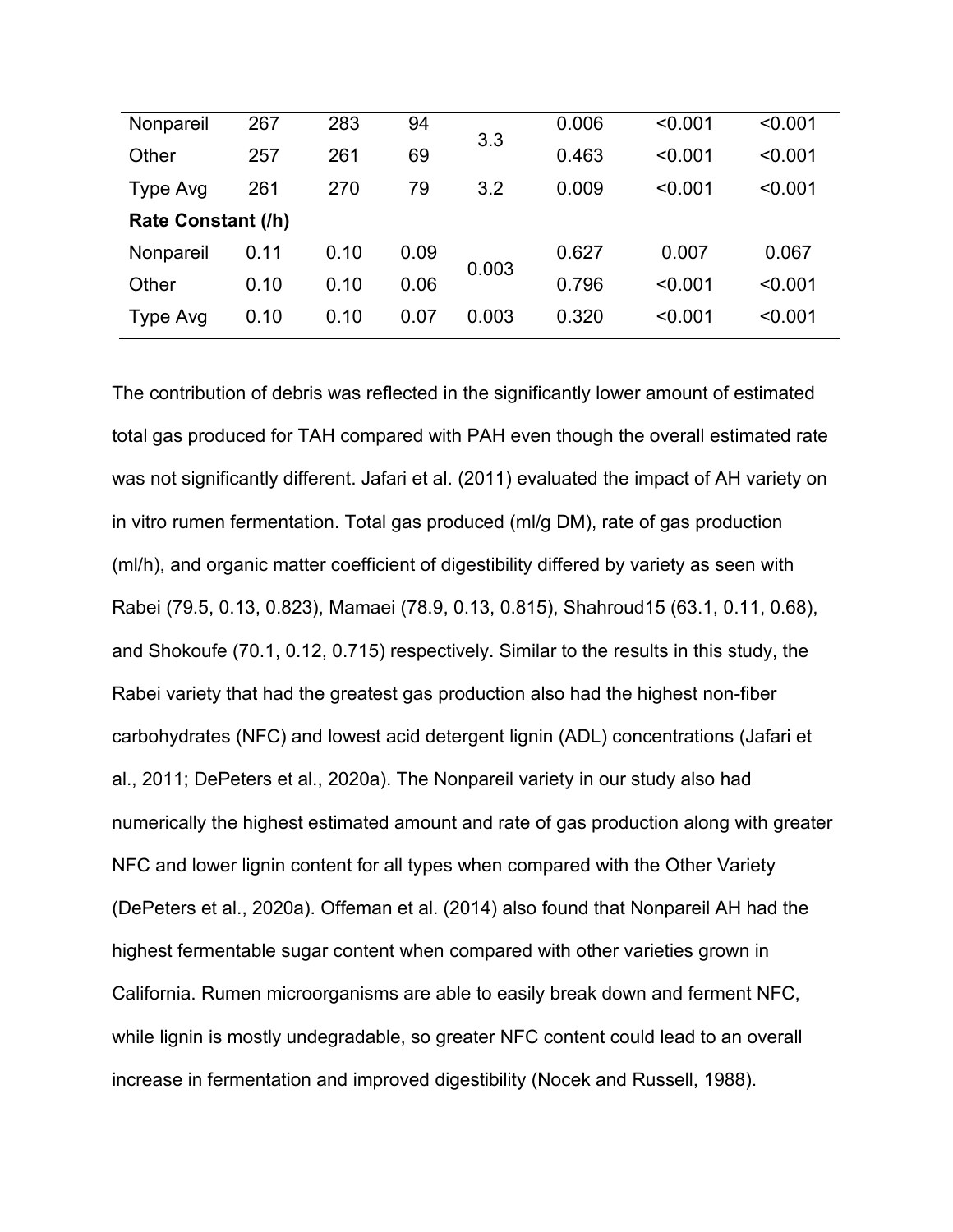The calculated metabolizable energy (ME) concentration was numerically greater for PAH (9.3 MJ/kg and 8.7 MJ/kg) than TAH (9.0 MJ/kg and 8.5 MJ/kg) while both were significantly greater than Debris at approximately half the energy content (4.7 MJ/kg and 3.8 MJ/kg) for both Nonpareil and Other Variety respectively. There were small numerical differences within Variety between TAH and PAH, but over all Types, Nonpareil had significantly higher calculated ME content compared with the Other Variety. The Other Variety had a greater numerical proportion of Debris (6.8%) compared with Nonpareil (4.7%) (DePeters et al., 2020a).

The lower ME concentration of Debris contributed to the numerically lower energy content of TAH compared with PAH. The larger difference in estimated ME content for Nonpareil compared with the Other Variety was likely due to the differences in aNDF, lignin, ash, and NFC content. As reported previously (DePeters et al., 2020a), Nonpareil TAH contained 21.4% aNDF, 8.6% lignin, 7.0% ash, and 65.4% NFC compared to the Other Variety TAH that were 25.5% aNDF, 9.7% lignin, 7.6% ash, and 60.7% NFC. Similar trends were observed for PAH and Debris for Nonpareil and Other Varieties (DePeters et al., 2020a). These differences in composition would account for the lower ME concentration of Other Variety compared with Nonpareil across all Types.

The IVTD and NDF digestibility were measured at 12, 24, 48, and 72 h (**Table 11**). The IVTD and NDFD were significantly greater for PAH than TAH at 48 and 72 h, and Debris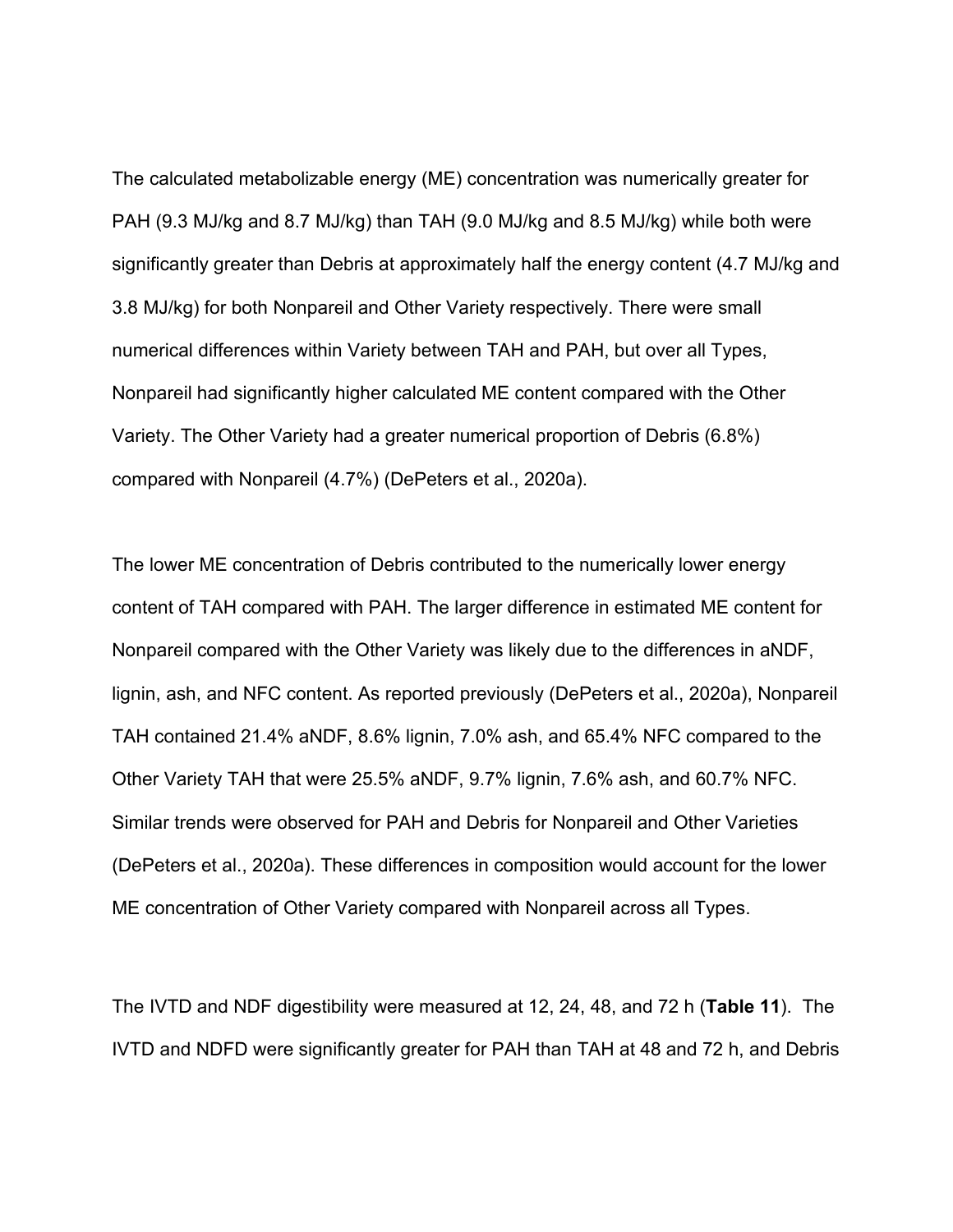was significantly lower in digestibility than both TAH and PAH for IVTD at every time point and for NDFD at 24, 48, and 72h.

**Table 11.** Daisy *in vitro* true digestibility on a dry matter (DM) basis (IVTD) and neutral detergent fiber digestibility (NDFD) of almond hulls (AH). The effects of Type (Total AH, Pure AH, Debris) on IVTD and NDFD coefficients at each timepoint measured *in vitro* are shown.

| $P$ -value <sup>1</sup>                                   |      |                         |      |        |                 |                 |           |
|-----------------------------------------------------------|------|-------------------------|------|--------|-----------------|-----------------|-----------|
|                                                           |      |                         |      |        | <b>Total AH</b> | <b>Total AH</b> | Pure AH   |
|                                                           |      | Total AH Pure AH Debris |      | S.E.M. | vs Pure AH      | vs Debris       | vs Debris |
| Daisy in vitro True Digestibility on DM basis coefficient |      |                         |      |        |                 |                 |           |
| 12hr                                                      | 0.79 | 0.81                    | 0.36 |        | 0.088           | < 0.001         | < 0.001   |
| 24hr                                                      | 0.84 | 0.87                    | 0.37 | 0.010  | 0.003           | < 0.001         | < 0.001   |
| 48hr                                                      | 0.87 | 0.91                    | 0.40 |        | < 0.001         | < 0.001         | < 0.001   |
| 72hr                                                      | 0.88 | 0.92                    | 0.42 |        | < 0.001         | < 0.001         | < 0.001   |
| <b>Daisy NDFD coefficient</b>                             |      |                         |      |        |                 |                 |           |
| 12 <sub>hr</sub>                                          | 0.14 | 0.11                    | 0.06 |        | 0.244           | < 0.001         | 0.072     |
| 24hr                                                      | 0.32 | 0.36                    | 0.08 | 0.021  | 0.148           | < 0.001         | < 0.001   |
| 48hr                                                      | 0.46 | 0.57                    | 0.11 |        | < 0.001         | < 0.001         | < 0.001   |
| 72hr                                                      | 0.51 | 0.61                    | 0.13 |        | < 0.001         | < 0.001         | < 0.001   |

<sup>1</sup>Pure vs Total = contrast between Pure almond hulls and Total almond hulls; Debris vs Total = contrast between Debris and Total almond hulls; Pure vs Debris = contrast between Pure almond hulls and Debris samples.

Total AH = contains AH and Debris; Pure AH = sorted to contain only hulls; Debris = sticks and shells sorted from TAH.

The lower IVTD and NDFD for Debris contributed to the lower digestibility of TAH

compared with PAH at 24, 48, and 72h for IVTD and 48 and 72h for NDFD. The

digestibility of aNDF for PAH compared with TAH at 12 h of does not agree with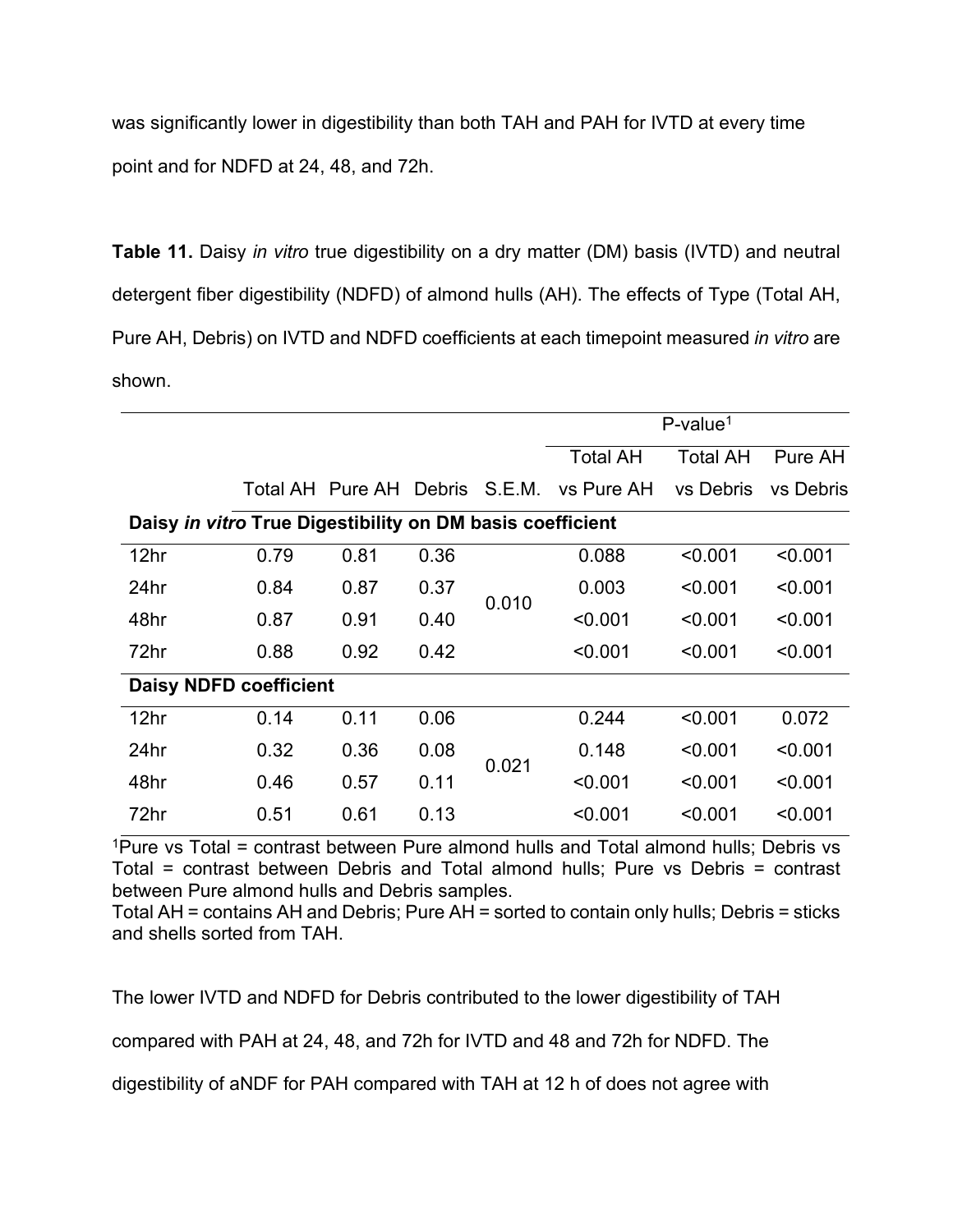changes in IVTD, but could be linked to the greater amount of aNDF due to the presence of sticks and shells in TAH compared with PAH. Lignin, a fraction of aNDF, was measured as ADL in this study. The ADL does not include soluble lignin, unlike Klason lignin, which is usually measured at greater amounts than ADL (Hatfield et al., 1994). Queirós et al. (2020) found that almond shells had between 5-9% soluble lignin and 27.9-30.5% Klason lignin. Hall (2000) reported that AH have 16.9% soluble fiber, which would include soluble lignin. It is possible that some of the greater aNDF (24.3%) TAH; 20.9% PAH) observed in TAH in this study was soluble lignin, which quickly solubilized within the first 12 hours of incubation. This would lead to a deceptively high aNDF digestibility amount at 12 hours for TAH compared with PAH. At this time more research still needs to be done on the type and amount of lignin in AH.

In addition to the *in vitro* digestibility measurements, two nonlactating, nonpregnant, rumen cannulated Holstein cows were used to measure *in sacco* dry matter and NDF digestibility. The TAH and PAH samples were weighed into monofilament nylon bags that were heat sealed before being placed in the rumen of the cannulated cows. Two series of *in sacco* incubations were conducted with bags of TAH or PAH incubated in the rumen for 0, 1, 2, 4, 8, 16, 32, and 64 h as described by Nocek (1988). Bags were then analyzed for DM and NDF disappearance. A non-linear mixed effects model was used to analyze the rate and extent of digestibility for both DM and NDF of the TAH and PAH.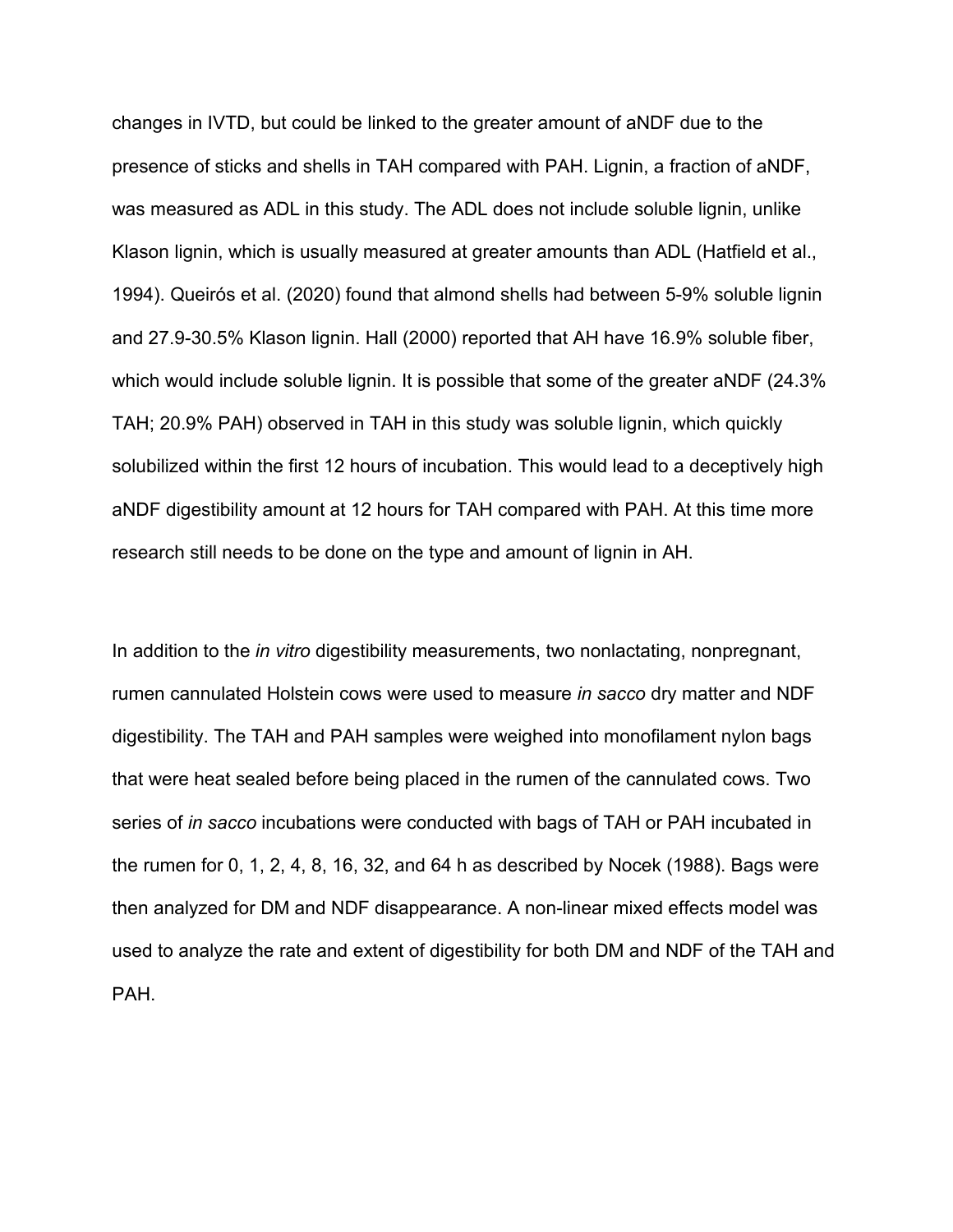The estimated asymptote for the coefficient of DM disappearance was significantly greater for PAH (0.3547) and TAH (0.3435; **Table 12**). The estimated fractional rate of *in sacco* DM disappearance was 0.064 /h for TAH and 0.0768 /h for PAH, which was not significantly different. The calculated coefficient for the proportion of DM disappearance (P) was numerically higher for PAH (0.9325) than TAH (0.8985). A similar response was observed for estimated potential disappearance of NDF (Table 12). The estimated asymptote for the proportion of NDF disappearance was 0.80796 for TAH and 0.892 for PAH, which was significantly different. The estimated rate of NDF disappearance was also significantly greater for PAH (0.060 /h) compared with TAH (0.052 /h). The calculated coefficient for the proportion of NDF disappearance (P) was numerically higher for PAH (0.7439) than TAH (0.6659).

**Table 12.** *In sacco* dry matter (DM) and neutral detergent fiber (NDF) disappearance for each Type (Pure almond hulls (AH) or Total AH). Effects of Type (Pure AH or Total AH) on coefficients of the *in sacco* disappearance function. The estimates were determined from the model. A are the estimated asymptote for the coefficient of disappearance for each Type. k are the corresponding rate constants (/h) for each Type. Int are the corresponding intercepts of time 0 with the coefficient of disappearance on the y-axis for each Type. P are the estimated Asymptote  $(A)$  + Intercept (Int) or total estimated proportion of disappearance for each Type.

|                  |              |       | $P$ -value <sup>1</sup> |  |  |
|------------------|--------------|-------|-------------------------|--|--|
|                  |              |       | Pure AH vs Total        |  |  |
| Variable         | Estimate SFM |       | AН                      |  |  |
| DM Disappearance |              |       |                         |  |  |
| A- Pure AH       | 0.35         | 0.008 | 0.018                   |  |  |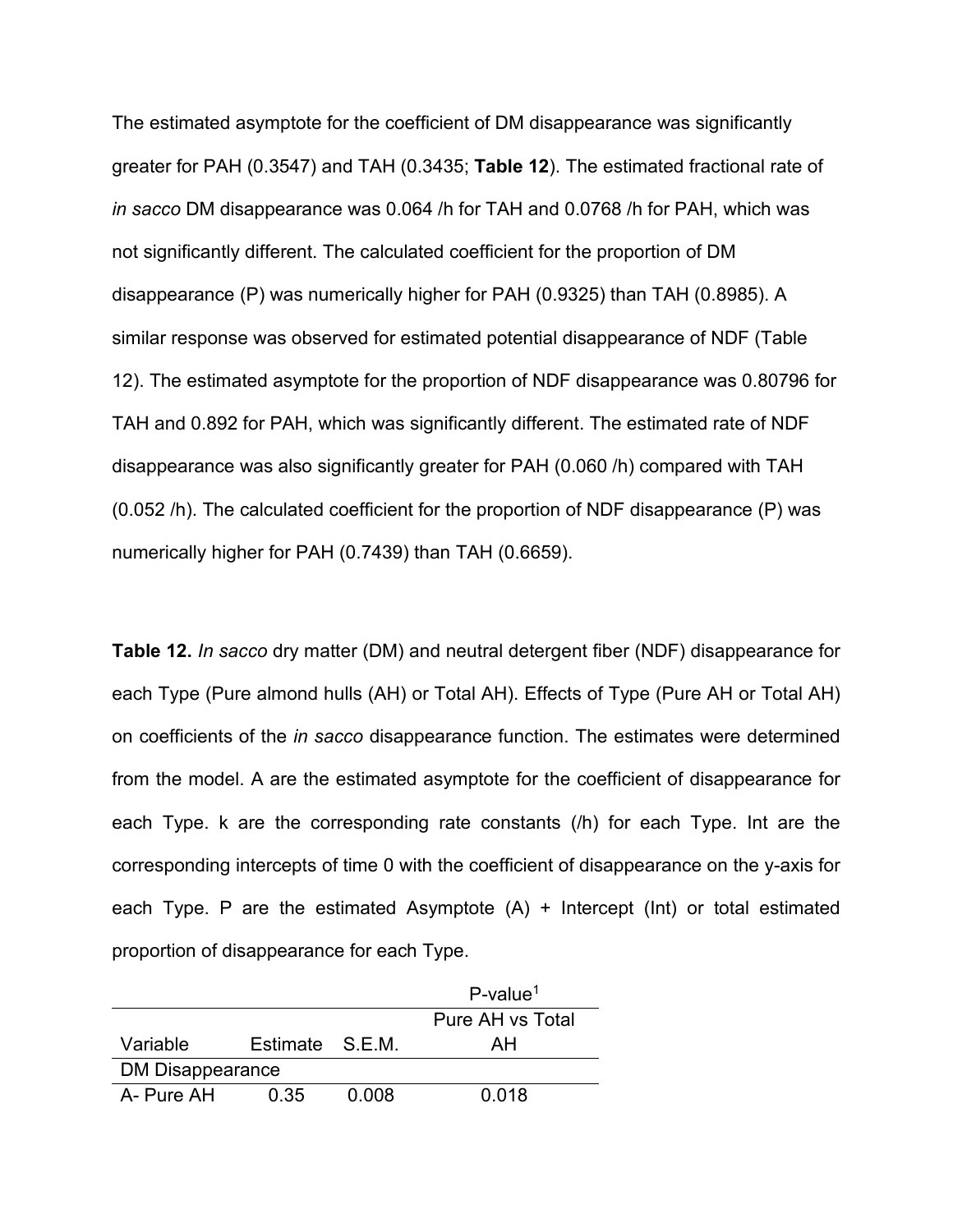| A- Total AH                | 0.34    |       |         |
|----------------------------|---------|-------|---------|
| k- Pure AH                 | 0.07    | 0.002 | 0.195   |
| k- Total AH                | 0.06    |       |         |
| Int- Pure AH               | 0.58    | 0.008 |         |
| Int-Total AH               | 0.55    |       | < 0.001 |
| $P -$ Pure AH <sup>2</sup> | 0.93    |       |         |
| $P-$ Total AH <sup>2</sup> | 0.89    |       |         |
| <b>NDF Disappearance</b>   |         |       |         |
| A- Pure AH                 | 0.89    | 0.032 | < 0.001 |
| A- Total AH                | 0.80    |       |         |
| k- Pure AH                 | 0.06    | 0.003 | 0.007   |
| k- Total AH                | 0.05    |       |         |
| Int- Pure AH               | $-0.15$ |       |         |
| Int- Total AH              | $-0.14$ | 0.023 | 0.071   |
| $P -$ Pure AH <sup>2</sup> | 0.74    |       |         |
| P- Total AH <sup>2</sup>   | 0.66    |       |         |

 $1$  Pure vs Total = contrast between Pure almond hulls and Total almond hulls. <sup>2</sup>These are calculated values:  $A + Int = P$  (proportion of disappearance). Total AH = contains AH and Debris; Pure AH = sorted to contain only hulls.

Yalchi and Kargar (2010) compared stone shell and paper shell (similar to soft shell of Nonpareil and hard shell of Other Variety) AH in the rumens of four sheep. Degradation rate of DM for stone shell (0.067 /h) and paper shell (0.063 /h) differed. Proportion of degradation of DM was also greater for stone AH (0.81) compared with paper AH (0.77). Degradation rate of NDF was 0.054 and 0.046 /h and degradation coefficients were 0.56 and 0.52 for stone shell and paper shell AH, respectively. Yalchi (2011) evaluated PAH in the rumen of three sheep at seven time points ranging from 2 to 96 h. Digestibility coefficients of DM for PAH were 0.47 at 2 h and 0.77 at 96 h compared with 0.24 at 2 h and 0.67 at 96 h for alfalfa hay. Interestingly, the digestibility of NDF in PAH was lower than in alfalfa hay at all times points except for the 96 h time point. The perception is that the fiber fraction of AH is highly digestible. However, the findings of Yalchi (2011) question this view. In fact, earlier work by DePeters et al. (1997) reported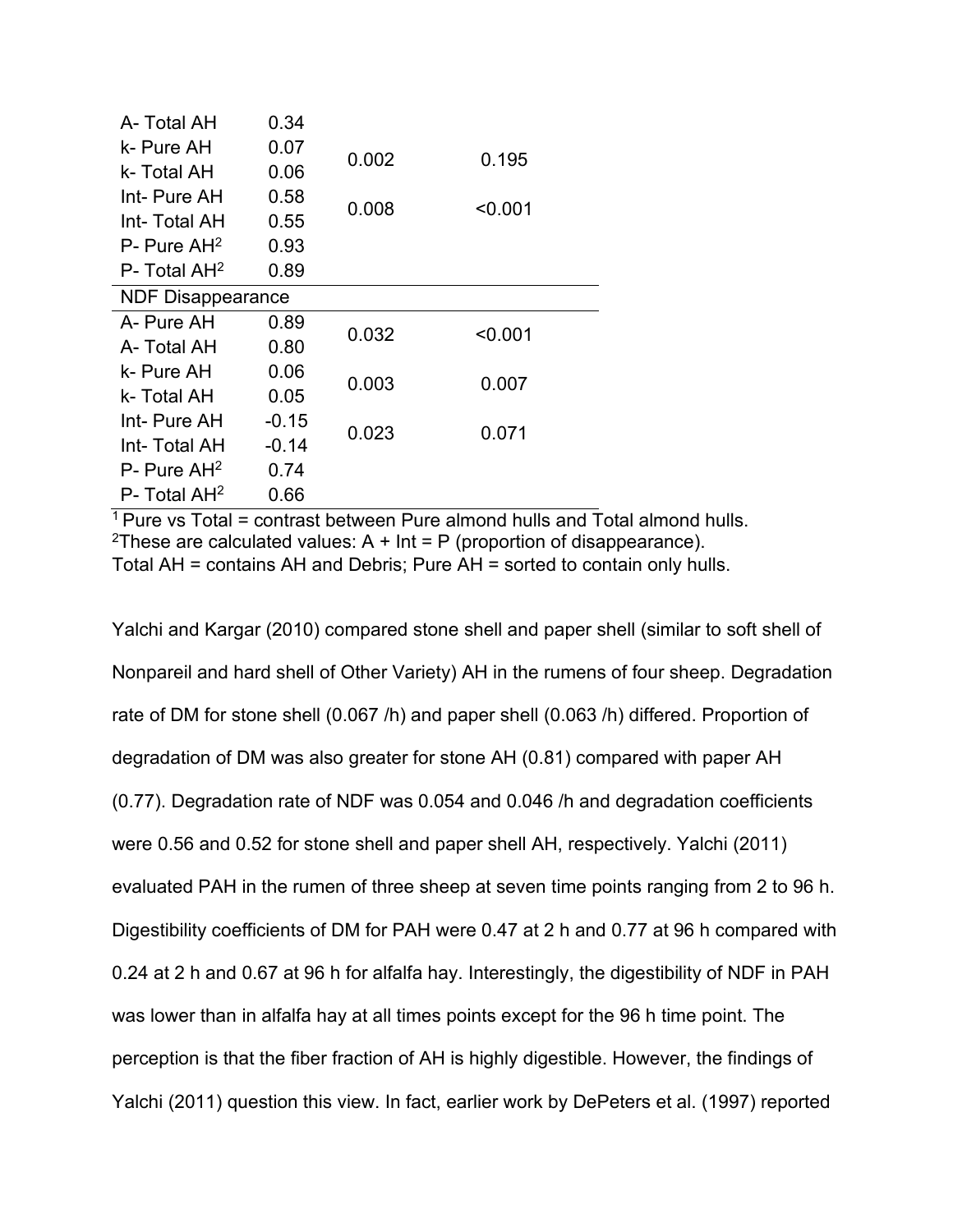that for three samples of AH, the proportion of NDF remaining after 72 h of in situ digestion averaged 0.14, for a digestibility coefficient of 0.86. In contrast, the proportion of NDF remaining for beet pulp was 0.036 and 0.042 for soy hulls. The NDF digestibility of AH deserves further study

**Take Home Messages:** Overall, Debris was not as digestible as PAH and TAH, and Debris contributed to TAH having significantly lower IVTD and NDF digestibility at 48 and 72h, along with numerically lower calculated ME and significantly lower gas production when compared with PAH. This is important for dairy producers in California who need high quality, digestible feeds to support milk production. Reducing the amount of Debris contamination in commercial AH is one important approach to improving the nutritive value of AH for ruminants and to improving the overall monetary value of the hulls for almond hullers.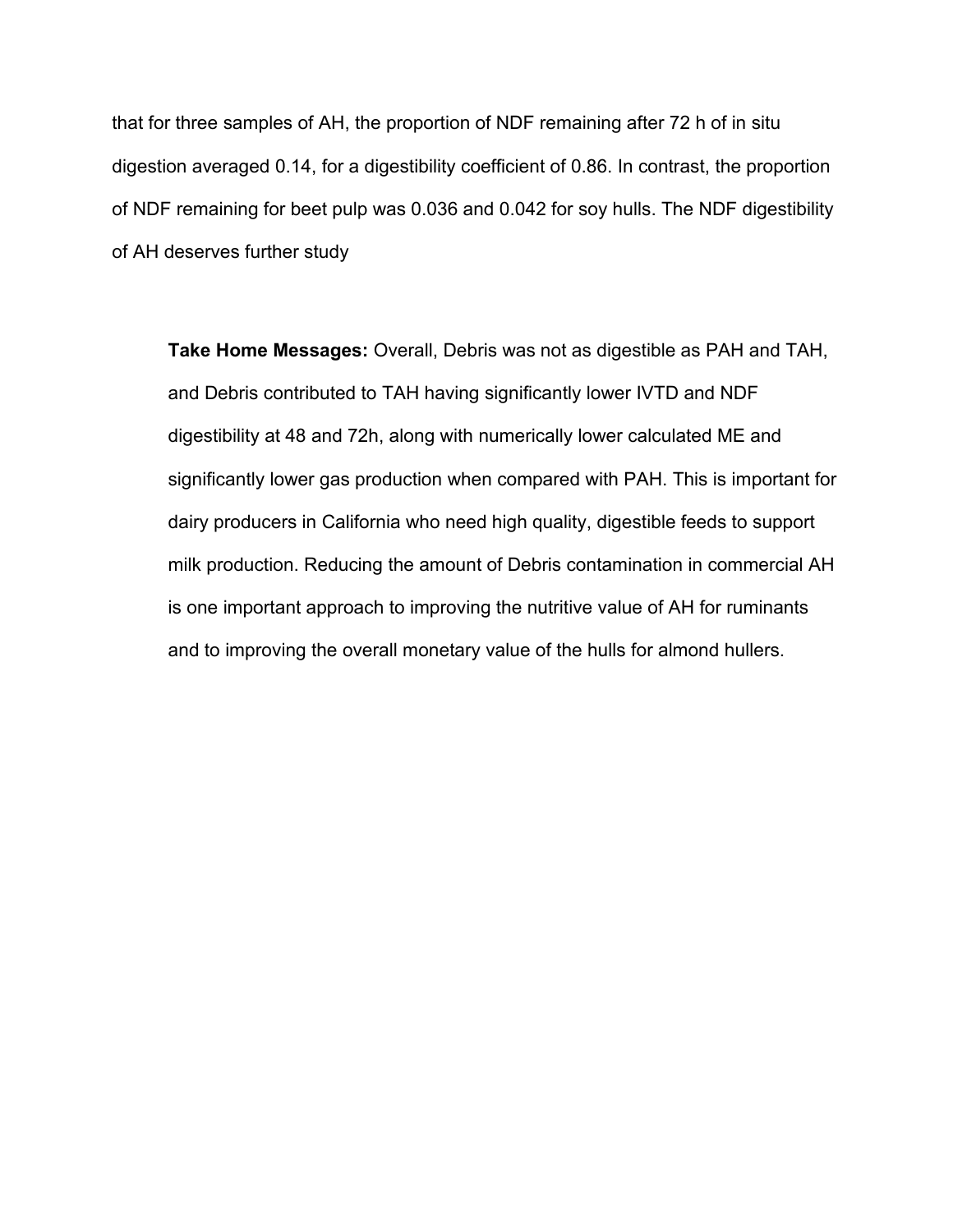### **4. Feeding Value of Almond Hulls**

*In vitro* rumen fermentation data (Section 3) indicate that digestibility of fiber (NDF) in almond hulls is low (Swanson et al. 2021b), and the fiber in almond hulls may not be as high in digestibility as the fiber in alfalfa hay (Swanson, unpublished). Early research in our lab (DePeters et al. 1997) observed lower fiber digestibility in almond hulls compared with other by-product feedstuffs including soy hulls and citrus pulp measured using an *in sacco* (*in situ*) disappearance study (**Table 13**).

|                             |  | <b>Table 13.</b> Estimated and calculated <i>in sacco</i> digestion parameters for DM and NDF |
|-----------------------------|--|-----------------------------------------------------------------------------------------------|
| from DePeters et al., 1997. |  |                                                                                               |

| Feed                  | <b>DM Disappearance</b> | DM kd | <b>NDF</b><br>Disappearance | NDF kd |
|-----------------------|-------------------------|-------|-----------------------------|--------|
| Almond hulls          | 29.2                    | 0.062 | 16.5                        | 0.043  |
| Soy hulls             | 87.2                    | 0.047 | 59.7                        | 0.038  |
| Beet pulp             | 63.1                    | 0.084 | 39.1                        | 0.083  |
| <b>Wheat Mill Run</b> | 36.7                    | 0.135 | 19.8                        | 0.122  |

 $kd$  = rate constant for disappearance (h<sup>-1</sup>)

Jafari et al (2015) evaluated almond hulls from four different almond varieties as well as alfalfa and sugar beet pulp for in situ rumen degradability using steers. These researchers found high levels of rumen DM degradability. Extent of ruminal DM degradation of almond hulls ranged from 77.4% to 84.7%. The reason the difference between studies (Jafari et al. 2015 and DePeters et al., 1997) is not apparent.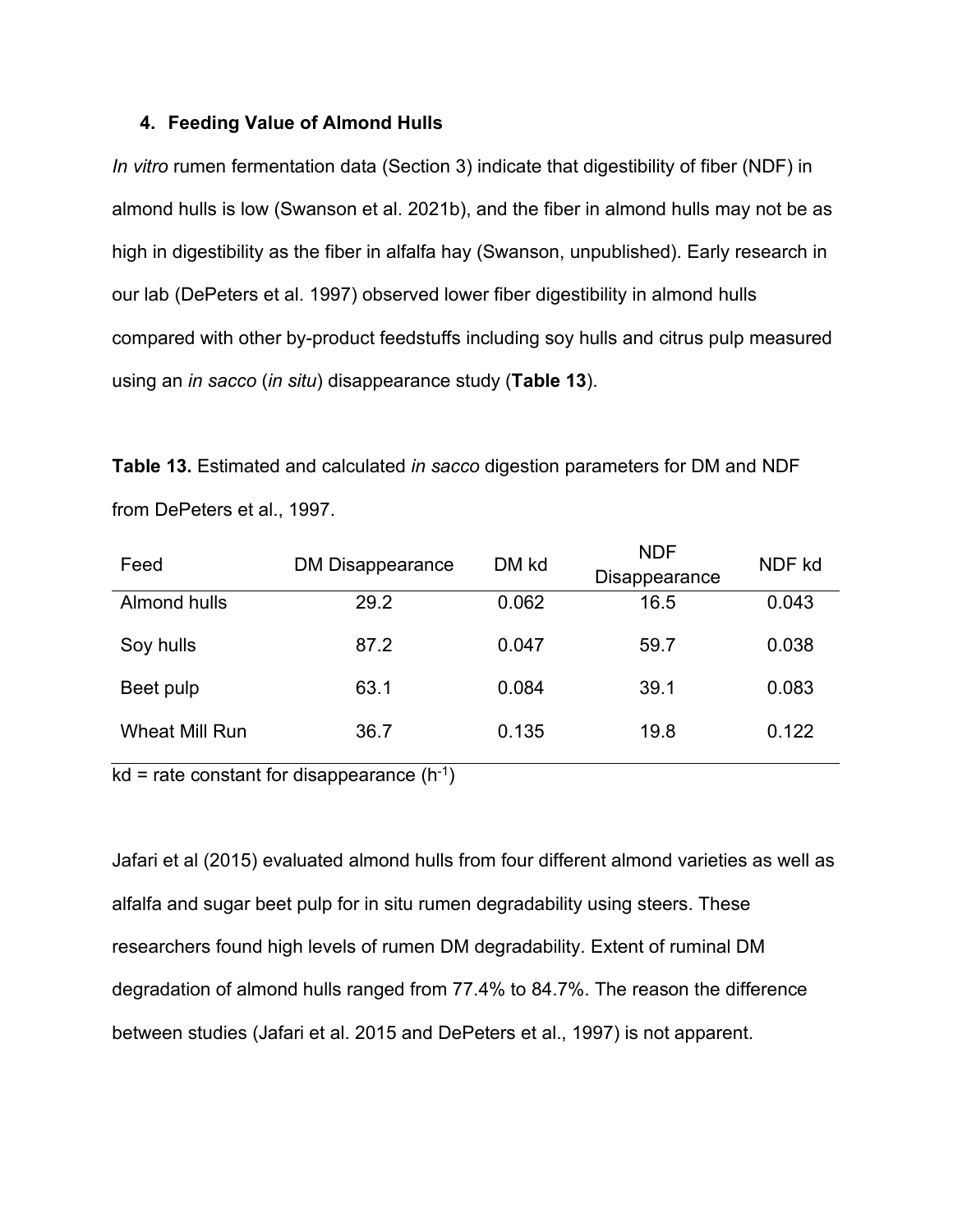Norollahi et al. (2006) measured *in vivo* digestibility of almond hulls in sheep. It appears that the diet was 100% almond hulls, but it was not stated as such in the paper. Apparent digestibility was 73.1%, 29.6%, 40.6%, and 84.4% for DM, crude protein, crude fiber, and nitrogen-free extract, respectively. Yalchi (2011) determined in sheep the apparent digestibility of two diets, 100% alfalfa hay (Basal diet) and 70% alfalfa hay/30% almond hulls (Mixed diet). Compared with the 100% alfalfa hay diet, when almond hulls were added to the basal diet (100% alfalfa hay) the apparent digestibility of NDF and CP decreased and there was a tendency for the apparent digestibility of ADF and hemicellulose to also decreased when almond hulls were added to the basal diet (100% alfalfa hay).

The aim of the following study was to evaluate the *in vivo* apparent digestibility of almond hulls. One lot of commercial almond hulls was obtained, which is a limitation of the study. The chemical composition is reported in **Table 14**. Almond hulls (unprocessed) were cubed with alfalfa hay in the following proportions, 0:100, 10:90, 20:80, and 40:60 almond hulls:alfalfa hay (wt:wt As Is basis), to create four experimental diets. The cubes were broken apart by hand. Eight wether sheep were used in a replicated 4 x 4 Latin square design with 4 wethers, 4 periods with each period 14 d in length, and 4 diets. Apparent digestibility was determined using a total feed and fecal collection approach. Each wether was fitted with a fecal harness. Sheep were fed twice daily, and feed intake recorded. Feces were collected and weighed twice daily. A regression approach was used to estimate the digestibility of almond hulls.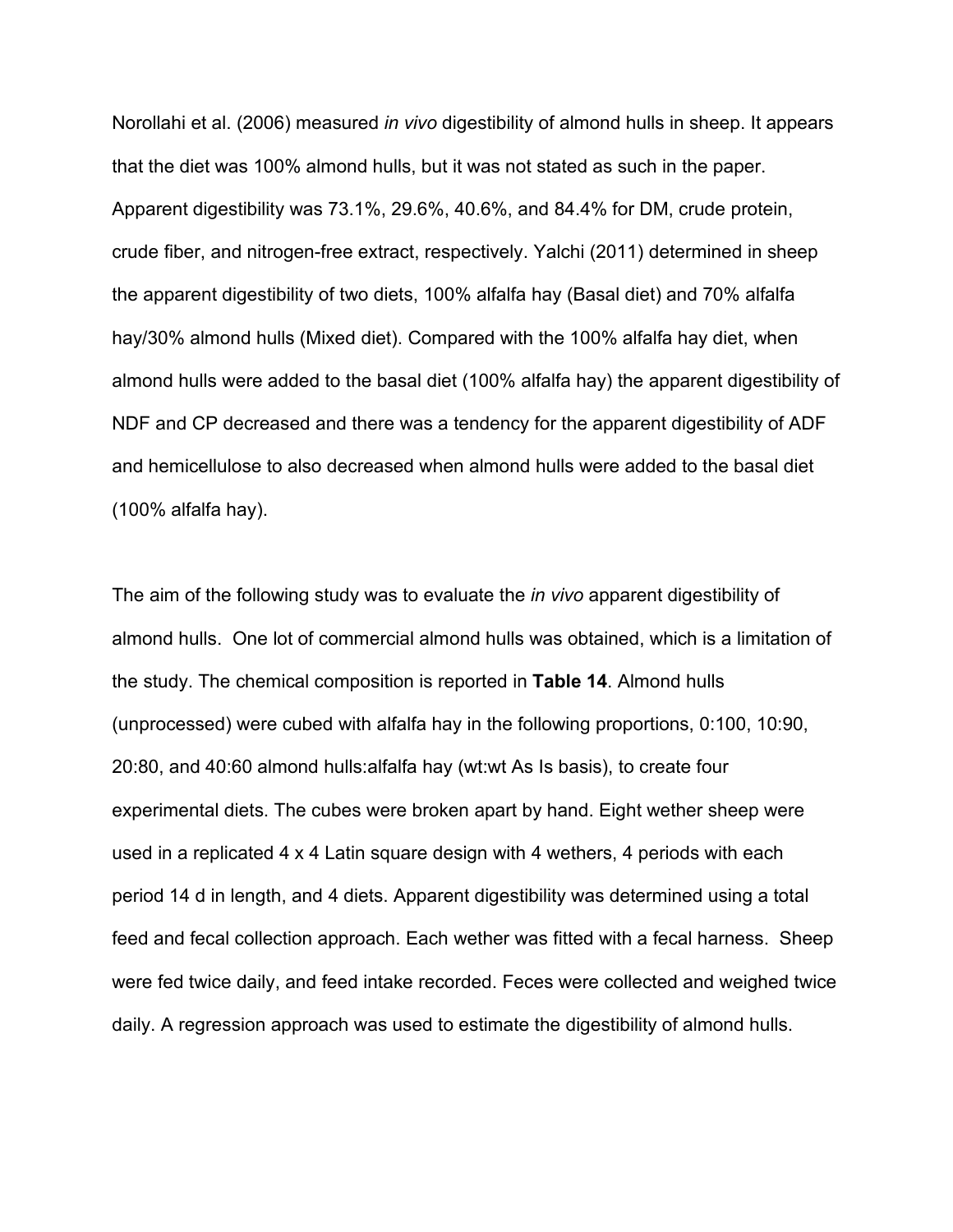**Table 14.** Chemical composition of almond hulls used in sheep digestibility study. All values are on percentage of DM basis unless otherwise noted.

|                      | Almond hulls |
|----------------------|--------------|
| CP                   | 4.4          |
| ADF                  | 21.1         |
| ADFom                | 20           |
| aNDF                 | 27.3         |
| aNDFom               | 26.7         |
| <b>Crude Fiber</b>   | 19.6         |
| Lignin               | 7.8          |
| EtOH soluble CHO     | 31           |
| Water soluble CHO    | 36           |
| <b>Starch</b>        | 0.2          |
| <b>Ether Extract</b> | 1.55         |
| Ash                  | 6.33         |
| <b>TDN</b>           | 65.9         |
| NEL (Mcal/lb)        | 0.68         |
| NFC                  | 62           |
| NSC                  | 31.2         |

Abbreviations: CP = Crude protein; ADF = Acid detergent fiber; ADFom = Acid detergent fiber on an organic matter basis; NDF = Neutral detergent fiber; NDFom = Neutral detergent fiber on an organic matter basis; CF = crude fiber; EtOH Soluble CHO = ethanol soluble carbohydrates; NFC = non-fiber carbohydrates calculated by: NFC% =  $100 - (CP% + Fat% + Ash% + NDF% + NDFICP%); NSC = non$ structural carbohydrates calculated by: NSC% = EtOH CHO% + Starch% ; TDN = total digestible nutrients; NEL = net energy of lactation

The apparent DM digestibility of almond hulls was 60.9%, significantly lower than the 63.3% for alfalfa hay (**Table 15**). Apparent digestibility of NDFom was 23.5% for almond hulls and 44.4% for alfalfa hay. Apparent digestibility of crude protein was 32.6% for almond hulls and 73.7% for alfalfa hay. This study only evaluated one lot of commercial almond hulls. But, based on this study, the *in vivo* digestibility of fiber (NDFom) and crude protein were low compared with alfalfa a hay. The low fiber (NDFom) digestibility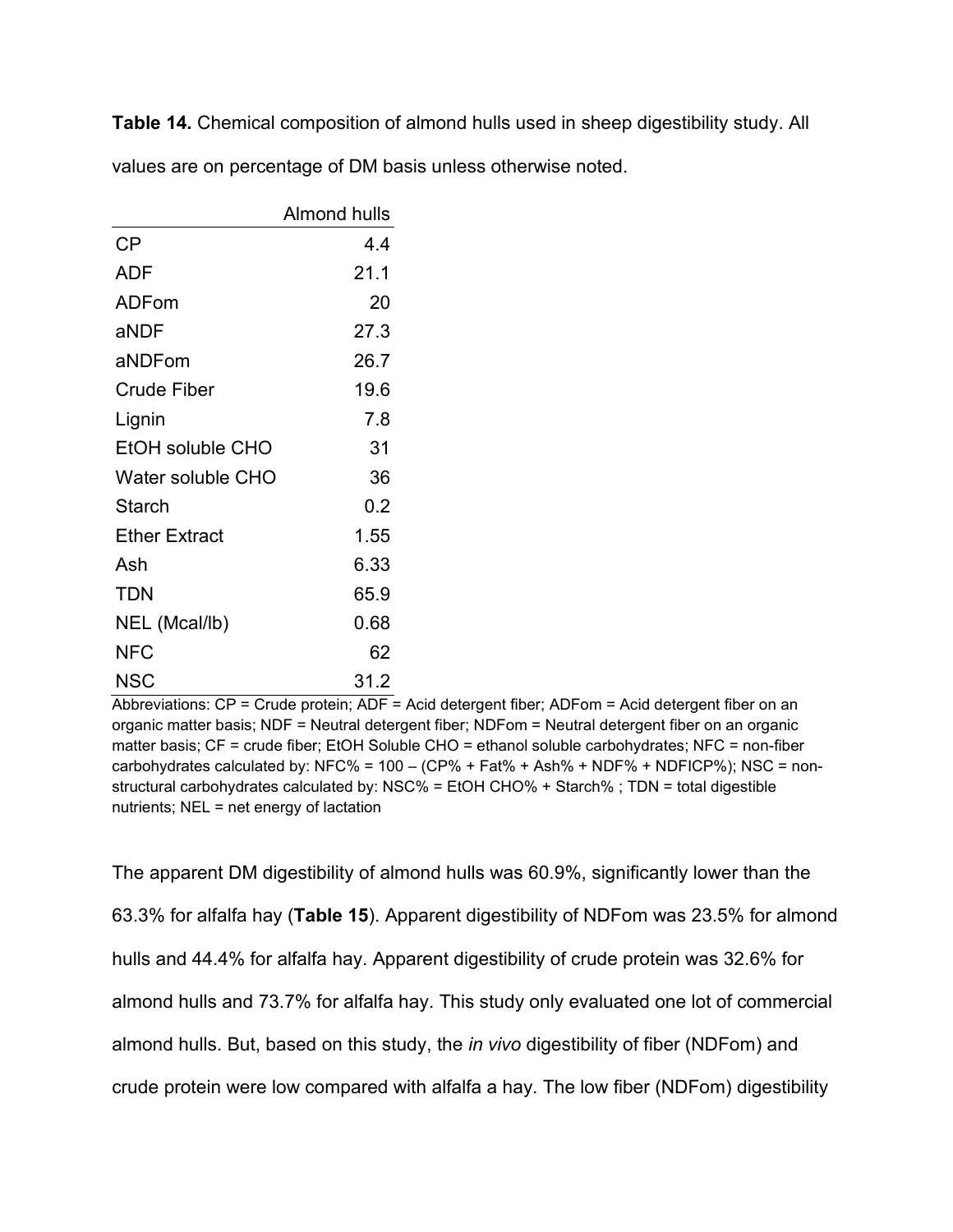should be considered when almond hulls are used to replace a portion of the forage, for example corn silage, in the diet of high producing dairy cows.

**Table 15.** Calculated apparent digestibility of nutrients from almond hulls and alfalfa in sheep.

| <b>Apparent Digestibility</b> | <b>Almond Hulls</b> | Alfalfa Hay |
|-------------------------------|---------------------|-------------|
| <b>DM</b>                     | 60.9                | 63.3        |
| <b>NDFom</b>                  | 23.5                | 44.4        |
| ADFom                         | 17.7                | 45.6        |
| <b>Crude Protein</b>          | 32.6                | 73.7        |

Aguilar et al. (1984) used steers to determine apparent digestibility of three varieties of almond hulls including Nonpareil (NP), Neplus (NE), and a commercial mix (CM). Almond hulls replaced a portion of the control diet (**Table 16**).

**Table 16.** Diets for digestibility (Aguilar et al 1984)

| Ingredient    | Control | 20% AH | 40% AH |
|---------------|---------|--------|--------|
| Alfalfa       | 25.0    | 19.8   | 14.7   |
| Oat hay       | 35.0    | 27.75  | 20.55  |
| <b>Barley</b> | 40.0    | 31.7   | 23.50  |
| Almond hulls  |         | 20.0   | 40.00  |
| Urea          |         | 0.75   | 1.25   |

As the proportion of almond hulls in the diet increased, apparent digestibility of dry matter, ADF, cellulose, and energy decreased (**Table 17**).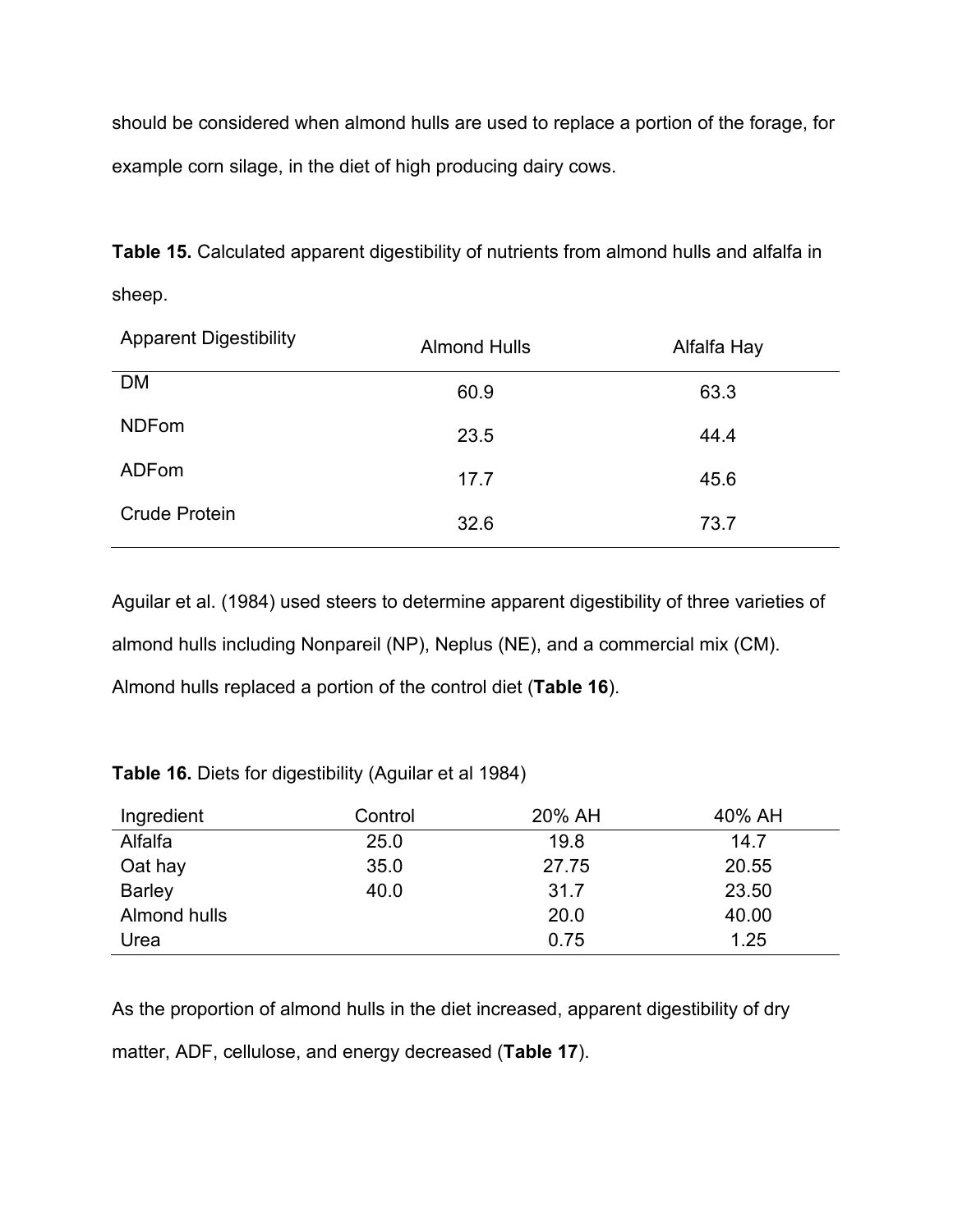**Table 17.** Apparent digestibility in sheep of various diets and almond hull varieties as reported in Aguilar et al. 1984.

| Item       | Control | 20%CM | 40%CM | 20%NP | 40%NP | 20%NE | 40%NE |
|------------|---------|-------|-------|-------|-------|-------|-------|
| <b>DM</b>  | 70.3    | 67.3  | 65.4  | 68.7  | 66.3  | 69.4  | 66.4  |
| <b>ADF</b> | 51.3    | 38.9  | 33.3  | 40.7  | 28.3  | 51.1  | 40.2  |
| Cellulose  | 634     | 57.7  | 54.9  | 60.4  | 51.3  | 66.0  | 57.3  |
| Energy     | 69.7    | 65.8  | 63.9  | 67.6  | 64.6  | 67.9  | 64.0  |

Calculated digestibility of almond hull varieties using regression analysis is reported in

## **Table 18**.

**Table 18.** Apparent digestibility and DE concentration of almond hull varieties from

Aguilar et al. 1984.

| Item        | Nonpareil | <b>Neplus</b> | <b>Commercial Mix</b> |
|-------------|-----------|---------------|-----------------------|
| DM, %       | 61.2      | 62.1          | 59.6                  |
| ADF, %      | 19.4      | 23.3          | 14.8                  |
| Energy, %   | 57.0      | 56.3          | 54.5                  |
| DE, Mcal/kg | 2.52      | 2.45          | 2.38                  |

The DE content of the Control diet was 3.08 Mcal/kg. Replacing a portion of the Control diet with commercial almonds reduced the energy concentration to 2.91 Mcal/kg (5.5% reduction) and 2.82 Mcal/kg (8.4% reduction) with 20% and 40% inclusion of commercial almond hulls in the diet, respectively. The decrease in DE concentration with the inclusion of almonds hulls likely reflected the low digestibility of fiber in almond hulls since the soluble sugars should be highly digestible. Aguilar et al. (1984) found that the correlation between ADF (%) and DE (Mcal/kg) was -0.99 while the correlation between soluble sugars (%) and DE (Mcal/kg) was +0.49. Lignin and crude fiber contents were also negatively correlated to DE concentration.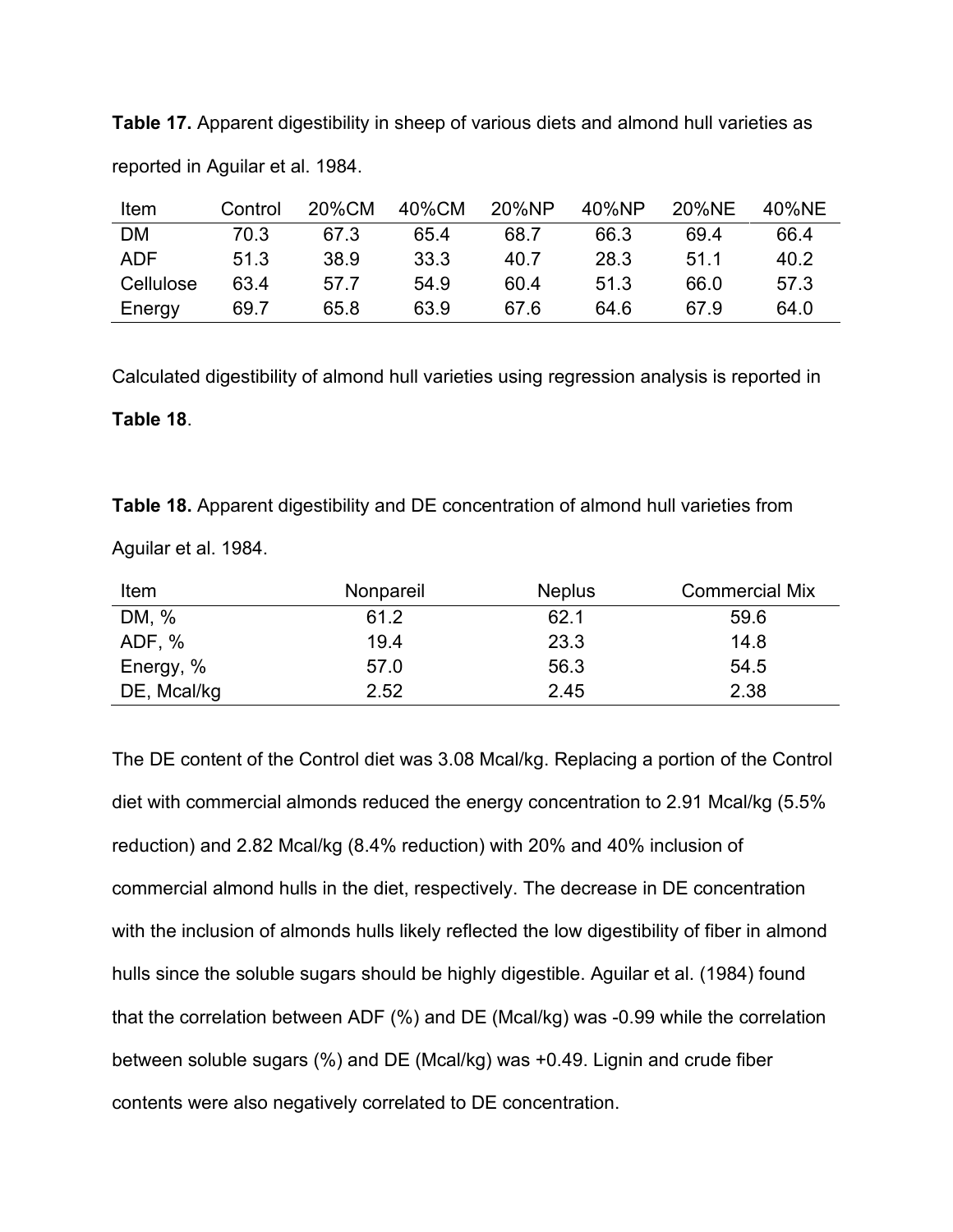The apparent digestibility of DM for commercial almond hulls (59.6%) observed with steers by Aguilar et al. (1984) agrees closely with our observation (60.9%) with sheep. Likewise, Aguilar et al. (1984) observed fiber (ADF) digestibility of 14.8% while we observed fiber digestibility of 17.7% (ADFom) and 23.5% (NDFom).

There are a few studies with lactating dairy cows. Aguilar et al. (1984) included almond hulls in a TRM for lactating cows as a forage ingredient, replacing alfalfa hay at 12.5 and 25%. The Control diet was 61% alfalfa hay so the TMR was high forage. There was no difference in animal performance. The inclusion of almond hulls with associated fiber content had no impact on any milk component although milk fat % was low across all diets in their study as seen in **Table 19**.

| Item            | Control | 12.5% AH | 25% AH |
|-----------------|---------|----------|--------|
| DM Intake, kg/d | 19.4    | 20.1     | 19.8   |
| Milk, kg/d      | 25.3    | 25.5     | 24.8   |
| <b>Fat, %</b>   | 3.2     | 3.2      | 3.2    |
| Protein, %      | 3.2     | 3.2      | 3.2    |
| <b>SNF, %</b>   | 8.8     | 8.8      | 8.8    |
| Solids, %       | 12.0    | 12.0     | 12.0   |

**Table 19.** Milk composition of cows from the Aguilar et al. 1984 study.

More recently Williams et al. (2018) replaced 27.5% of alfalfa cubes in the diet with almond hulls. The average intake of almond hulls was 3.9 kg DM (8.6 pounds) daily. Intake of DM did not differ with diet. However, yields of milk, energy-corrected milk, milk protein, and milk lactose decreased with the feeding of almond hulls (**Table 20**).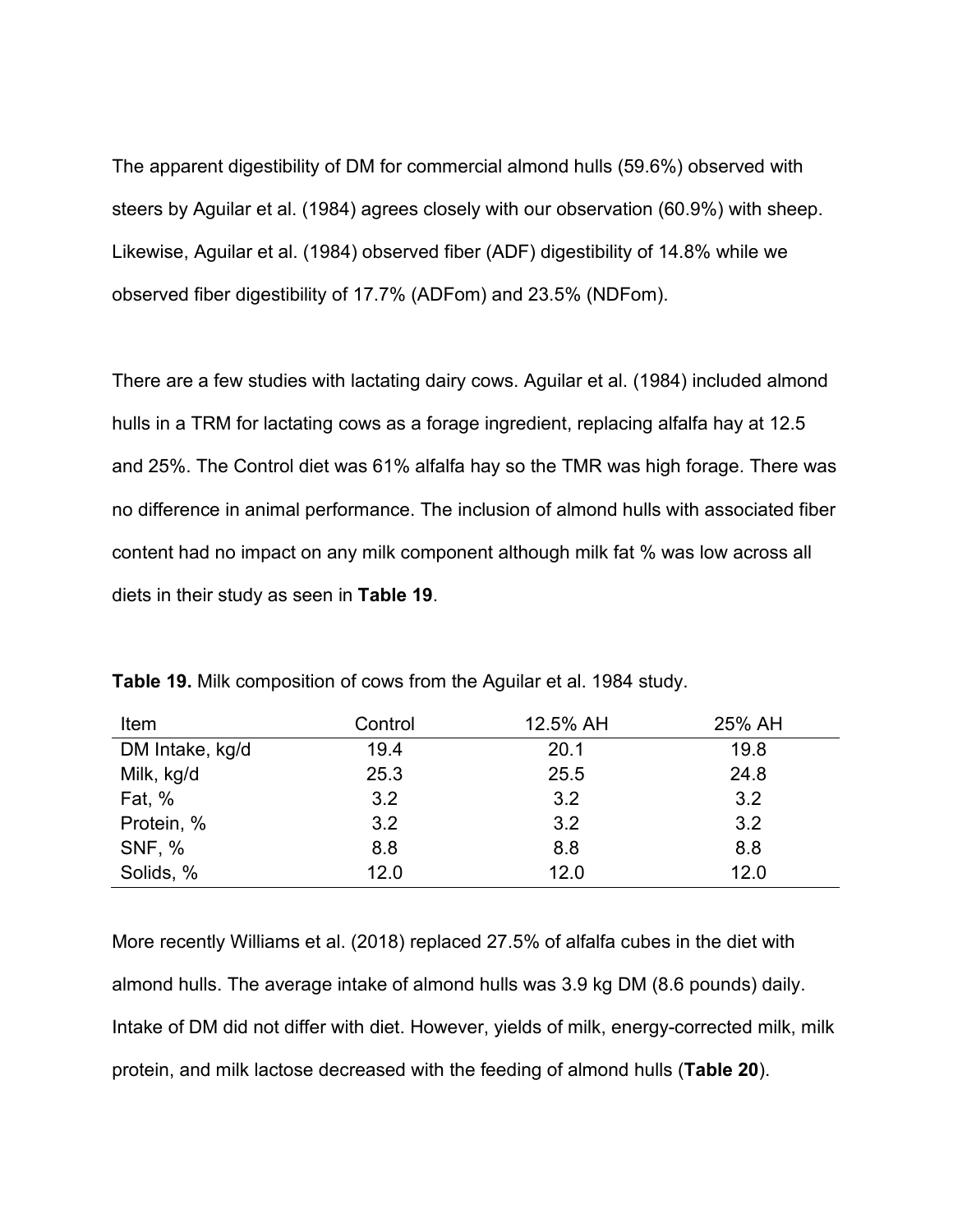| Item                       | Control           | <b>Almond Hull</b> |
|----------------------------|-------------------|--------------------|
| DM Intake, kg/d            | 22.3              | 22.6               |
| Milk yield, kg/d           | 27.4 <sup>a</sup> | 24.6 <sup>b</sup>  |
| Energy-correct milk yield, | 26.4 <sup>a</sup> | $24.6^{b}$         |
| kg/d                       |                   |                    |
| Fat, kg/d                  | 1.04              | 1.00               |
| Fat, %                     | 3.81              | 4.14               |
| Protein, kg/d              | 0.87a             | 0.78 <sup>b</sup>  |
| Protein, %                 | 3.22              | 3.20               |
| Lactose, kg/d              | 1.36 <sup>a</sup> | 1.19 <sup>b</sup>  |
| Lactose, %                 | 4.99              | 4.88               |

**Table 20.** Feed intake and milk production performance (Williams et al. 2018)<sup>1</sup>.

 $a-b$  Means in the same row followed by different superscripts differ significantly ( $P <$ 0.05).

1Control cows consumed 14.2 kg alfalfa cube DM and Almond hull cows consumed 10.5 kg alfalfa cube DM + 3.9 kg almond hull DM.

In 2019, a dairy cattle feeding study was conducted at UC Davis where increasing amounts of almond hulls were added to the TMR to replace the concentrates (Swanson et al., 2021a). As previously stated, almond hulls are low in crude protein but high in fermentable carbohydrates. The highly fermentable sugars, such as sucrose and glucose, in AH could make them a better replacement for concentrates in a lactating cow diet instead of forages that offer more digestible fiber. The aim of this study was to determine if AH could be fed in varying amounts as a replacement for corn and soyhulls in a lactating cow diet to support production performance and digestibility and if there are changes in production with different AH levels substituted for concentrates.

The study used 12 lactating Holstein dairy cows averaging 96 ± 30 days-in-milk that were assigned to dietary treatments using a 4 x 4 Latin square experimental design.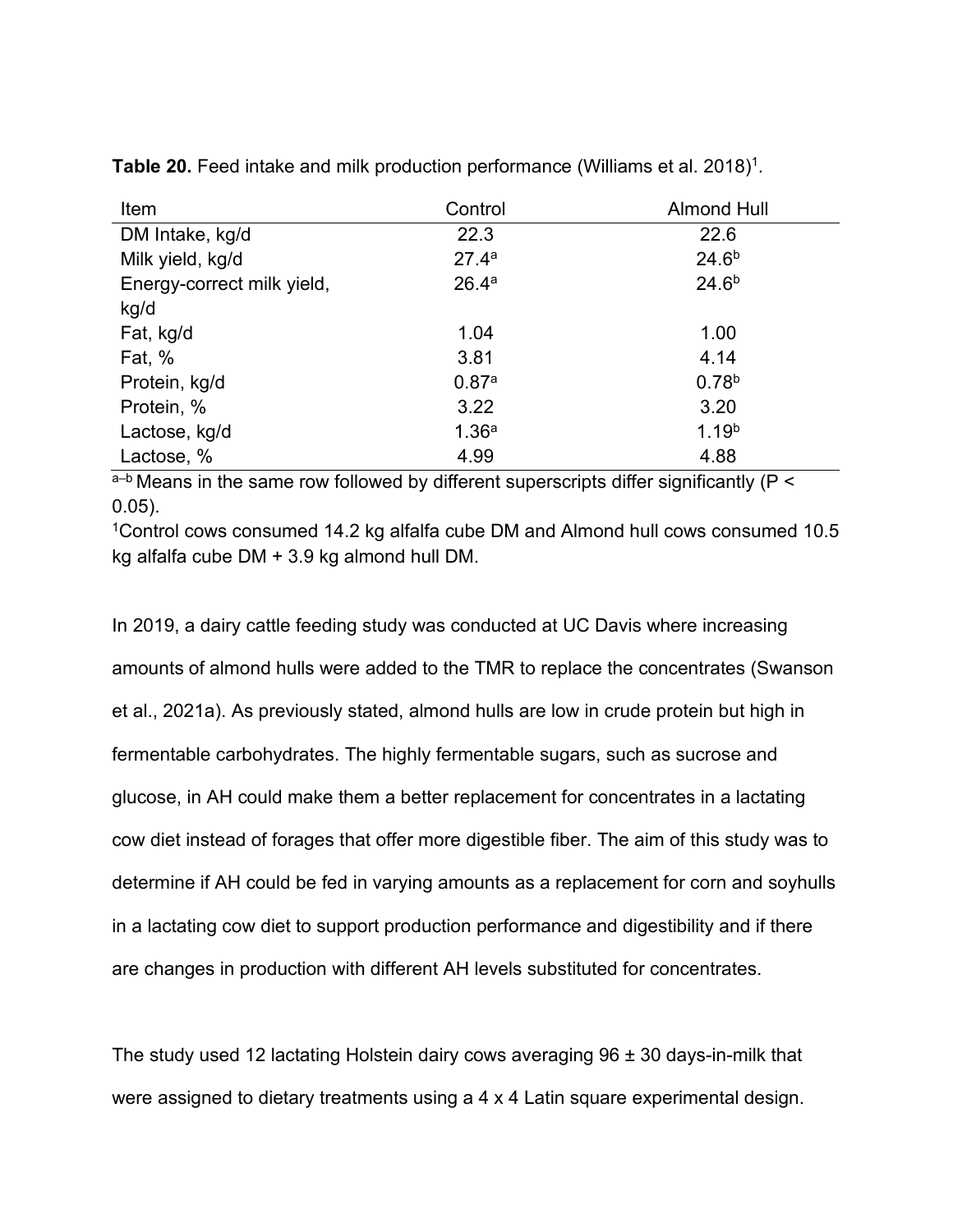Healthy cows were assigned to their respective Latin square based on parity with 4 primiparous cows to square 1, 4 multiparous second-lactation cows assigned to square 2, and 4 multiparous third-lactation cows assigned to square 3. There were 4 periods, with each period 21 days in length, with the last 7 days of each period used for data collection, with feed offered and milk production recorded twice a day during the study and feed refusals recorded every morning. There were four diets fed where the TMR composition was based on formulating a diet for 28 kg DM intake per cow that would provide cows with 0, 1.8, 3.6, or 5.5 kg/d of commercial AH. This created 4 TMR's with 0, 7, 13, or 20% AH (**Table 21**). As the amount of AH increased in the diet, corn and soyhull pellets decreased while soybean meal increased. Details for the experimental design were reported previously (Swanson et al. 2021a).

|                                     |      |      | 0% AH 7% AH 13% AH 20% AH |      |  |  |  |  |  |
|-------------------------------------|------|------|---------------------------|------|--|--|--|--|--|
| Ingredient and % of TMR on DM basis |      |      |                           |      |  |  |  |  |  |
| Alfalfa                             | 38.7 | 38.7 | 38.7                      | 38.5 |  |  |  |  |  |
| <b>Rolled Corn</b>                  | 32.5 | 30.1 | 28.3                      | 23.3 |  |  |  |  |  |
| Soy Hulls                           | 11.5 | 8.0  | 2.0                       | 0.0  |  |  |  |  |  |
| <b>Almond Hulls</b>                 | 0.0  | 7.0  | 13.2                      | 20.0 |  |  |  |  |  |
| Oat Hay                             | 3.3  | 2.5  | 2.5                       | 2.5  |  |  |  |  |  |
| Soybean Meal                        | 1.5  | 1.8  | 2.9                       | 3.7  |  |  |  |  |  |
| <b>DDG</b>                          | 6.2  | 6.2  | 6.2                       | 6.2  |  |  |  |  |  |
| Cottonseed                          | 3.8  | 3.8  | 3.8                       | 3.8  |  |  |  |  |  |
| Limestone / Oystershell             | 1.3  | 0.3  | 0.3                       | 0.3  |  |  |  |  |  |
| Sodium Bicarb                       | 0.6  | 0.6  | 0.6                       | 0.6  |  |  |  |  |  |
| Mineral <sup>1</sup>                | 0.2  | 0.2  | 0.2                       | 0.2  |  |  |  |  |  |
| Mag ox                              | 0.2  | 0.2  | 0.2                       | 0.2  |  |  |  |  |  |
| Salt                                | 0.1  | 0.1  | 0.1                       | 0.1  |  |  |  |  |  |

**Table 21.** Composition of total mixed ration for lactating cows.

<sup>1</sup> Nutrius LLC, Kingsburg, CA Provides to the diet 0.56 % DM Crude Protein, 0.92 % DM ADF, 0.48 % DM NDF, 0.02 Mcal/ lb NE lactation, 1.7 % DM TDN, 12.37 % DM of Calcium, 5.33 % DM Phosphorus, 9.15 % DM Sodium, 0.08% DM Potassium, 4.28 % DM Magnesium, 2.16 % DM Sulphur, 25.06 ppm DM Cobalt, 668.80 ppm DM Copper, 58.54 ppm DM Iodine, 2664.5 ppm DM Manganese, 22.79 ppm DM Selenium, 4473.59 ppm DM Zinc, 1982.07 ppm DM Iron, 933.33 g/Ton of Monensin, 242.68 KIU/ lb of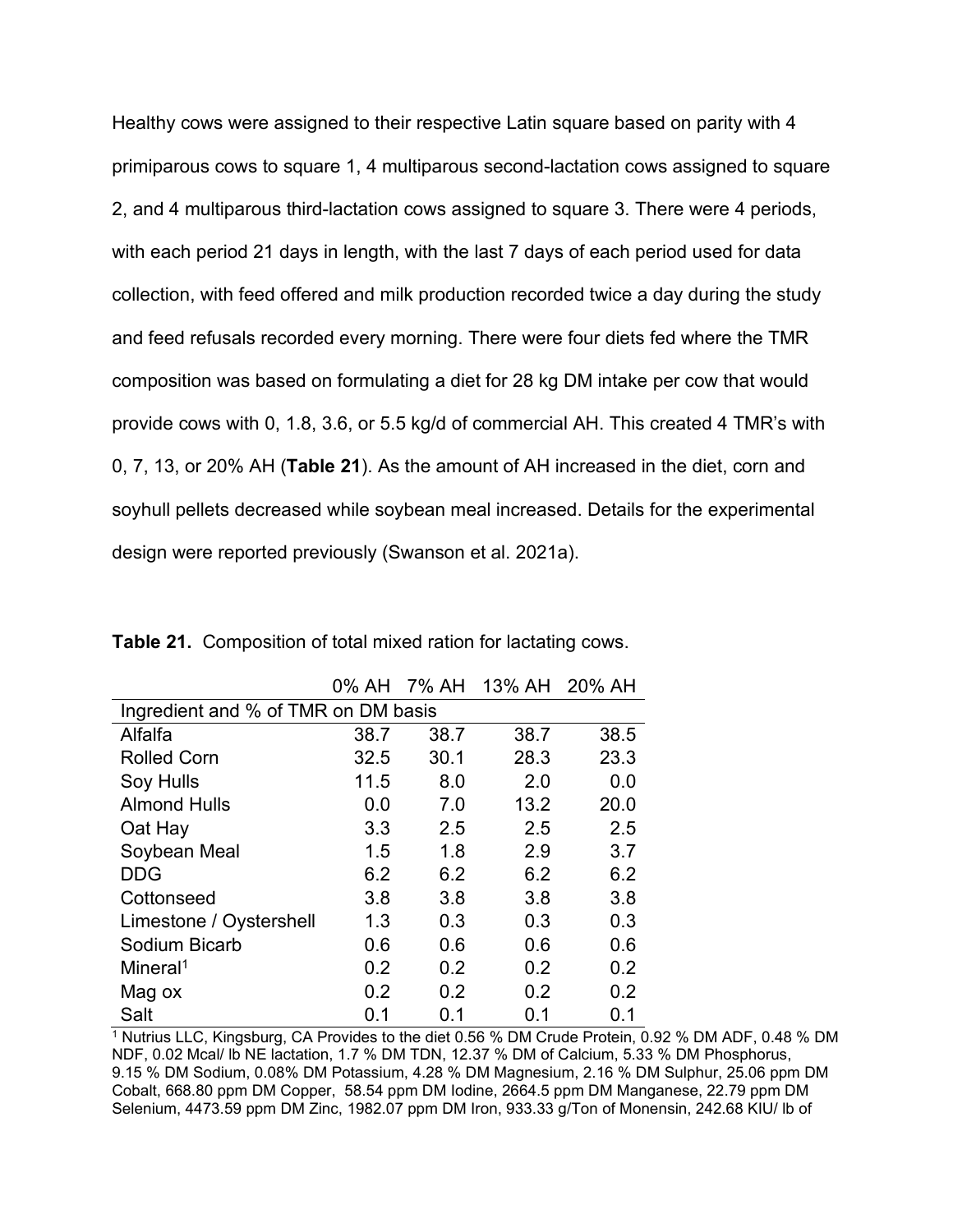DM Vitamin A, 84.0 KIU/ lb of DM Vitamin D-3, 1.9 KIU/ lb of DM Vitamin E, 26.67 mg/ lb of Biotin, 0.0103 % DM Lysine, and 0.246 % DM of Methionine, 0.24 % DM Methionine-3, 13.31 mg/ lb EDDI, 0.02 % DM Diflubenzuron, 13.30 lbs Live BCFU's, 1.55 % DM Almond shells, 0.23 % DM Rice Hulls.

The chemical composition of the almond hulls used is shown in **Table 22**. Sampling almond hulls was difficult because of the size of the hulls as well as the distribution and particle size of the debris, which included sticks and shells. The variation in crude protein was small while there was larger variation in the fiber fractions, water soluble carbohydrates, and lignin compositions. The almond hulls were high quality, sometimes referred to in the industry as "prime". The crude fiber on an As Is basis was 12.78%, and crude fiber ranged from a low of 11.88% to a high of 15.06% with sampling.

**Table 22.** Chemical composition of 4 grab samples of almond hulls added to total mixed-rations in this study.

|                                            | Avg  | SD   | Min  | Max  |  |  |  |  |  |  |
|--------------------------------------------|------|------|------|------|--|--|--|--|--|--|
| Chemical Composition (% of DM basis unless |      |      |      |      |  |  |  |  |  |  |
| otherwise noted)                           |      |      |      |      |  |  |  |  |  |  |
| DM                                         | 86.1 | 2.03 | 83.6 | 88.3 |  |  |  |  |  |  |
| CP                                         | 4.5  | 0.24 | 4.2  | 4.7  |  |  |  |  |  |  |
| Soluble protein                            | 1.5  | 0.05 | 1.5  | 1.6  |  |  |  |  |  |  |
| aNDF                                       | 23.8 | 2.04 | 22.2 | 26.6 |  |  |  |  |  |  |
| aNDFom                                     | 23.5 | 2.08 | 21.9 | 26.4 |  |  |  |  |  |  |
| ADF                                        | 14.9 | 2.17 | 12.9 | 16.8 |  |  |  |  |  |  |
| ADFom                                      | 14.0 | 2.35 | 11.5 | 16.1 |  |  |  |  |  |  |
| CF                                         | 14.9 | 1.77 | 13.8 | 17.5 |  |  |  |  |  |  |
| Lignin                                     | 7.2  | 0.78 | 6.3  | 8.1  |  |  |  |  |  |  |
| Ash                                        | 5.9  | 0.33 | 5.6  | 6.3  |  |  |  |  |  |  |
| <b>OM</b>                                  | 94.1 | 0.33 | 93.7 | 94.4 |  |  |  |  |  |  |
| EtOH soluble CHO                           | 32.0 | 2.16 | 29.7 | 34.1 |  |  |  |  |  |  |
| Water soluble CHO                          | 34.7 | 2.24 | 31.8 | 37.2 |  |  |  |  |  |  |
| Ca                                         | 0.2  | 0.02 | 0.2  | 0.2  |  |  |  |  |  |  |
| P                                          | 0.1  | 0.01 | 0.1  | 0.1  |  |  |  |  |  |  |
| Mg                                         | 0.1  | 0.01 | 0.1  | 0.1  |  |  |  |  |  |  |
| Κ                                          | 2.5  | 0.08 | 2.4  | 2.6  |  |  |  |  |  |  |
| Na                                         | 0.02 | 0.01 | 0.02 | 0.03 |  |  |  |  |  |  |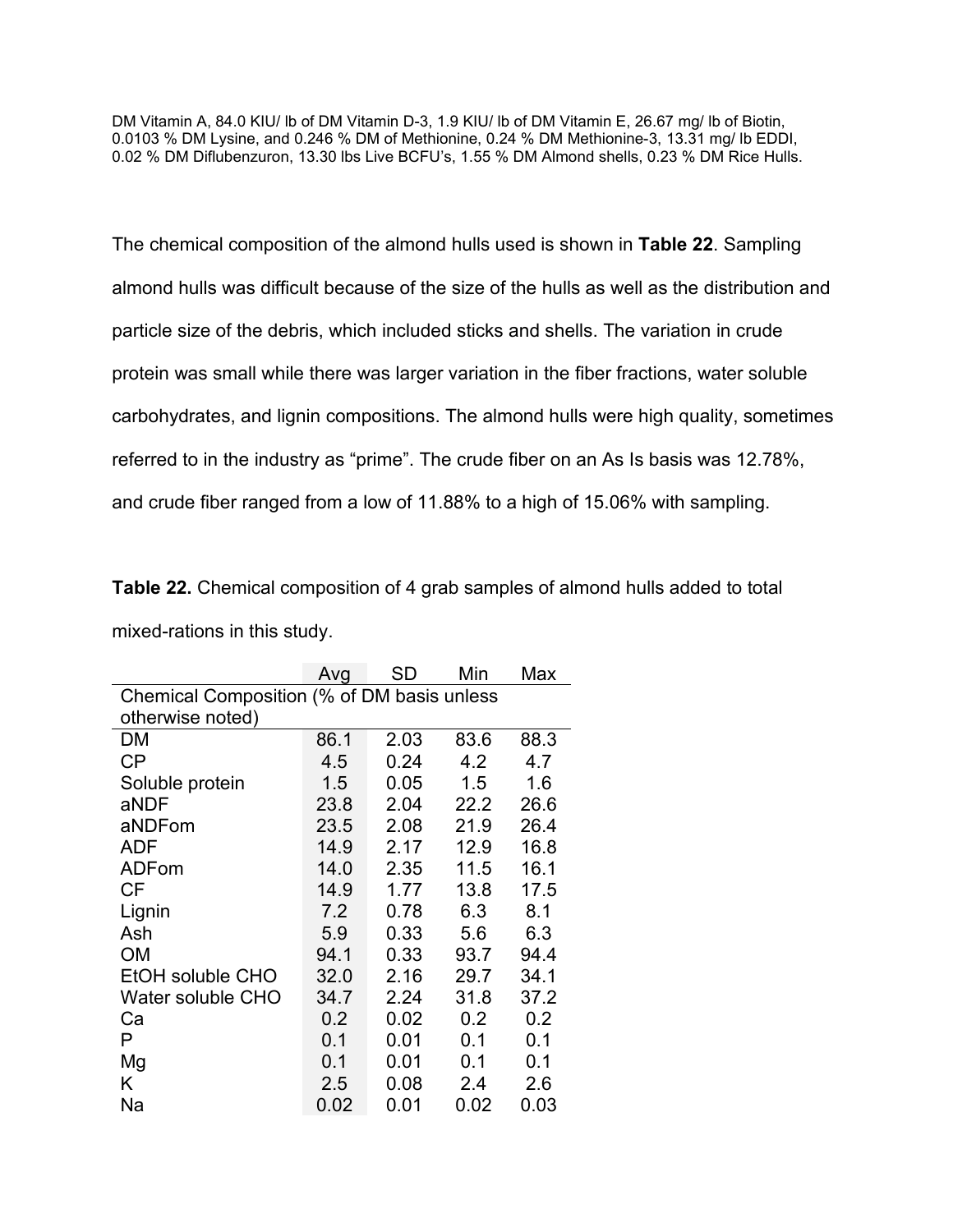| Fe $(mg/kg)$               | 225  | 103  | 161  | 378  |
|----------------------------|------|------|------|------|
| Mn $(mg/kg)$               | 17   | 2.4  | 15   | 20   |
| $Zn$ (mg/kg)               | 17   | 3.4  | 12   | 20   |
| $Cu$ (mg/kg)               | 4    | 0.5  | 4    | 5    |
| <b>NFC</b>                 | 64.0 | 3.04 | 60.0 | 66.7 |
| <b>NSC</b>                 | 32.0 | 2.16 | 29.7 | 34.1 |
| NEL (Mcal/kg) <sup>1</sup> | 1.6  | 0.02 | 1.5  | 1.6  |

 $1$  NEL was calculated based on the equation outlined in the Dairy NRC (2001). Abbreviations: ADFom = Acid detergent fiber on an organic matter basis; aNDF = Neutral detergent fiber from alpha-amylase; aNDFom = Neutral detergent fiber on an organic matter basis; CF = crude fiber; EtOH Soluble CHO = ethanol soluble carbohydrates; Water soluble CHO = water soluble carbohydrates

The inclusion of AH in the diet resulted in lower intake of NDF for the 13% AH and 20% AH diets compared with 0% and 7% AH diets (**Table 23**). Intake of ADF was lower for the 13% AH compared with the other diets. There were no differences in DM, crude protein, calcium, phosphorus, or estimated net-energy intake due to diet. As anticipated, the intakes of DM, CP, ADF, NDF, and NEL were different for parity.

|                   |          |          |           |           |            |             |        | $P$ -value <sup>1</sup> |      |        |
|-------------------|----------|----------|-----------|-----------|------------|-------------|--------|-------------------------|------|--------|
|                   | 0%<br>AH | 7%<br>AH | 13%<br>AH | 20%<br>AH | <b>SEM</b> | <b>Diet</b> | Parity | L                       | Q    | C      |
| Intake in<br>kg/d |          |          |           |           |            |             |        |                         |      |        |
| Dry Matter        | 26.7     | 27.6     | 26.4      | 26.6      | 0.72       | 0.16        | 0.01   | 0.35                    | 0.50 | 0.05   |
| CP                | 4.6      | 4.5      | 4.5       | 4.6       | 0.13       | 0.41        | 0.02   | 0.96                    | 0.10 | 0.83   |
| <b>ADF</b>        | 5.1      | 5.1      | 4.8       | 5.0       | 0.14       | 0.02        | < 0.01 | 0.15                    | 0.07 | 0.03   |
| aNDF              | 7.5      | 7.5      | 6.6       | 6.5       | 0.19       | < 0.01      | 0.01   | < 0.01                  | 0.53 | < 0.01 |
| Calcium           | 0.29     | 0.31     | 0.29      | 0.34      | 0.02       | 0.06        | 0.10   | 0.10                    | 0.27 | 0.05   |
| Phosphorus        | 0.08     | 0.08     | 0.08      | 0.08      | 0.003      | 0.44        | 0.04   | 0.66                    | 0.62 | 0.14   |
| NEL (Mcal)        | 45.8     | 45.6     | 43.9      | 43.9      | 0.57       | 0.11        | 0.02   | 0.03                    | 0.90 | 0.23   |
| DMI/BW %          | 4.1      | 4.2      | 4.0       | 4.1       | 0.11       | 0.30        | 0.61   | 0.69                    | 0.64 | 0.07   |

**Table 23.** Intake of dry matter and chemical components for cows consuming each almond hull (AH) diet.

 $1$  Diet = effect of different AH % diets on intake; Parity = effect of parity on intake; L, Q, C = linear, quadratic, and cubic contrasts of diets averaged over levels of parity and period; There were no significant Diet x Parity interactions for any measurements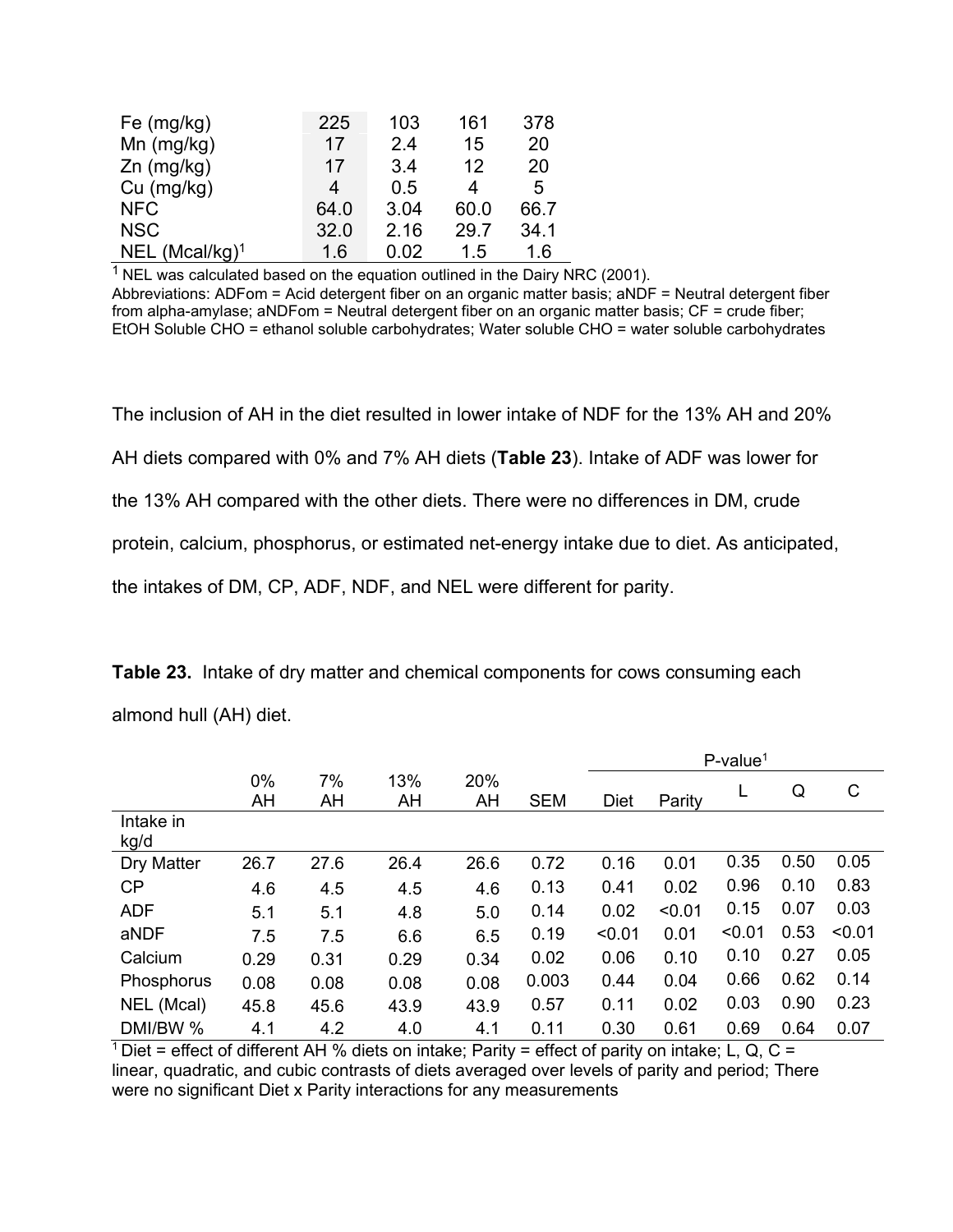Actual milk yield (**Table 24**) tended to decrease at the higher amount of AH feeding, with the 7% AH diet numerically the highest milk yield (39.3 kg). There was no effect of diet on yields of ECM, fat, lactose, and total solids. Protein yield was greater for the 7% almond hull diet resulting in the highest protein production (1.34 kg). For fat percentage, there was a significant effect of diet with the 13% and 20% almond hull diets higher than the 0% and 7% almond hull diets. Protein percentage was significantly different due to diet, with the 0% and 7% almond hull diets higher in protein content compared with the 13% and 20% almond hull diets. Milk urea nitrogen (MUN) concentration was lower for the 13% and 20% almond hulls diets compared with the 0% and 7% almond hull diets.

|                          |       |          |           |           |            |        | $P$ -value <sup>1</sup> |        |      |        |
|--------------------------|-------|----------|-----------|-----------|------------|--------|-------------------------|--------|------|--------|
|                          | 0% AH | 7%<br>AH | 13%<br>AH | 20%<br>AH | <b>SEM</b> | Diet   | Parity                  | L      | Q    | C      |
| Yield (kg/d):            |       |          |           |           |            |        |                         |        |      |        |
| Milk                     | 38.8  | 39.3     | 36.9      | 37.7      | 1.37       | 0.05   | 0.01                    | 0.09   | 0.99 | 0.03   |
| ECM <sup>2</sup>         | 41.8  | 42.2     | 40.1      | 41        | 1.22       | 0.20   | < 0.01                  | 0.36   | 0.96 | 0.05   |
| Fat                      | 1.46  | 1.47     | 1.44      | 1.48      | 0.05       | 0.65   | 0.02                    | 0.47   | 0.99 | 0.29   |
| Protein                  | 1.33  | 1.34     | 1.23      | 1.25      | 0.04       | < 0.01 | 0.02                    | < 0.01 | 0.85 | < 0.01 |
| Lactose                  | 1.95  | 1.99     | 1.86      | 1.9       | 0.07       | 0.07   | 0.02                    | 0.16   | 0.84 | 0.03   |
| Total<br>Solids          | 4.85  | 4.91     | 4.63      | 4.73      | 0.15       | 0.09   | 0.01                    | 0.17   | 0.89 | 0.03   |
| Concentration (%):       |       |          |           |           |            |        |                         |        |      |        |
| Fat                      | 3.81  | 3.78     | 3.95      | 3.97      | 0.12       | < 0.01 | 0.70                    | < 0.01 | 0.92 | 0.13   |
| Protein                  | 3.46  | 3.43     | 3.35      | 3.33      | 0.07       | < 0.01 | 0.35                    | < 0.01 | 0.78 | 0.11   |
| Lactose                  | 5.02  | 5.06     | 5.04      | 5.04      | 0.05       | 0.48   | 0.87                    | 0.44   | 0.26 | 0.39   |
| <b>Total solids</b>      | 12.58 | 12.58    | 12.65     | 12.64     | 0.20       | 0.49   | 0.65                    | 0.16   | 0.74 | 0.57   |
| MUN (mg/dL)              | 10.65 | 10.13    | 8.62      | 8.08      | 0.58       | < 0.01 | 0.77                    | < 0.01 | 0.98 | 0.29   |
| SCC (1000's<br>cells/mL) | 47.82 | 31.42    | 47.33     | 49.25     | 1.25       | 0.47   | 0.18                    | 0.76   | 0.16 | 0.54   |

**Table 24.** Yield and composition of milk and components for cows consuming each almond hull (AH) diet.

 $1$  Diet = effect of different AH % diets on production; Parity = effect of parity on production; L, Q, C = linear, quadratic, and cubic contrasts of diets averaged over levels of parity and period; There were no significant Diet x Parity interactions for any measurements

 $2$  ECM = energy-corrected milk: [(0.327 x lbs of milk) + (12.95 x lbs of fat) + (7.65 x lbs of total protein)]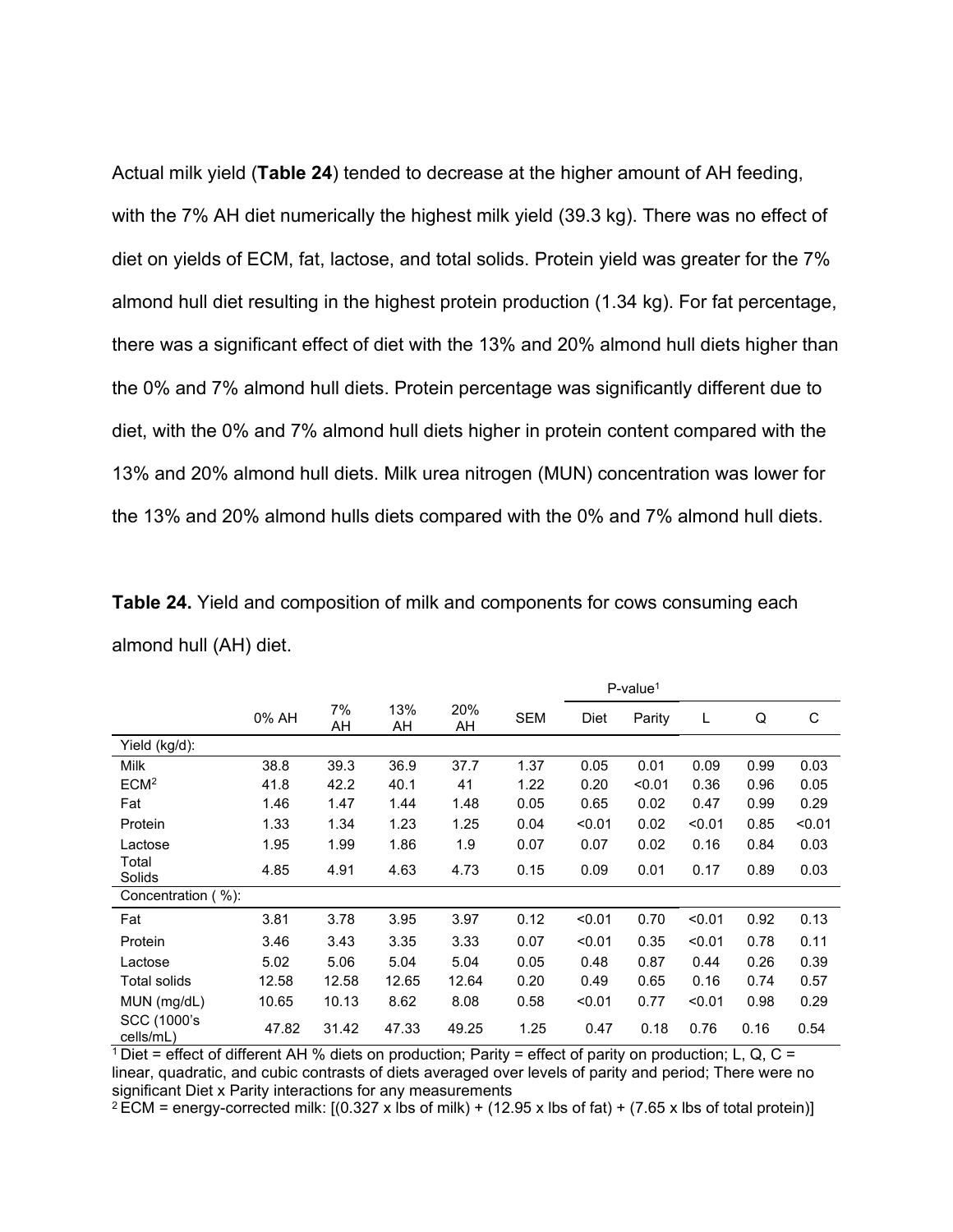The decrease in aNDF intake seen in this study was likely due to the decrease in soyhull pellets (60.3% aNDF and 44.6% ADF compared with 23.8% aNDF and 14.9% ADF for AH) in the diet. Even though aNDF intake decreased as AH inclusion increased, ADF intake had a cubic response to diet, with the 13% AH diet resulting in the lowest intake. The smaller numeric differences in ADF intake compared with aNDF intake were likely due to the smaller differences in ADF content of AH and soyhull pellets compared to that of aNDF content.

Aguilar et al. (1984) found that feeding a TMR with up to 25% AH had no negative effects on DMI (21.8, 23, 22.7 kg/day for 0, 12.5, and 25% AH diets respectively), milk yield (24.9, 25.2, and 24.7 kg/day for 0, 12.5, and 25% AH diets respectively), and milk composition of fat and protein. These researchers added urea to the diets containing AH so that diets were isonitrogenous. Their approach to diet formulation was different than the current study since the forage proportion of the diet was 61% alfalfa hay for the control (no AH diet) and the forage decreased with each addition of AH to a high AH diet with 35% forage and 25% AH. More recently in an approach similar to Aguilar et al. (1984), AH were used to supplement alfalfa for dairy cows, with no urea added, which resulted in a decrease in CP intake, an increase in aNDF intake, and no effect on DMI (Williams et al., 2018). However, yields of milk (27.4 and 24.6 kg/day for control and AH diets respectively), ECM, milk protein, and milk lactose decreased in response to replacing alfalfa cubes with AH (Williams et al., 2018). In the current study AH were replacing concentrate ingredients and not the forage ingredients. Numerically, ECM and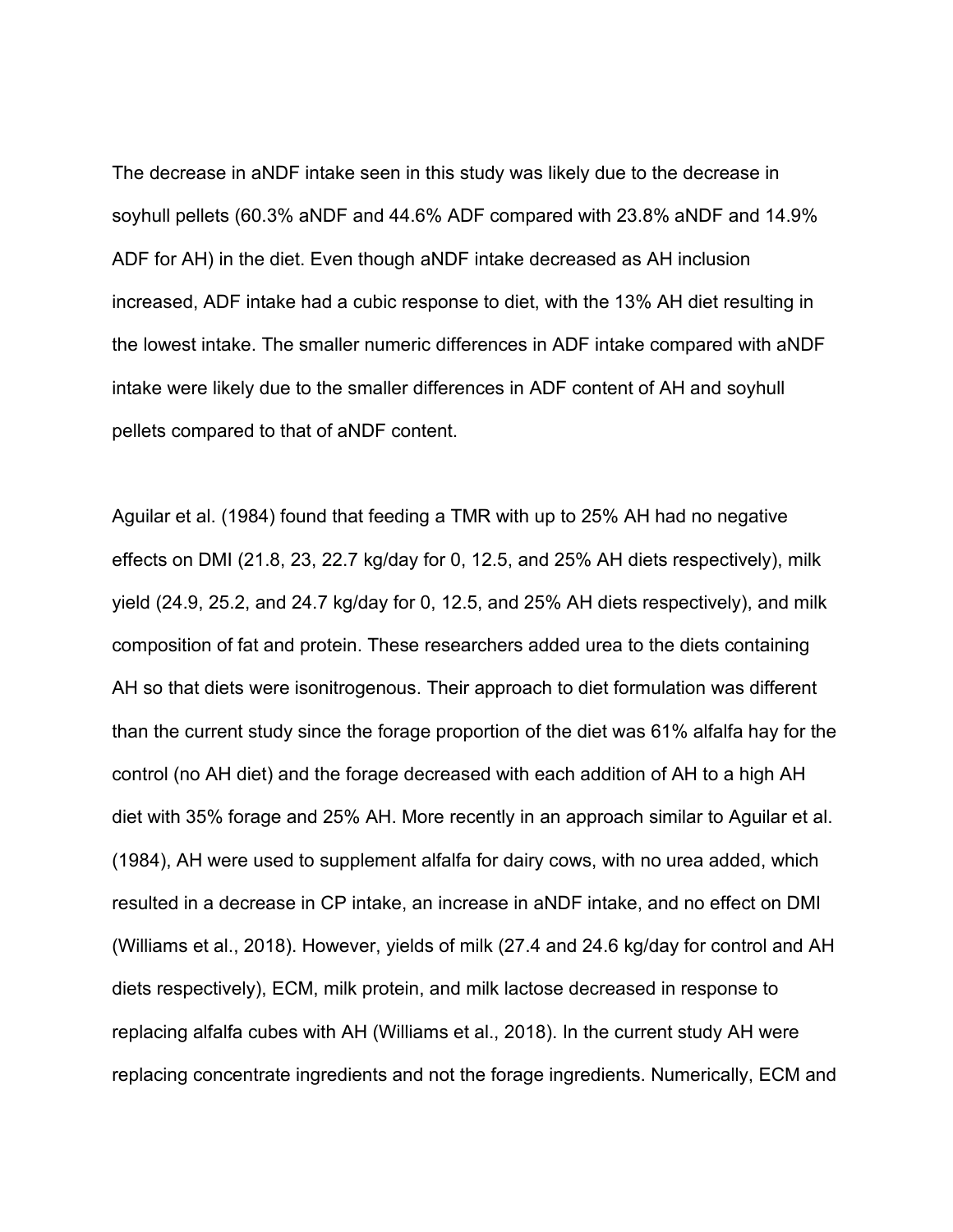milk yield were lowest for the 13% AH diet, but highest for the 7% AH diet showing a cubic effect of diet. There was a decrease in both milk protein percentage and yield as the amount of AH in the diet increased. When lactating goats were fed diets containing varying amounts of AH supplemented with urea, milk protein percentage was the highest for the 25% AH diet, but lowest for the 35% AH diet, with no change in milk protein yield (Reed and Brown, 1988). This was potentially due to the higher amount of non-protein nitrogen in the 25% AH diet, although all diets likely exceeded nitrogen requirements, resulting in higher blood and milk urea nitrogen concentrations as the AH and urea supplementation increased (Reed and Brown, 1988). Both ECM production and DMI responses followed a similar cubic pattern as AH inclusion in the diet increased, so it is possible that the changes in DMI could have been a primary driver in ECM production. Body condition score (BCS) was not analyzed in this study. Without BCS for the cows, it is difficult to say whether maintaining this level of ECM production would be sustainable for cows consuming 20% AH long term.

Dry matter, OM, and ADF, aNDFom, and crude protein apparent digestibilities were affected by diet (**Table 25**). For DM and OM digestibility, the AH diets were greater compared with the 0% AH diet, with the 20% AH diets having the highest digestibility for DM and OM. A similar pattern was seen with CP apparent digestibility with the 20% AH diet having a higher digestibility than the 0% AH diet. Digestibility of ADF was significantly higher for the 20% AH diet (46.9%) when compared with the 0% AH diet (41.6%). For ADFom digestibility, the 20% AH diet was numerically greater than that of the other diets. For aNDF digestibility, all of the AH diets were numerically higher than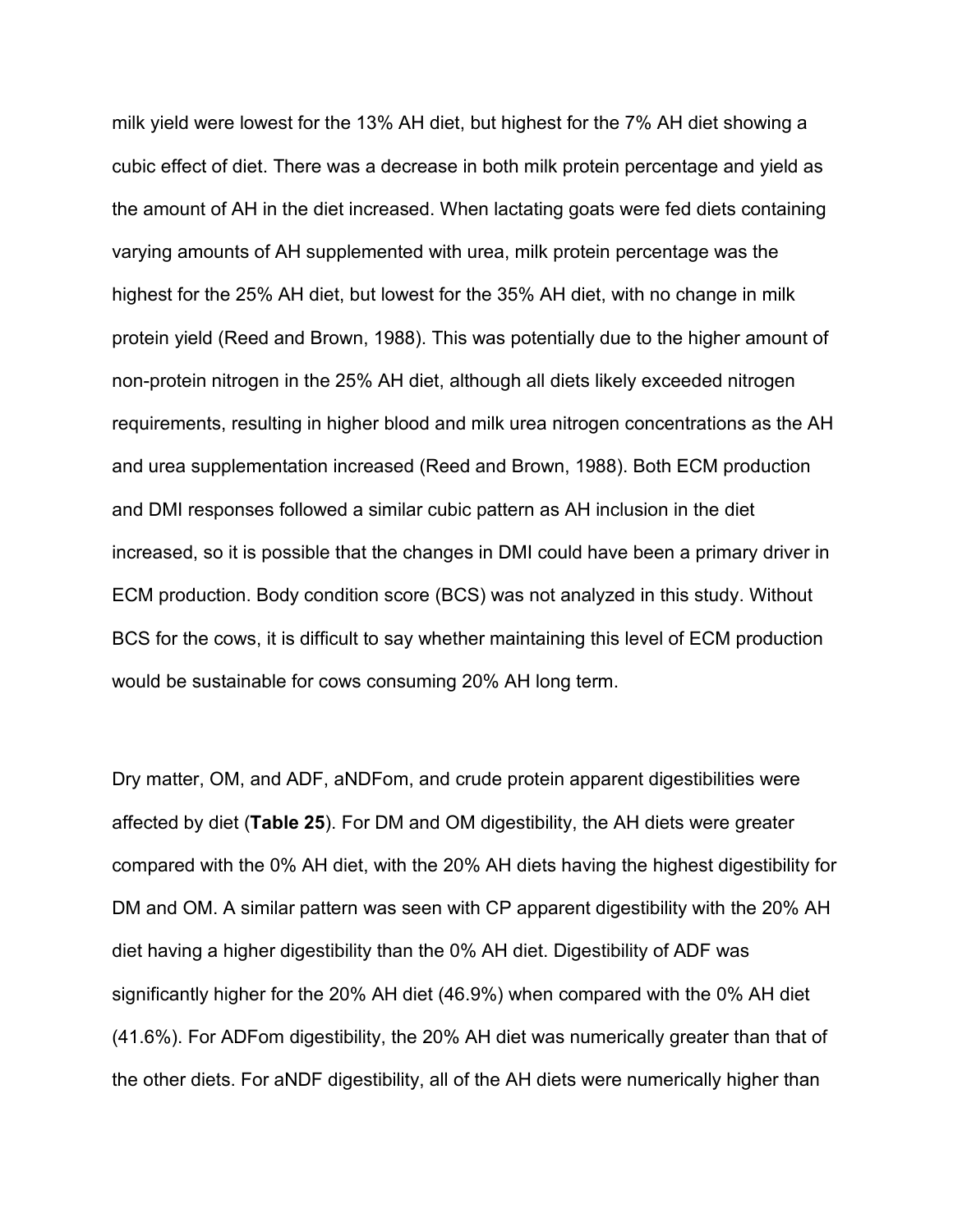the 0% AH diet. For aNDFom apparent digestibility, the 7% AH diet was higher than the

0% AH diet. There were no interaction effects of diet and parity for any digestibility

parameters.

**Table 25.** Apparent total-tract digestibility for cows consuming each almond hull (AH)

diet.

|                            | $P$ -value <sup>1</sup> |       |        |        |            |        |        |        |      |      |
|----------------------------|-------------------------|-------|--------|--------|------------|--------|--------|--------|------|------|
|                            | 0% AH                   | 7% AH | 13% AH | 20% AH | <b>SEM</b> | Diet   | Parity |        | Q    | С    |
| Apparent Digestibility (%) |                         |       |        |        |            |        |        |        |      |      |
| DM                         | 69.1                    | 72.8  | 72.2   | 75.1   | 0.76       | < 0.01 | 0.40   | < 0.01 | 0.66 | 0.03 |
| <b>OM</b>                  | 70.8                    | 74.0  | 73.5   | 76.2   | 0.74       | < 0.01 | 0.39   | < 0.01 | 0.72 | 0.04 |
| <b>ADF</b>                 | 41.6                    | 43.5  | 43.4   | 46.9   | 1.24       | 0.03   | 0.16   | 0.01   | 0.41 | 0.31 |
| ADFom                      | 42.2                    | 44.2  | 43.1   | 46.4   | 1.58       | 0.28   | 0.19   | 0.12   | 0.62 | 0.30 |
| aNDF                       | 47.5                    | 51.4  | 49.0   | 50.1   | 1.19       | 0.13   | 0.27   | 0.34   | 0.26 | 0.06 |
| aNDFom                     | 47.9                    | 52.6  | 50.5   | 51.6   | 1.24       | 0.07   | 0.28   | 0.13   | 0.16 | 0.07 |
| СP                         | 66.2                    | 68.1  | 66.8   | 70.0   | 0.97       | 0.03   | 0.53   | 0.02   | 0.42 | 0.06 |

 $1$  Diet = effect of different AH % diets on digestibility; Parity = effect of parity on digestibility; L, Q, C = linear, quadratic, and cubic contrasts of diets averaged over levels of parity and period; There were no significant Diet x Parity interactions for any measurements

Abbreviations: ADFom = Acid Detergent Fiber on an Organic Matter Basis; aNDF = Neutral detergent fiber from alpha-amylase; aNDFom = Neutral detergent fiber on an organic matter basis

Previous studies reported that AH were highly digestible both *in situ* and *in vivo* (Alibés et al., 1983; Norollahi et al., 2006; Yalchi and Kargar, 2010). Commercial AH were reported to have 24 hour *in situ* DM digestibility of 70-71% with *in vivo* DM apparent digestibility of approximately 73% (Norollahi et al., 2006; Yalchi and Kargar, 2010; Yalchi, 2011). In diets where AH were added to account for up to 40% of the total ration, *in vivo* DM digestibility still ranged from 64-70% depending on the diet. In the present study, DM and OM apparent digestibilities ranged from 69 to 76%. Apparent digestibilities of DM. OM, ADF, and CP increased as the amount of AH in the diet increased. The results from this study contradict some of the previous work done on AH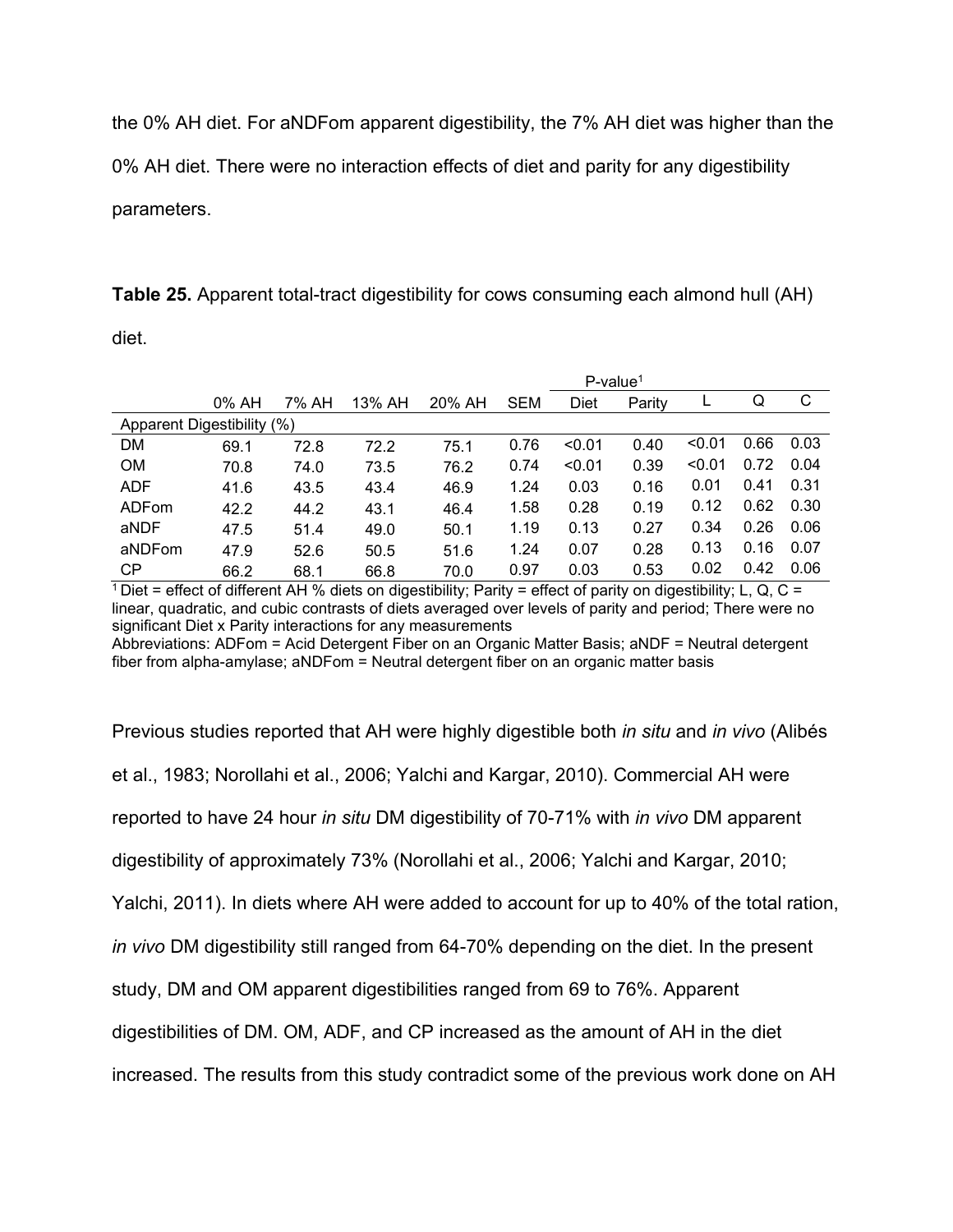digestibility. Digestibility studies conducted with sheep and goats found decreases in CP, aNDF, and ADF digestibilities when AH were added to the diet in place of alfalfa, but DM digestibility was decreased in the feeding study with goats (Reed and Brown, 1988; Yalchi, 2011). When steers were used to assess the digestibility of AH substituted for both grain and forage, researchers found no difference in DM digestibility but ADF digestibility was significantly decreased (Aguilar et al., 1984). In these previous studies, AH were mostly replacing forages (mainly alfalfa hay) in the diets, which could account for the differences in diet effect seen in the current study were AH are mainly replacing the concentrates in the diet.

The increase in DM, OM, ADF, and CP digestibilities seen in our study could be due to various factors. When goats were fed soybean hulls, a fibrous by-product, instead of corn grain, aNDF and ADF digestibilities increased although DM and CP digestibilities decreased (López et al., 2014). Dried citrus pulp, a fibrous but carbohydrate-rich byproduct, when added to the diet of goats to replace corn grain, resulted in an increase in ADF digestibility, a decrease in CP digestibility, but no change in either DM or aNDF digestibilities (López et al., 2014). The authors also noted an increase in acetic acid production with a decrease in propionic acid when feeding citrus pulp (López et al., 2014). This increase in acetic acid production could be the result of increased microbial activity from fermentable carbohydrates such as pectin, which in turn could account for the higher digestion of fiber. Similarly, when beet pulp, a fibrous carbohydrate rich byproduct, was added to replace barley in lactating Holsteins' diets, there was an increase in DM and aNDF digestibilities along with an increase in acetic acid production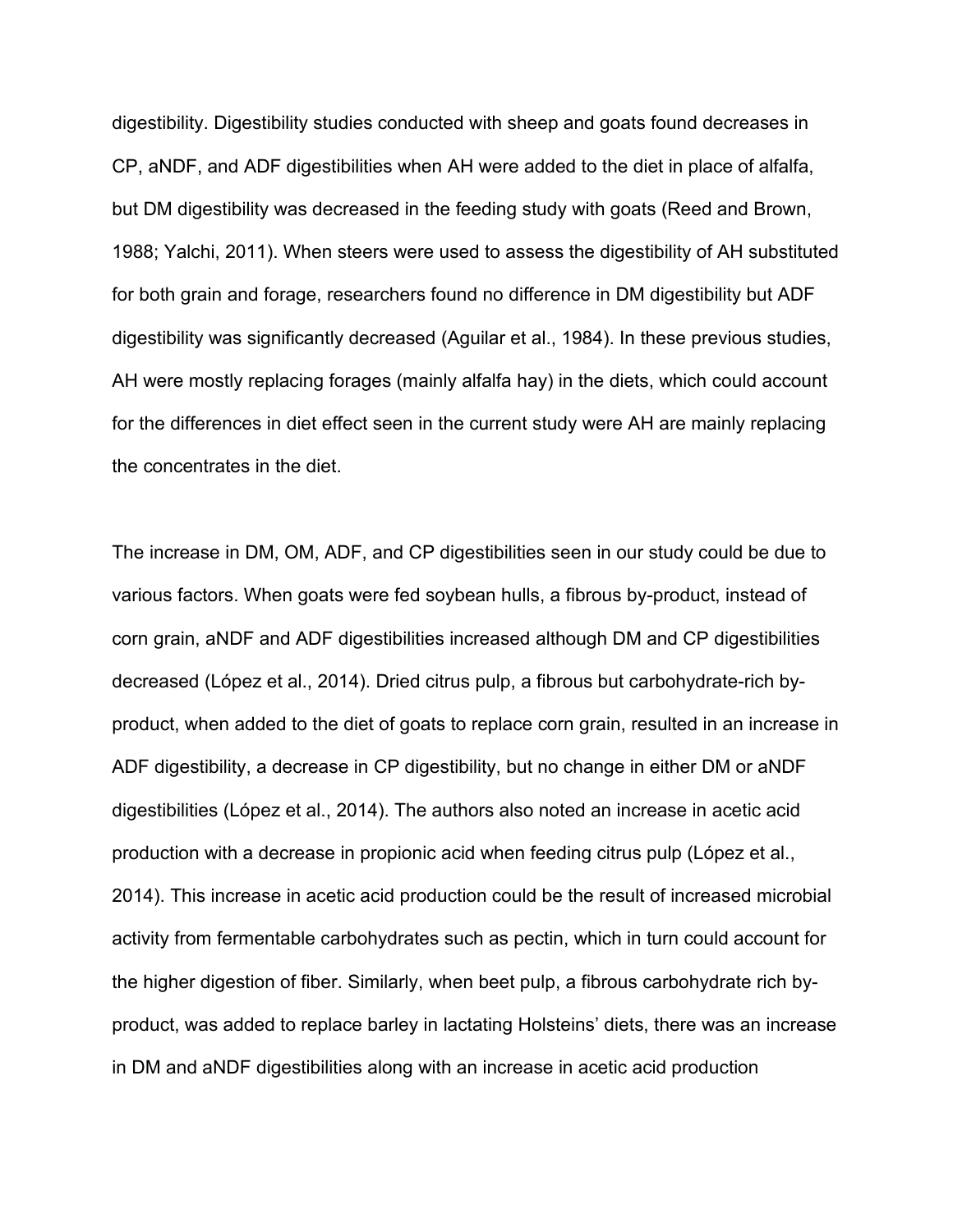(Poorkasegaran and Yansari, 2014). Like beet pulp and citrus pulp, AH are high in nonfiber carbohydrates (NFC) as well as soluble fiber that includes pectin (Saura-Calixto et al., 1983; Yalchi and Kargar, 2010). The NFC content is highly fermentable by rumen microorganisms and this increased substrate availability could contribute to microbial growth, increasing fermentation, which in turn could potentially increase fiber digestibility (Nocek and Russell, 1988). The easily fermentable carbohydrates, including pectin, in AH that can increase acetate and butyrate production could result in increased milk fat production (Poorkasegaran and Yansari, 2014; Urrutia and Harvatine, 2017), similar to what we saw with the cows consuming 20% AH in this study along with the increased amount of chewing.

Time spent in activities associated with resting, eating, and ruminating was affected by diet with the cows receiving the 20% AH diet resting less and eating and ruminating more when compared with the other three diets. As the amount of almond hulls in the diet increased, the number of minutes a cow spent ruminating increased. Cows on the 20% almond hull diet spent approximately 60 minutes more each day ruminating. This increase in chewing likely supported a rumen environment that supported high milk fat percent.

The fiber in AH is associated with lignin at a somewhat high percentage compared with typically fibrous feeds such as alfalfa (Yalchi and Kargar, 2010). This likely is reflected in the increasing amount of lignin in our diets as the percent of AH increased. While normally lignin would be associated with decreased digestibility, it could aid in fiber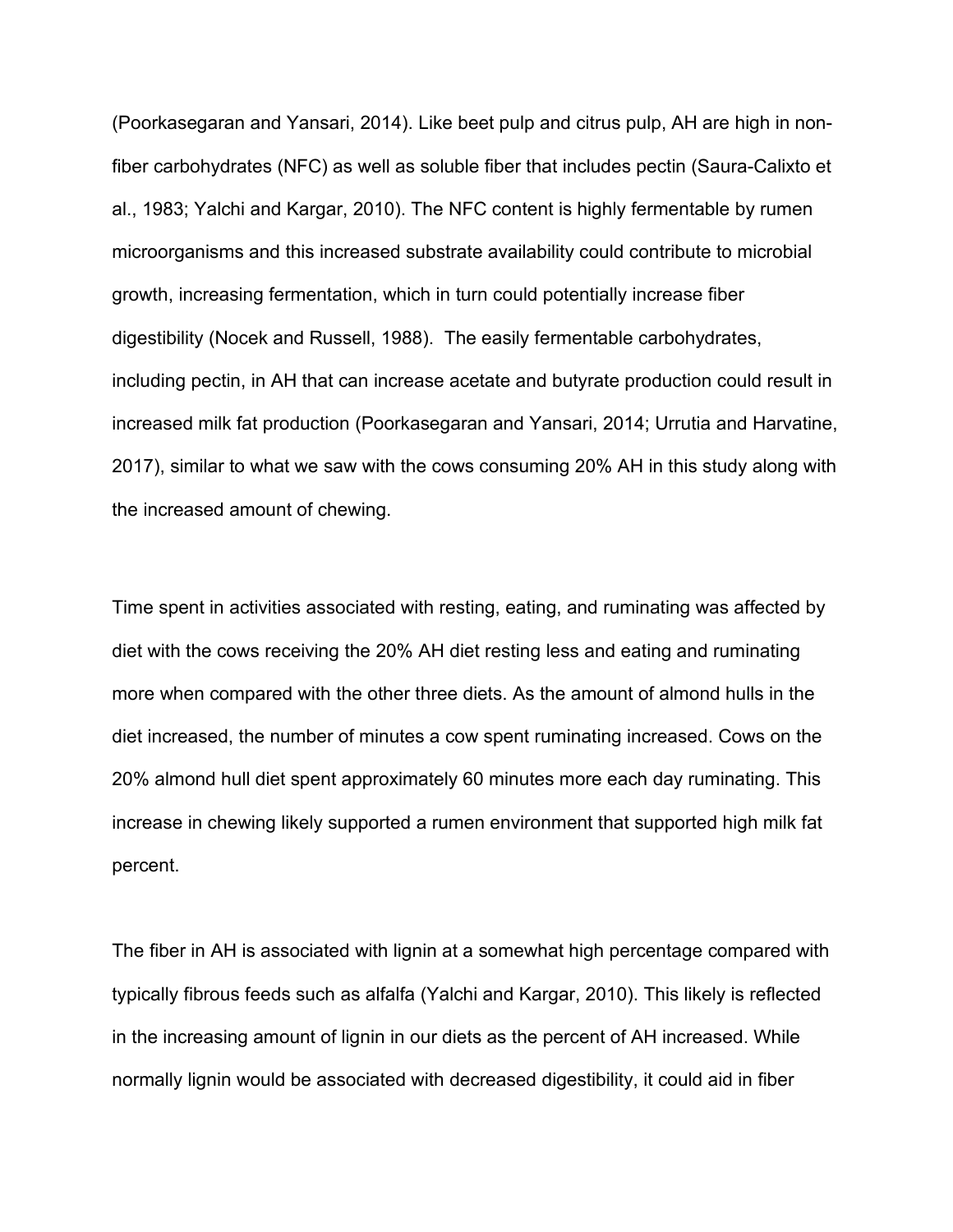digestibility by increasing the fiber mat in the rumen, which in turn would increase retention time of the AH, thereby decreasing passage rate (Poorkasegaran and Yansari, 2014). In addition, commercial AH have a relatively large particle size (about 35cm in diameter) compared to chopped forage or grain. This larger particle size could also lead to an increase in retention time (Poorkasegaran and Yansari, 2014). This is reflected in the increased percentage of time spent ruminating and eating for the cows consuming increasing amounts of AH. The increased time spent ruminating and chewing could have been a result of decreased passage rate, which would lead to increased fiber digestibility (Poorkasegaran and Yansari, 2014). Given the lack of a linear decrease in aNDF digestibility seen in this study, it is more likely that the size of the AH, not the lignin content, played a role in the increased rumination and chewing.

**Take Home Messages:** Almond hulls are an excellent, palatable feedstuff for lactating dairy cows. Almond hulls fed in our study were approximately 13% Crude Fiber As Is Basis so the hulls were high quality. Almond hulls of high quality replaced up to 20% of the concentrate ingredients in a TMR with no negative effects in production performance (feed intake, milk yield, milk composition, rumination time). Higher levels of feeding may be possible depending on the level of milk production. Higher amounts of feeding will be based on various factors identified in our survey of nutritionist, but cost of competitive ingredients and the consistency of the chemical composition of almond hulls are of utmost importance.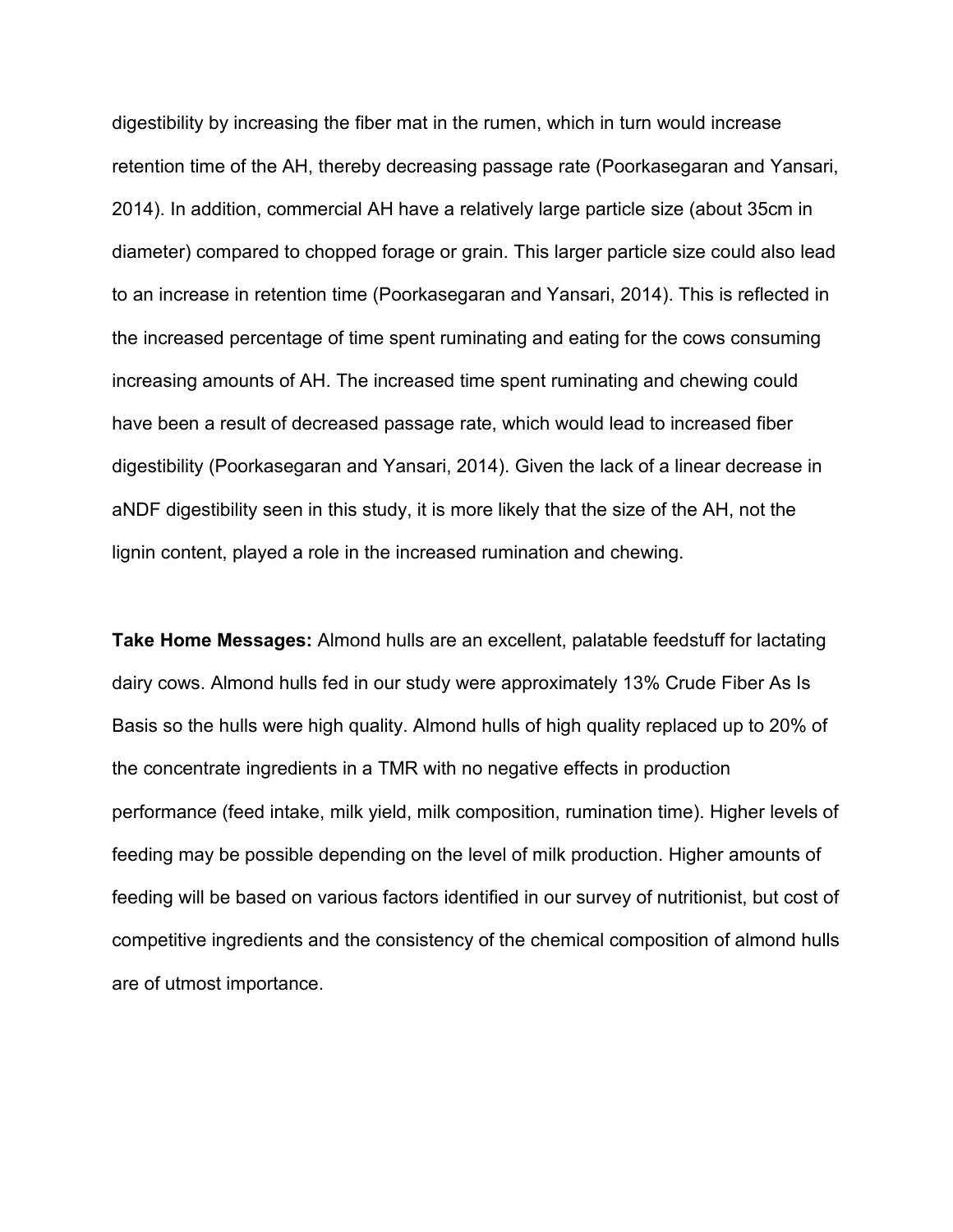# 5. **Variation in Composition and Regulatory Issues**

The harvesting methods and current agronomic practices impact the contribution of debris to commercial AH. The almond huller removes a large portion of this debris although it is challenging to remove the sticks that are shorter than about 2 inches (Phippen, personal communication).

Commercial feed laws and regulations (CDFA validation 2773.5) define AH hulls as: "*Almond hulls are obtained by drying that portion of the almond fruit which surrounds the nut. They shall not contain more than 13.0 percent moisture, nor more than 15.0 percent crude fiber, and not more than 9 percent ash. If they contain more than 15.0 percent but less than 29.0 percent crude fiber, they shall be labeled "Almond Hulls and Shell" …"*.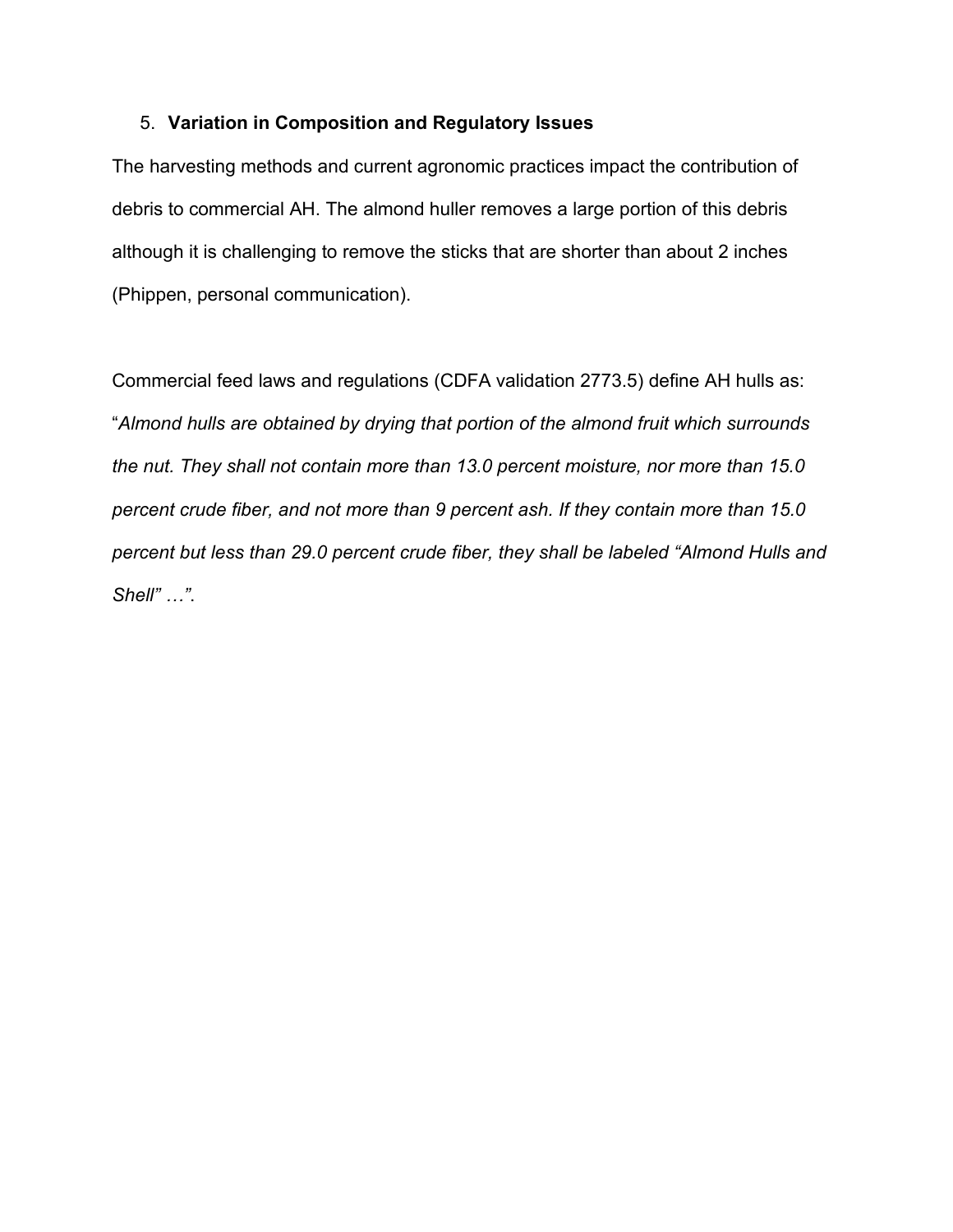We conducted a descriptive study to evaluate a 5-year period of information for commercial AH analysis using data from the CDFA to determine if there were differences associated with month and year and if any differences in the percent CF were related to moisture content of the AH.

Data for a 5-year period, 2014 to 2018, were obtained from the CDFA. The data included month and year of sampling, the percent CF As Is basis, and the percent moisture. The number of samples collected each year for analysis varied. The CDFA does not establish a priori the number of samples that will be collected during any given year. The CDFA Commercial Feed Program is not based on a statistical sampling approach with random sampling of AH. The CDFA Commercial Feed Program is focused on feed safety and label compliance, in the case of this study with AH, for percent CF As Is and percent moisture.

For the purpose of our research, a percent CF As Is basis greater than 15% CF was designated as a violation. A moisture content greater than 13% was designated as a violation. A description of the statistical analysis approaches is described (DePeters et al. 2020b)

There were 673 samples of AH analyzed during the 5-year period studied. The percentage of total AH samples analyzed that were found to be in violation were 62.1, 54.3, 39.3, 51.4, and 45.2%, for 2014, 2015, 2016, 2017, and 2018, respectively (**Table**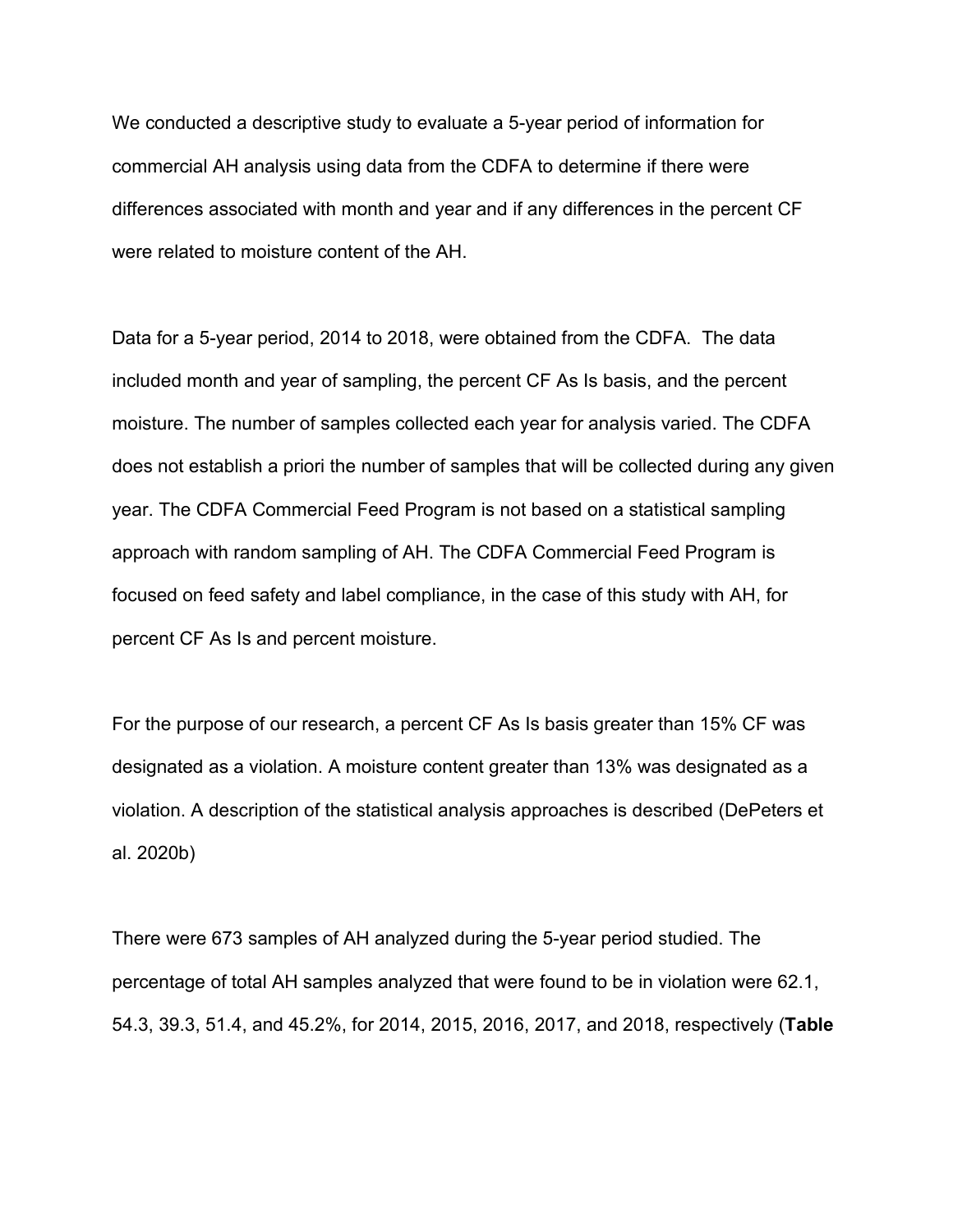**26**). There was no obvious trend across years for the proportion of AH samples analyzed that were a violation for the percent CF As Is basis.

**Table 26.** Number of samples with no crude fiber (CF) violation (<15% CF), number of samples with crude fiber violation, total samples, and percent of samples that were a violation by year.

| Year | Samples with<br>No CF<br>Violation | Samples with<br><b>CF Violation</b> | <b>Total Samples</b> | Percent that<br>were Violation |
|------|------------------------------------|-------------------------------------|----------------------|--------------------------------|
| 2014 | 61                                 | 100                                 | 161                  | 62.1                           |
| 2015 | 85                                 | 101                                 | 186                  | 54.3                           |
| 2016 | 71                                 | 46                                  | 117                  | 39.3                           |
| 2017 | 51                                 | 54                                  | 105                  | 51.4                           |
| 2018 | 57                                 |                                     | 104                  | 45.2                           |

The percent CF (17 % CF As Is basis) in AH that were in violation was similar across years as was the percent CF (13 % CF As Is basis) for samples with no violations (**Table 27**).

**Table 27.** Count of violations by year including the average percent crude fiber (CF; As Is basis) for almond hull samples that were and were not a violation. A crude fiber greater than 15% is a violation.

| Year | Number of<br>violations | %CF in<br>Violations | <b>SD</b> | %CF in No<br>Violations | <b>SD</b> |
|------|-------------------------|----------------------|-----------|-------------------------|-----------|
| 2014 | 100                     | 17.6                 | 2.4       | 13.5                    | 1.2       |
| 2015 | 101                     | 17.4                 | 2.3       | 13.7                    | 1.0       |
| 2016 | 46                      | 17.2                 | 1.7       | 13.1                    | 1.2       |
| 2017 | 54                      | 17.4                 | 1.8       | 13.0                    | 1.4       |
| 2018 | 47                      | 17.6                 | 27        | 13.0                    | 1.3       |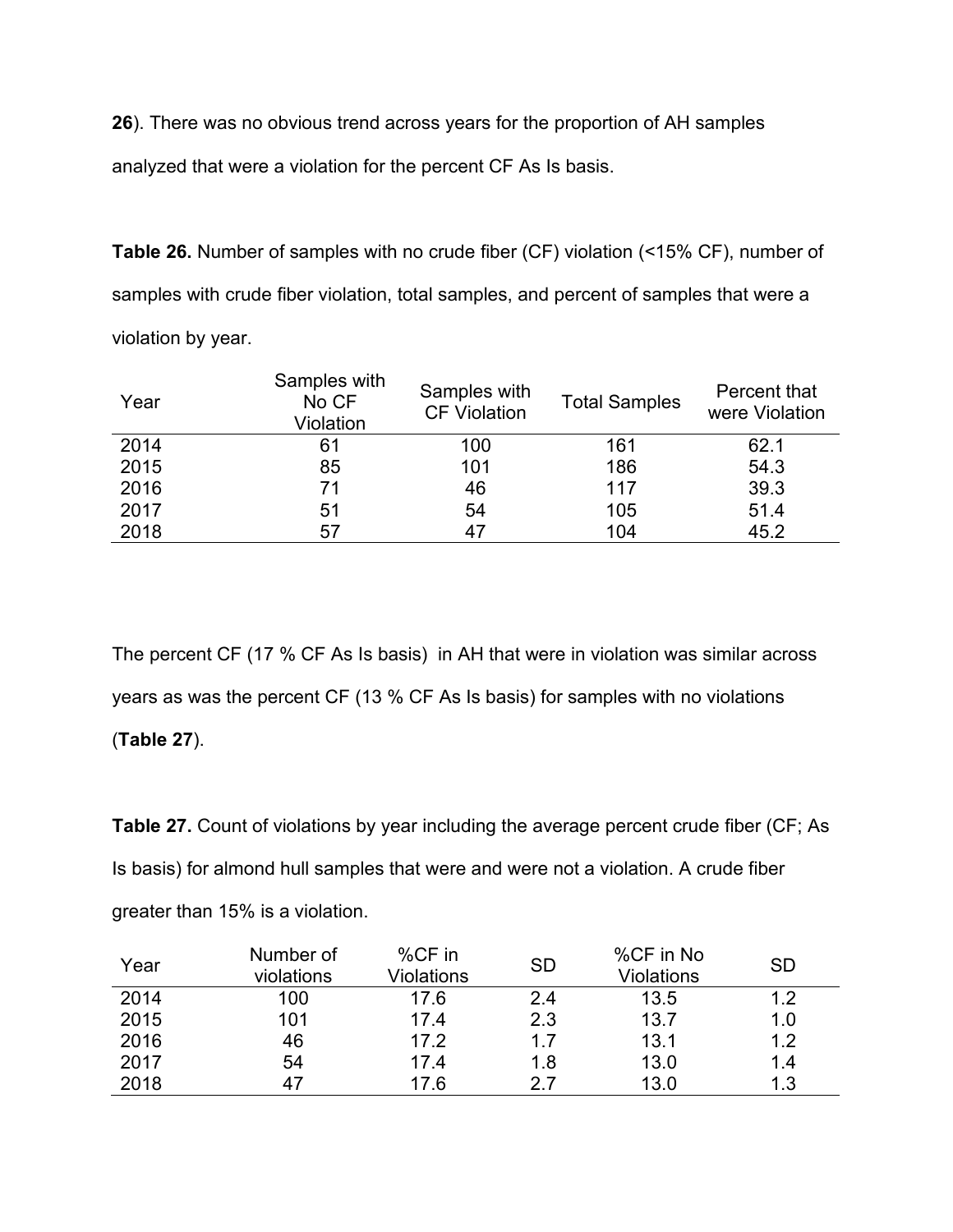There was no obvious trend or difference found number of violations for percent CF As Is basis by month (**Table 28**). These violations were based on percent CF expressed on an As Is basis. A sample greater than 15% CF As Is basis was a violation.

**Table 28.** Count of violations by month and the average percent crude fiber (CF; As Is basis) for almond hulls samples that were a violation (> 15%CF) and were not a violation averaged over 5 years.

| Month          | Number of  | Total   | %CF in    | <b>SD</b> | %CF with No | <b>SD</b> |
|----------------|------------|---------|-----------|-----------|-------------|-----------|
|                | violations | samples | Violation |           | violations  |           |
|                | 30         | 55      | 17.8      | 2.4       | 13.6        | 1.2       |
| $\overline{2}$ | 26         | 62      | 16.8      | 1.8       | 13.1        | 1.2       |
| 3              | 24         | 57      | 18.0      | 1.8       | 13.3        | 1.4       |
| 4              | 40         | 108     | 17.5      | 2.0       | 13.3        | 1.2       |
| 5              | 36         | 62      | 17.6      | 2.1       | 13.7        | 1.3       |
| 6              | 52         | 74      | 17.4      | 2.2       | 13.5        | 1.1       |
|                | 39         | 54      | 17.5      | 1.9       | 13.7        | 1.0       |
| 8              | 16         | 29      | 17.7      | 3.8       | 12.7        | 1.5       |
| 9              | 16         | 38      | 18.2      | 3.0       | 13.0        | 1.1       |
| 10             | 26         | 50      | 17.2      | 1.6       | 13.3        | 1.1       |
| 11             | 15         | 30      | 17.2      | 1.5       | 13.4        | 1.4       |
| 12             | 28         | 54      | 16.9      | 2.9       | 13.3        | 1.5       |

The percent moisture in AH samples that were a violation was similar to the percent moisture of samples that were not violations. Interestingly, the evaluation of violations adjusted for percent moisture provided the best statistical model fit to these data. From the statistical model, the coefficient for the percent moisture was -0.07 ( $\pm$  0.04), the negative slope indicating that as the percent moisture increased, the risk of violation declined.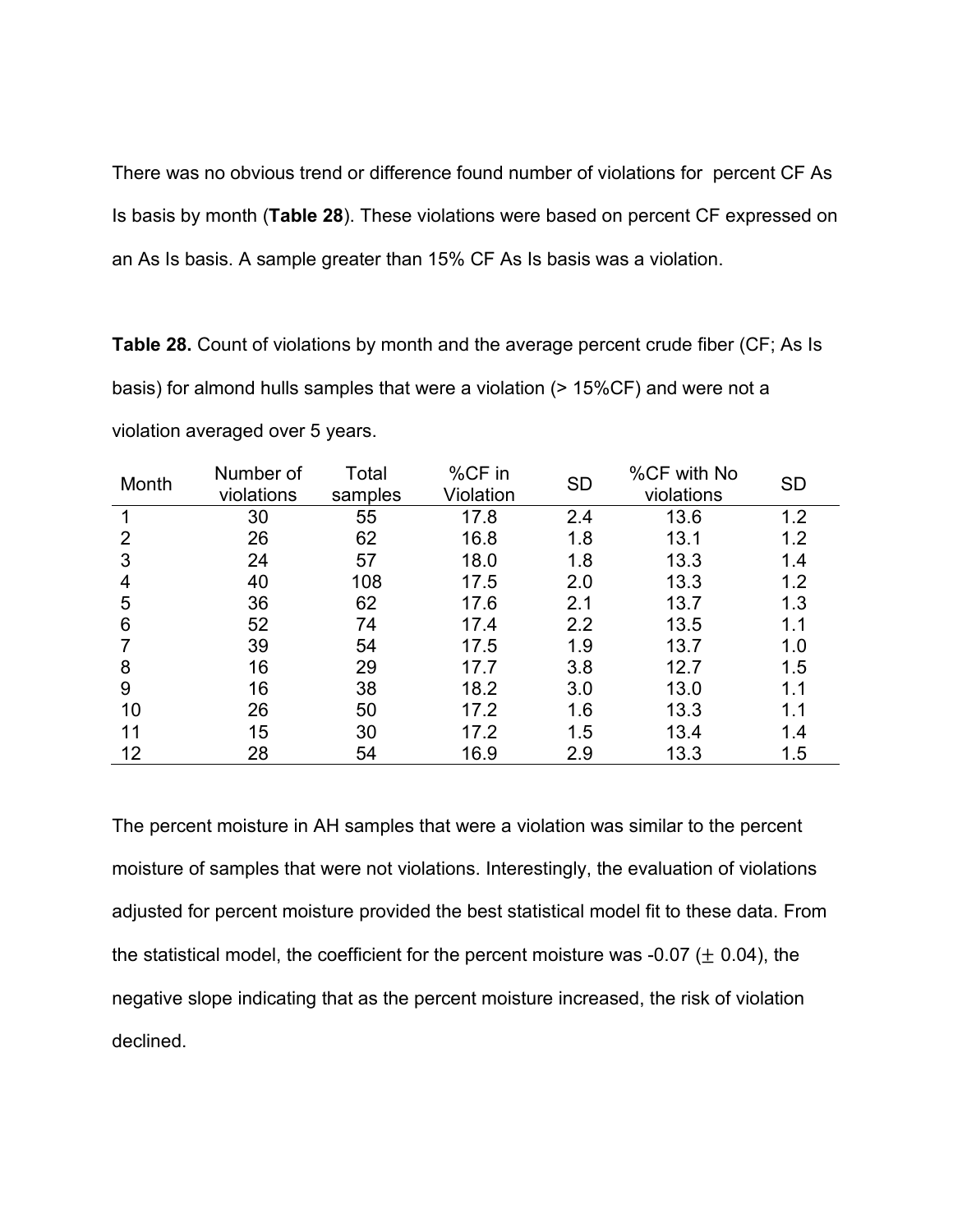Across all years, AH samples found in violation were 4.1 percentage units higher in CF As Is basis than those samples that were not in violation.

Analysis of percent CF As Is basis adjusted for percent moisture had a coefficient for percent moisture that was -0.14 ( $\pm$  0.05), the negative slope indicating that as the percent moisture increased in the AH, the percent CF As Is basis decreased.

The number of AH samples hulls found in violation of percent moisture content (> 13% moisture) were too few counts for statistical analysis. Summer months had no violations while the moisture violation occurred during the winter months. Moisture content can be a concern for the growth of fungi since AH are high in sugar content.

The aim of the CDFA program of sampling and analyzing feeds is to ensure feed safety. Only a small portion of the AH marketed were actually sampled and tested for crude fiber and moisture during the 5-year period of review so it is difficult to know what quality of AH that were actually fed to lactating cows on dairy farms.

**Take Home Messages:** The rank from most to least violations (violation stated as > 15% CF As Is basis) as a proportion of total samples was 2014> 2015 > 2017 > 2018 > 2016.The percent crude fiber differed by year, but across all years crude fiber content was highest in summer compared with other seasons. When moisture content was included in the statistical model for predicting the number of violations, as the percent moisture increased, the risk of a percent crude fiber (As Is basis) violation decreased.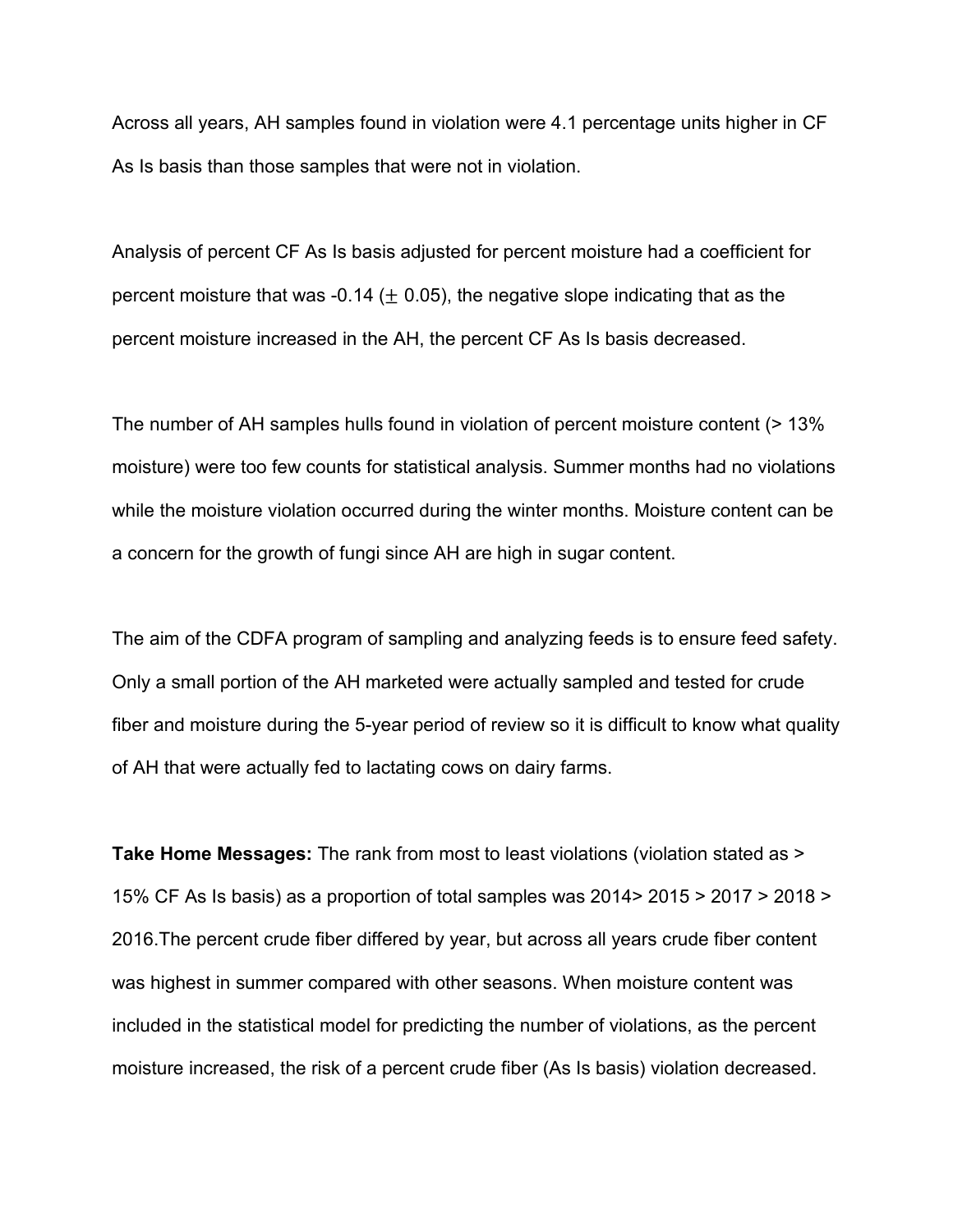Including moisture in the model for predicting percent crude fiber by month and year indicated that as the percent moisture increased, the percent crude fiber decreased. From a legal definition perspective, setting a maximum percent moisture of 13% moisture prevents the intentional addition of moisture to almond hulls to reduce the risk of a violation. Almond samples in violations were 4.1 percentage units higher in percent crude fiber (17%CF) compared with samples found not to be in violation (13 %CF). From a practical perspective of feeding animals and purchasing almond hulls, it is likely wise to periodically obtain a respective sample from lots of almond hulls delivered to a dairy farm for chemical analysis. For commercial almond hulls: *Test, Don't Guess* when it comes to the chemical composition of AH.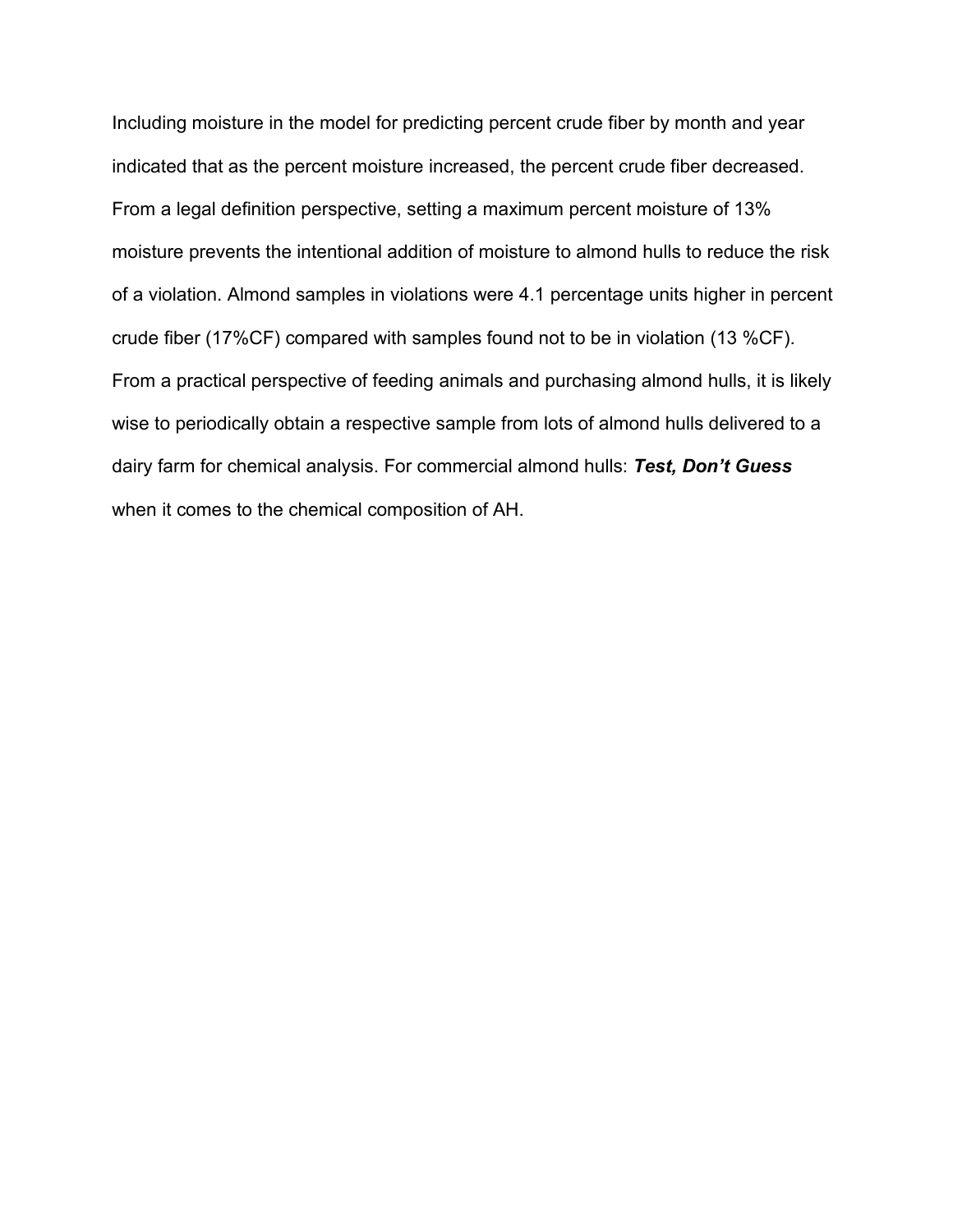### **6. Current and Future Research**

We are currently looking at the chemical composition of almond hulls collected during the 2021 harvest season. This involves both wet chemistry analysis and NIR (near infrared) analysis. One aim is to assess the lignin content of almond hulls. The fiber in almond hulls is less digestible than might be expected. The question being addressed is does the type of lignin have an effect. We are measuring both the acid detergent lignin (ADL) and the Klason lignin (KL) content of commercial almond hulls and "pure" almond hulls (sorted to remove sticks and shells). Klason lignin content is great than ADL. The difference between ADL and KL is often times referred to soluble lignin. We are studying the difference in lignin type/methodology as it relates to the digestibility of hulls.

A lactation study with Holstein cows will evaluate the feeding of cubes that contain both alfalfa hay and almond hulls. The justification for this approach was to include almond hulls with lower quality alfalfa hay for the international export-market.

Almond hulls effectively replaced concentrate ingredients in the diets of lactating cows. However, how high can almond hulls go in a lactating cow diet as a forage ingredient is yet to be studied. Water is a scare resource in California, and that is not likely to change in the near future. In fact, with climate change and a growing human population, water will only become more restrictive to both plant and animal agriculture in California. How much of the diet silage can almond hulls replace?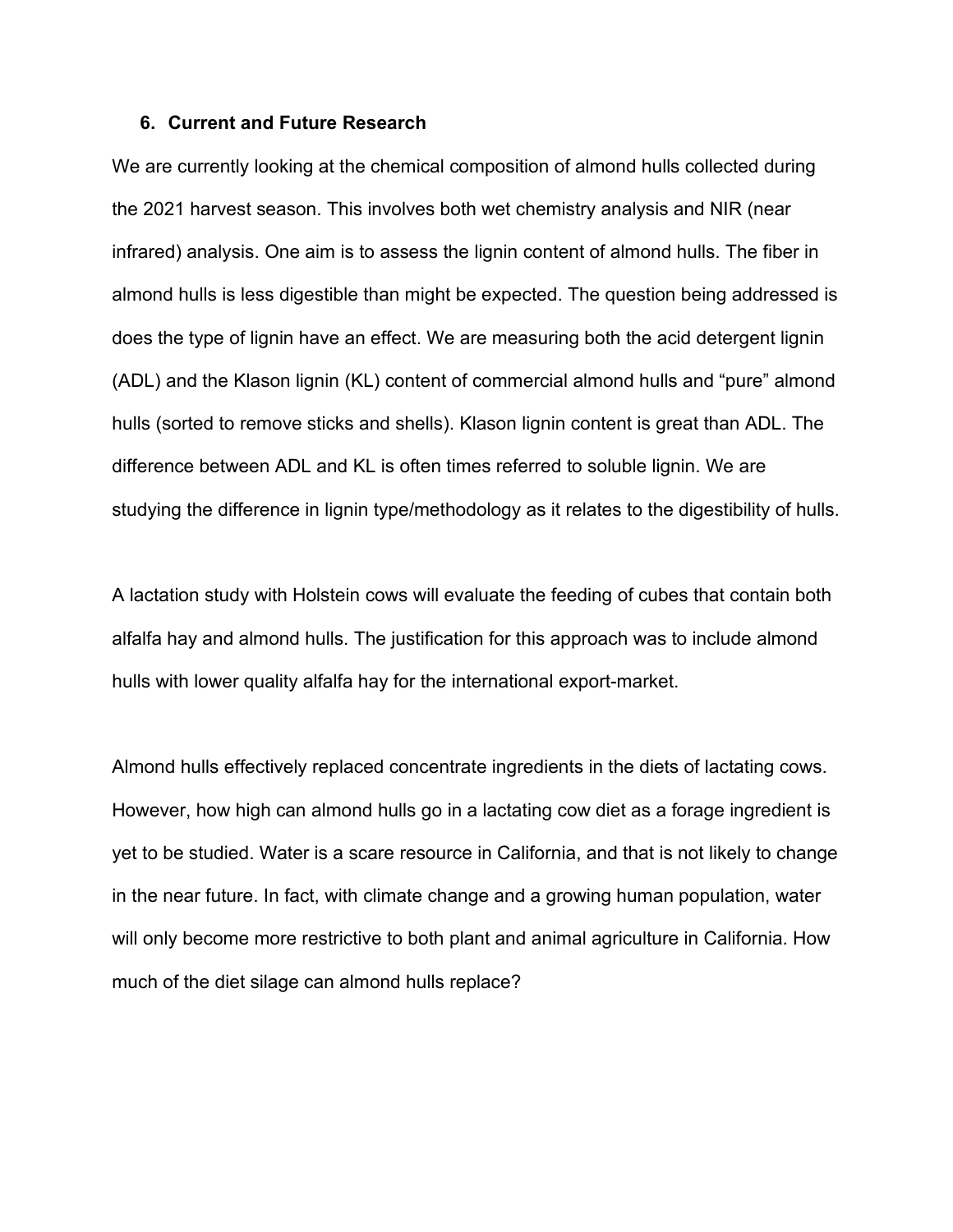Future research is yet to be determined. However, information on chemical composition of almond is need as agronomic practices evolve. The almond industry is exploring harvesting methods that do not involve the ground floor in the orchard. New, selfpollinating varieties will be developed and well as more water efficient almond varieties. The form of the almond hull product will also be explored. Pelleting, for example, is an approach to increasing the density for shipping almond hulls nationwide. However, pelleting, similar to cubing, changes the physical form of the hulls. In addition, pelleting, in particular, but also cubing reduce the ability of cows to sort the debris, sticks and shells, from the diet.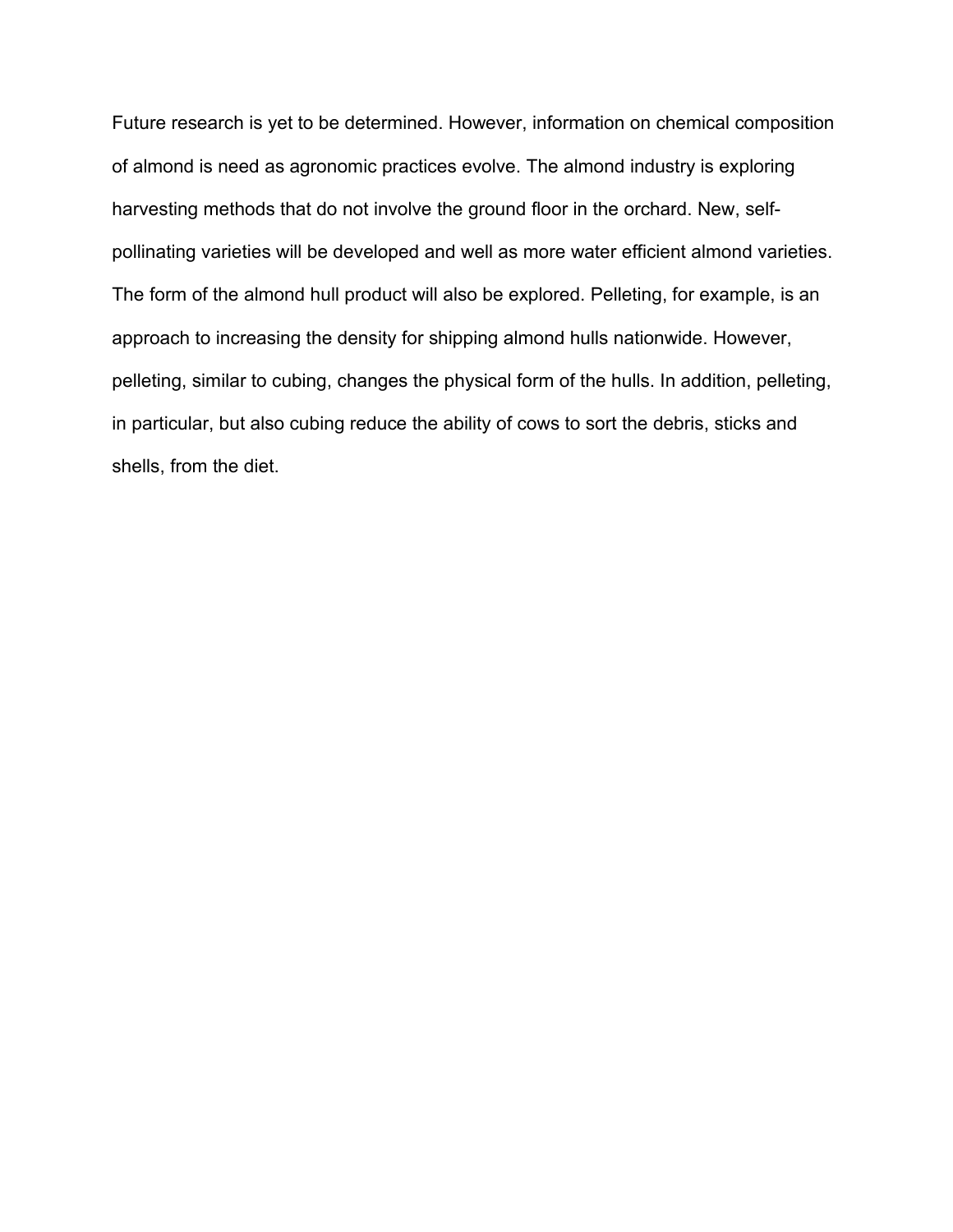# **7. Summary**

Almond hulls are a byproduct created in the production of almonds for human consumption. Almond hull composition is high in sugars and fiber, but low in protein. The chemical composition of almond hulls is quite variable as reflected by the high proportion of samples collected by CDFA Inspectors that were found in violation, greater than 15% CF As Is Basis. Almond hulls are high in energy content based on in vitro and in vivo determinations. The fiber content of almond hulls may not be as high as generally viewed. Almond hulls can successfully be used as either a concentrate and/or a forage ingredient in the diet of lactating dairy cows and for this reason almonds are a unique and important byproduct feedstuff for dairy cattle.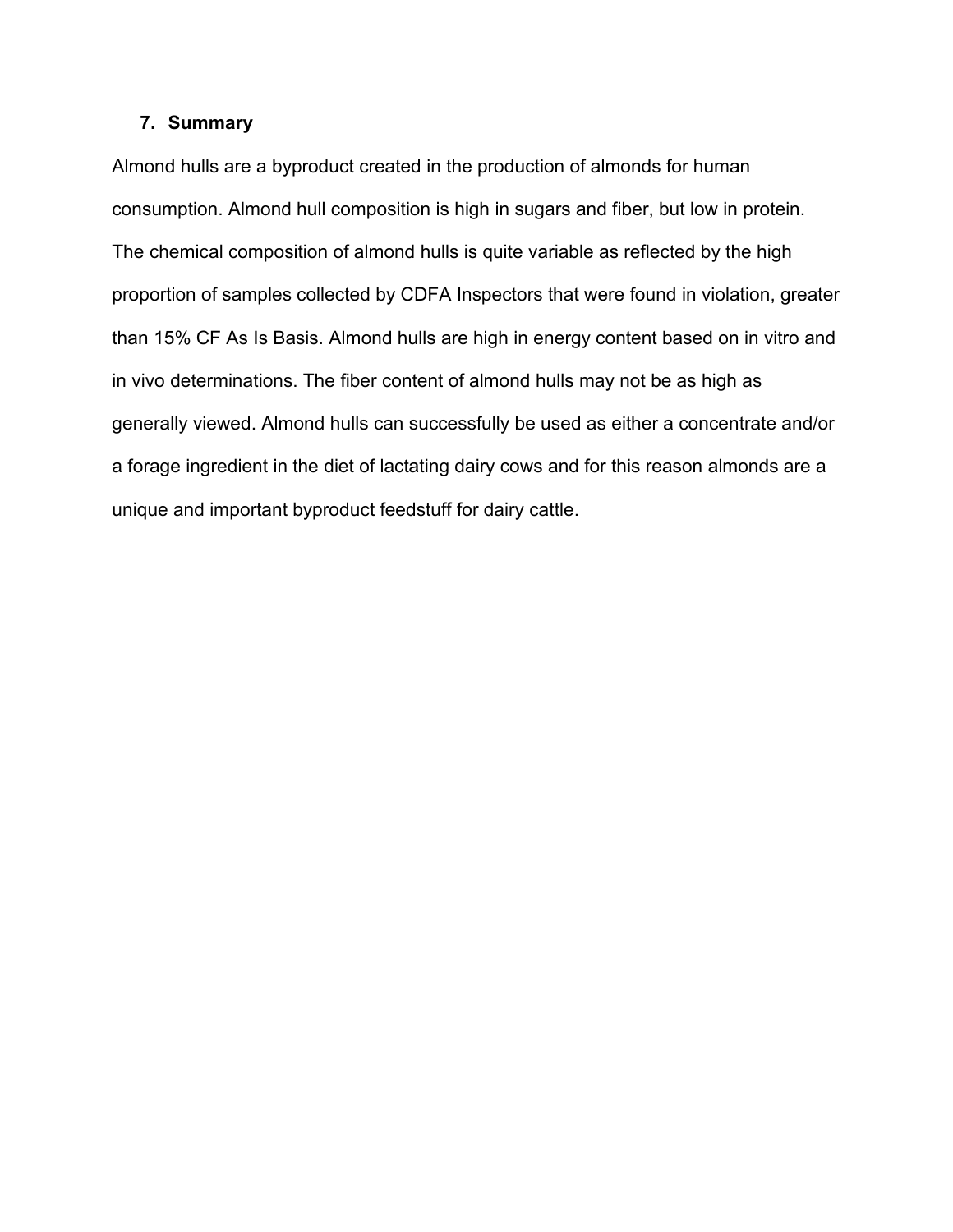# **LITERATURE CITED**

- Aguilar, A.A., N.E. Smith, and R.L. Baldwin. 1984. Nutritional value of almond hulls for dairy cows. Journal of Dairy Science 67:97-103.
- Alibés, X., M.R. Maestre, F. Muñoz, J. Combellas, and J. Rodriguez. 1983. Nutritive value of almond hulls for sheep. Animal Feed Science and Technology 8:63-67.

Almond Almanac. Annual Report. 2020. Almond Board of California. Modesto, CA 95354. Accessed Jan. 30, 2021. [https://www.almonds.com/sites/default/files/2020-](https://www.almonds.com/sites/default/files/2020-12/2020%20Almond%20Almanac.pdf) [12/2020%20Almond%20Almanac.pdf](https://www.almonds.com/sites/default/files/2020-12/2020%20Almond%20Almanac.pdf)

Arosemena, A., E.J. DePeters, and J.G. Fadel. 1995. Extent of variability in nutrient composition within selected by-product feedstuffs. Animal Feed Science and Technology 54:103-120.

California Department of Food & Agriculture. 2009. Commercial Feed Law and Regulations. Feed, Fertilizer and Livestock Drugs Regulatory Services, 1220 N. Street, Sacramento, CA 95814-5607.

Castillo, A.R., N. Silva-del-Rio, N. St-Pierre, and W.P. Weiss. 2012. Composition of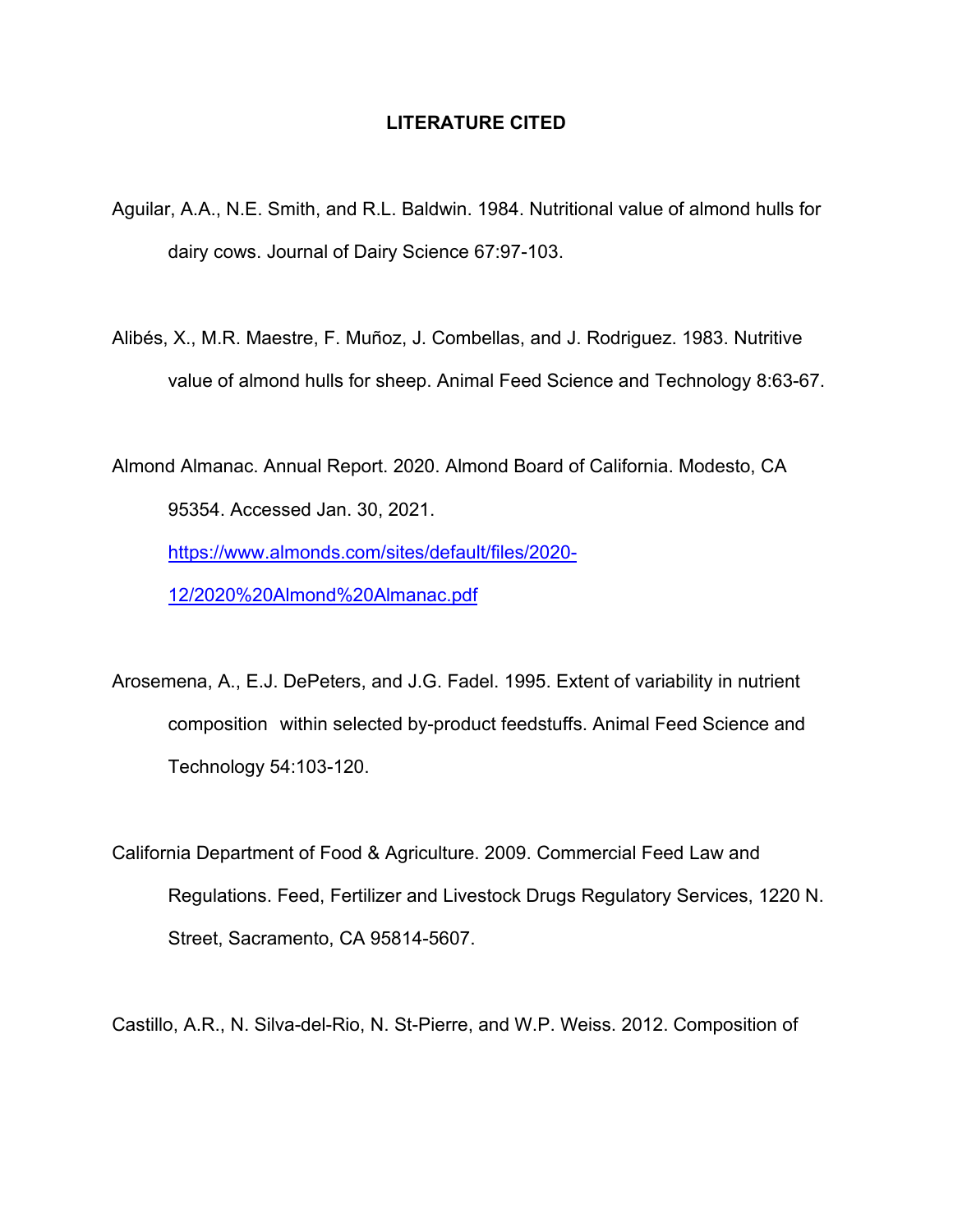diets fed to different groups of lactating cows on California dairies. Journal of Dairy Science 95(E-Supp. 2):360. (Abstr. #T306).

Cruess, W.V. 1949. Almond meats and hull. California Agriculture. Pages 6 and 12.

- DePeters, E.J., J.G. Fadel, and A. Arosemena. 1997. Digestion kinetics of neutral detergent fiber and chemical composition within some selected by-product feedstuffs. Animal Feed Science and Technology 67:127–140. doi:10.1016/0377- 8401(96)01145-5.
- DePeters, E.J., J.G. Fadel, M.J. Arana, N. Ohanesian, M.A. Etchebarne, C.A. Hamilton, R.G. Hinders, M.D. Maloney, C.A. Old, T.J. Riordan, H. Perez-Monti, and J.W. Pareas. 2000. Variability in the chemical composition of seventeen selected byproduct feedstuffs used by the California dairy industry. The Professional Animal Scientist 16:69-99.
- DePeters, E.J., K.L. Swanson, H.M. Bill, J. Asmus, and J.M. Heguy. 2020a. Nutritional composition of almond hulls. App. Anim. Sci. 36:761–770. doi:10.15232/aas.202002035.

DePeters, E.J., K.L. Swanson, H.M. Bill, J.M. Heguy, J. Asmus, and T.R. Famula.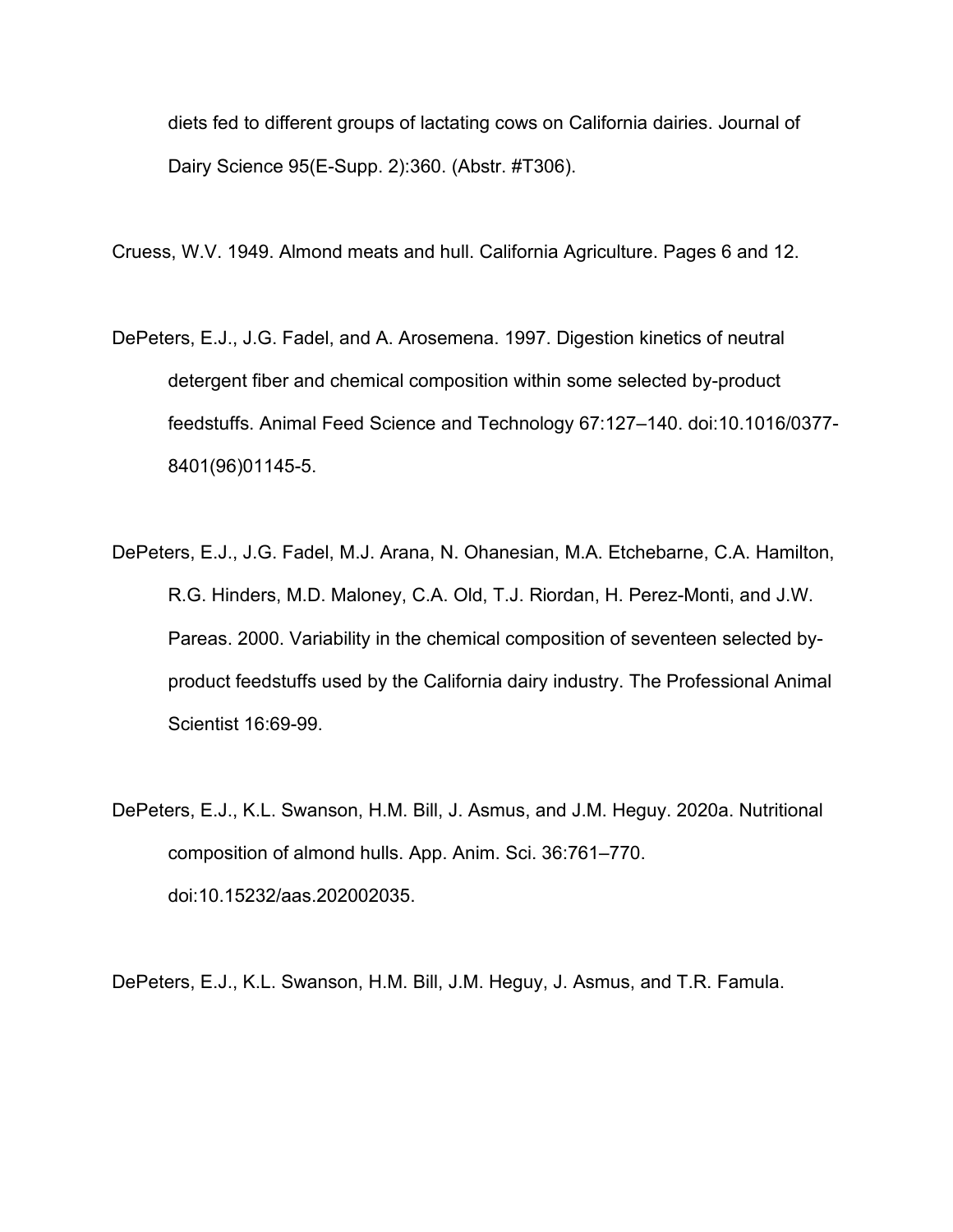2020b. Retrospective look at a 5-year period of almond hulls composition from samples collected by the California Department of Food and Agriculture. Applied Animal Science 36:771–776. doi[:10.15232/aas.2020-02043.](https://doi.org/10.15232/aas.2020-02043)

- Elahi, M.Y., H. Kargar, M.S. Dindarlou, A.E. Kholif, M.M.Y. Elghandour, S. Rojas Hernández, N.E. Odongo, and A.Z.M. Salem. 2017. The chemical composition and in vitro digestibility evaluation of almond tree (*Prunus dulcis* D.A. Webb syn. *Prunus amygdalus*; var Shokoufeh) leaves versus hulls and green versus dry leaves as feed for ruminants. Agroforest Systems 91:773-780.
- Environmental Protection Agency (EPA) 1995. Emissions Factors & AP 42. Fifth Edition, Volume 1, Chapter 9: Food and Agricultural Industries. 9.10.2.1 Almond Processing. Accessed Sept. 12, 2019.

[https://www3.epa.gov/ttn/chief/ap42/ch09/index.html](about:blank)

- Hall, M.B. 2000. Neutral detergent-soluble carbohydrates: nutritional relevance and analysis. A laboratory manual. Univ. FL Coop. Ext. Bull. 339.
- Hatfield, R.D., H.-J.G. Jung, J. Ralph, D.R. Buxton, and P.J. Weimer. 1994. A comparison of the insoluble residues produced by the Klason lignin and acid detergent lignin procedures. J. Sci. Food Agric. 65:51–58. doi:10.1002/jsfa.2740650109.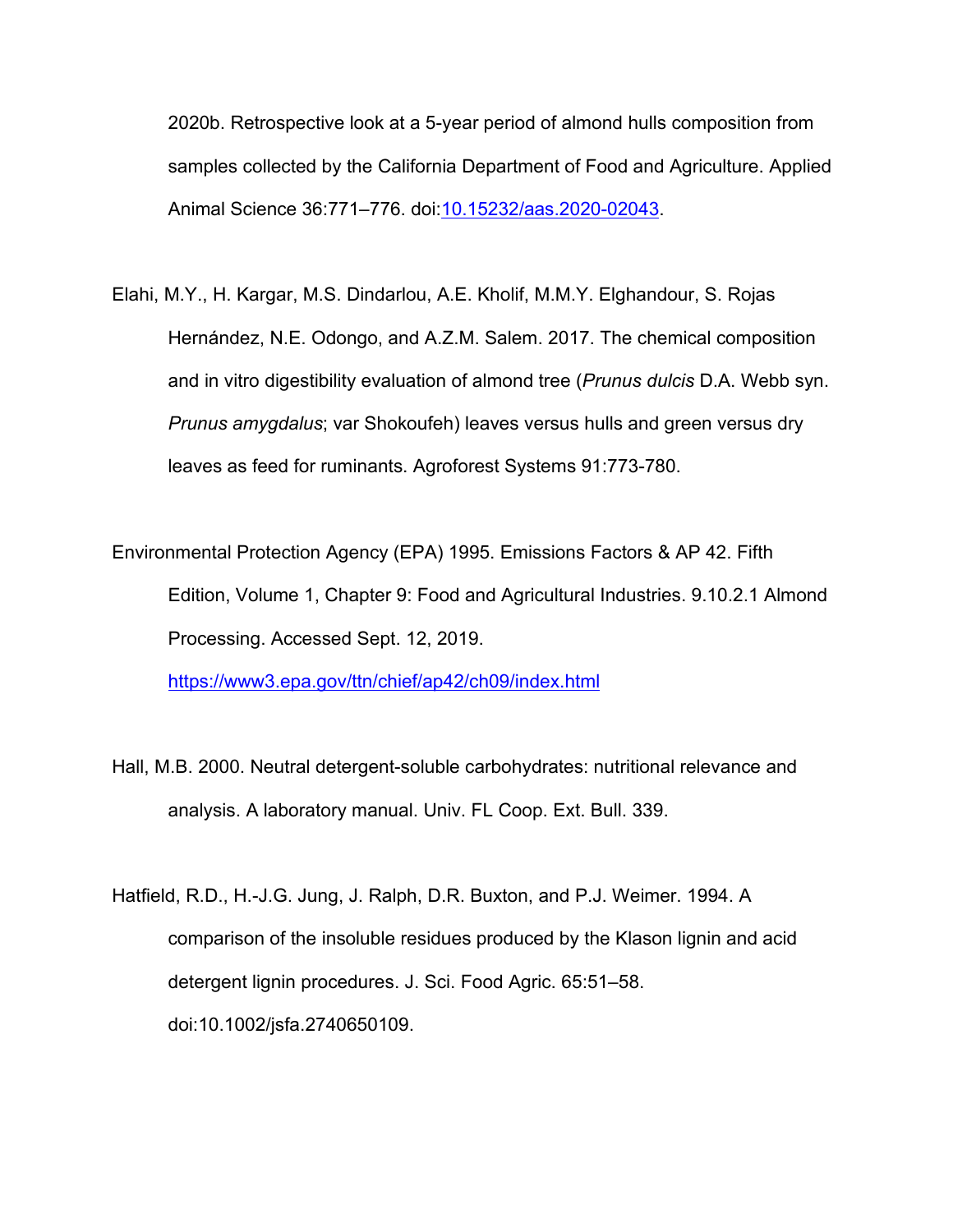- Holtman, K.M., R.D. Offeman, D. Franqui-Villanueva, A.K. Bayati, and W.J. Orts. 2015. Countercurrent Extraction of Soluble Sugars from Almond Hulls and Assessment of the Bioenergy Potential. Journal of Agricultural and Food Chemistry 63:2490– 2498. doi[:10.1021/jf5048332.](https://doi.org/10.1021/jf5048332)
- Jafari, S., A. Alizadeh, and A. Imani. 2011. Nutrition value of different varieties of almond (*Prunus dulcis*) hulls. Research Opinions in Animal & Veterinary Sciences 11:734-738.
- Jafari, S., A. Alizadeh, A. Imani, G.H. Meng, M. A. Rajion, and M. Ebrahimi. 2015. In situ degradation of almond (*Prunus dulcis* L.) hulls, a potential feed material for ruminants. Turkish Journal of Veterinary and Animal Sciences 39:676-681.
- López, M.C., F. Estellés, V.J. Moya, and C. Fernández. 2014. Use of dry citrus pulp or soybean hulls as a replacement for corn grain in energy and nitrogen partitioning, methane emissions, and milk performance in lactating Murciano-Granadina goats. J. Dairy Sci. 97:7821–7832. doi:10.3168/jds.2014-8424.
- Melesse, A., H. Steingass, M. Schollenberger, and M. Rodehutscord. 2018. Component composition, in vitro gas and methane production profiles of fruit by-products and leaves of root crops. The Journal of Agricultural Science 156:949–958. doi:10.1017/S0021859618000928.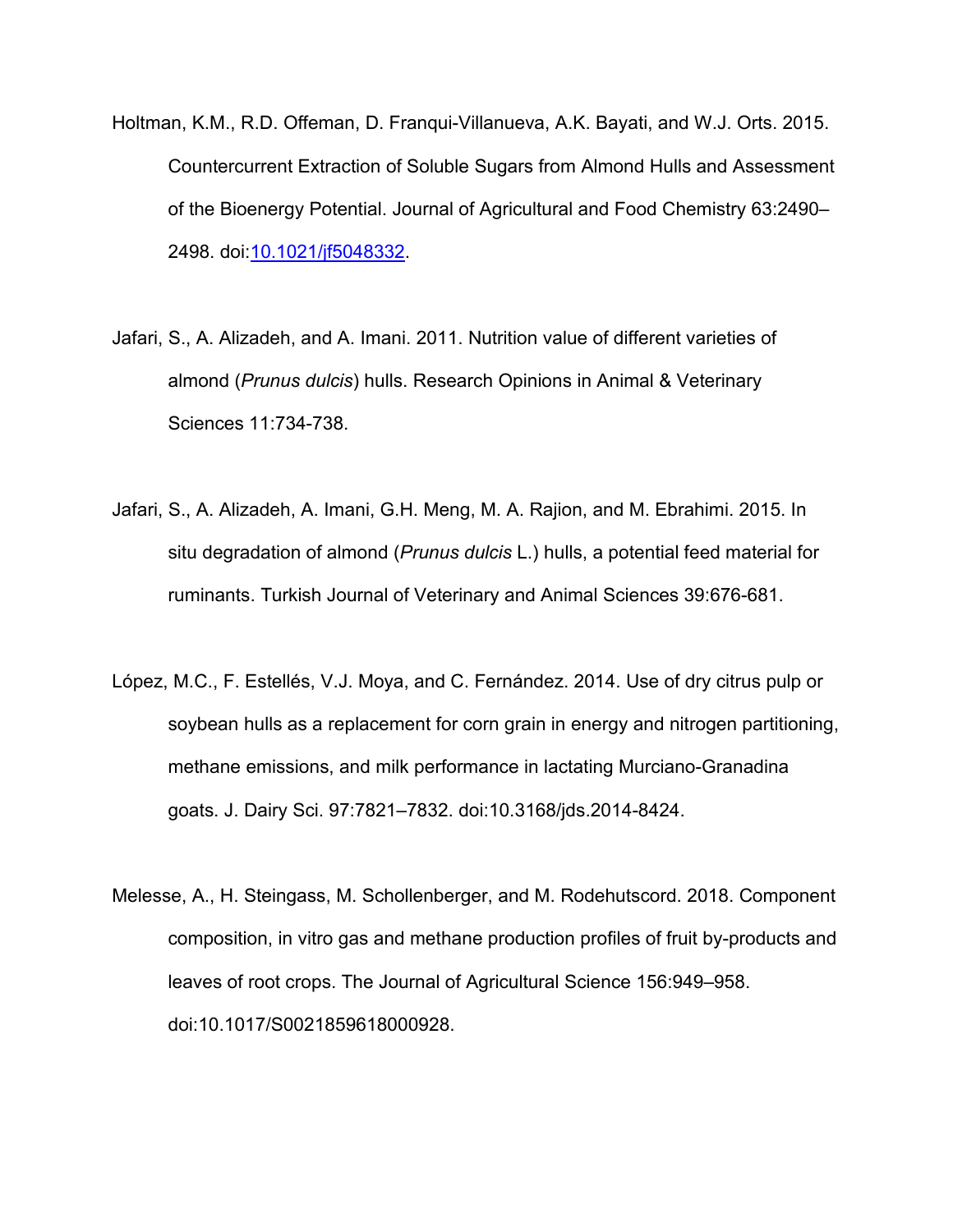- Menke, H.H. and H. Steingass. 1988. Estimation of the energetic feed value obtained from chemical analysis and in vitro gas production using rumen fluid. Animal Research and Development 28:7-55.
- Nocek, J.E. 1988. In situ and Other Methods to Estimate Ruminal Protein and Energy Digestibility: A Review. Journal of Dairy Science 71:2051–2069. doi:10.3168/jds.S0022-0302(88)79781-7.
- Nocek, J.E., and J.B. Russell. 1988. Protein and Energy as an Integrated System. Relationship of Ruminal Protein and Carbohydrate Availability to Microbial Synthesis and Milk Production. Journal of Dairy Science 71:2070–2107. doi:10.3168/jds.S0022-0302(88)79782-9.
- Norollahi, H., A. Kamalzadeh, and A. Karimi. 2006. Determination of chemical composition and digestibility of almond hull. Acta Horticulture 726:591-593.
- Offeman, R.D., K.M. Holtman, K.M. Covello, and W.J. Orts. 2014. Almond hulls as a biofuels feedstock: Variations in carbohydrates by variety and location in California. Industrial Crops and Products 54:109-144.
- Offeman, R.D., G.T. Dao, K.M. Holtman, and W.J. Orts. 2015. Leaching behavior of water soluble carbohydrates from almond hulls. Industrial Crops and Products 65:488-495.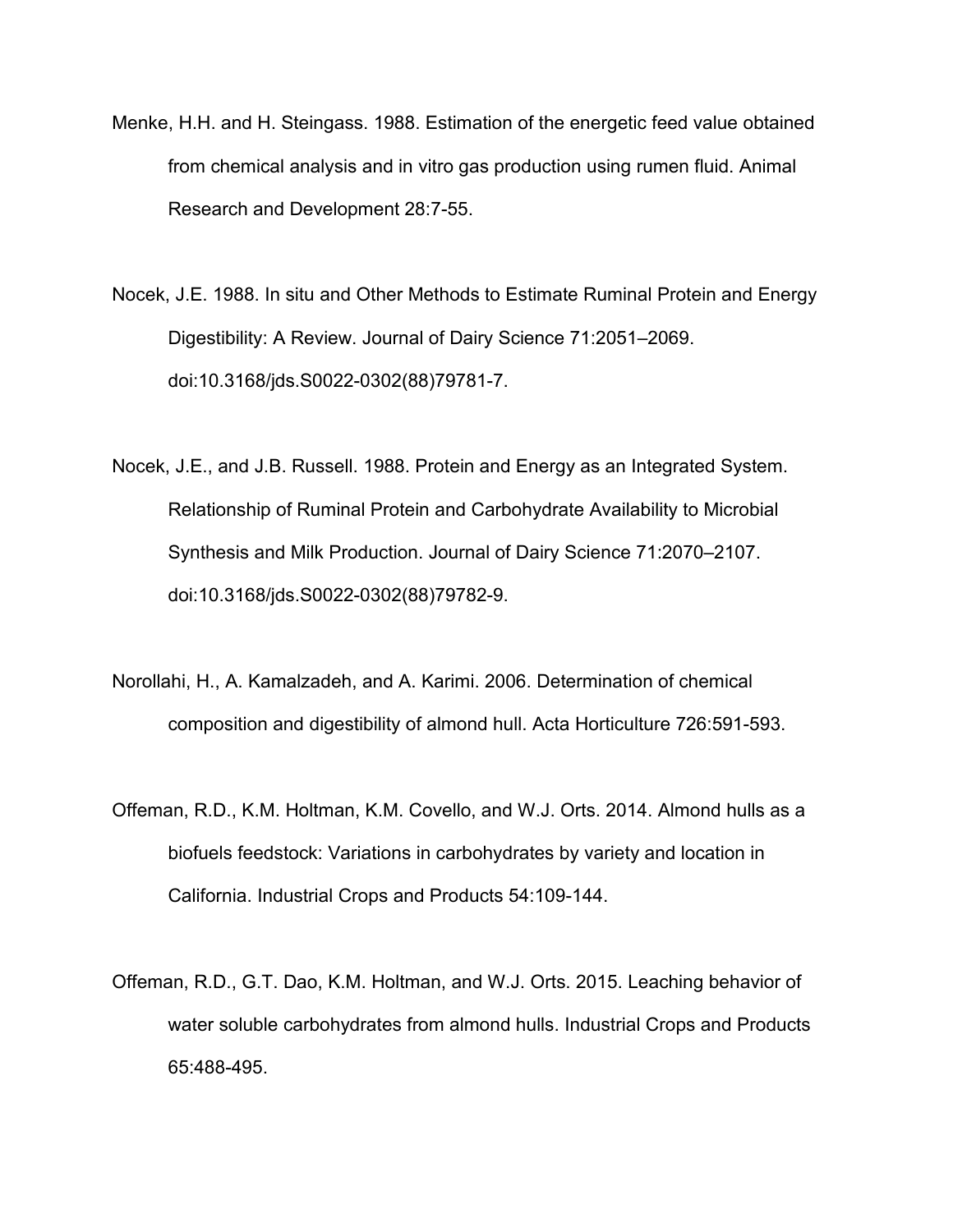- Poorkasegaran, S., and A.T. Yansari. 2014. Effects of different sources of carbohydrates on intake, digestibility, chewing, and performance of Holstein dairy cows. J. Anim. Sci. Biotechnol. 5:1-11. doi:10.1186/2049-1891-5-6.
- Queirós, C.S.G.P., S. Cardoso, A. Lourenço, J. Ferreira, I. Miranda, M.J.V. Lourenço, and H. Pereira. 2020. Characterization of walnut, almond, and pine nut shells regarding chemical composition and extract composition. Biomass Conv. Bioref. 10:175–188. doi:10.1007/s13399-019-00424-2.
- Reed, B.A., and D.L. Brown. 1988. Almond Hulls in Diets for Lactating Goats: Effects on Yield and Composition of Milk, Feed Intake, and Digestibility. J. Dairy Sci. 71:530–533. doi:10.3168/jds.S0022-0302(88)79585-5.
- Saura-Calixto, F., and J. Cañellas. 1982. Chemical composition of hulls of the sweet almond *Prunus amygdalus*. Journal of the Science of Food and Agriculture 33:336-339.
- Saura-Calixto, F., J. Cañellas, and J. García-Raso. 1983. Contents of detergent extracted dietary fibers and composition of hulls, shells, and teguments of almonds (*Prunus amygdalus*). Journal of Agriculture and Food Chemistry 31:1255-1259.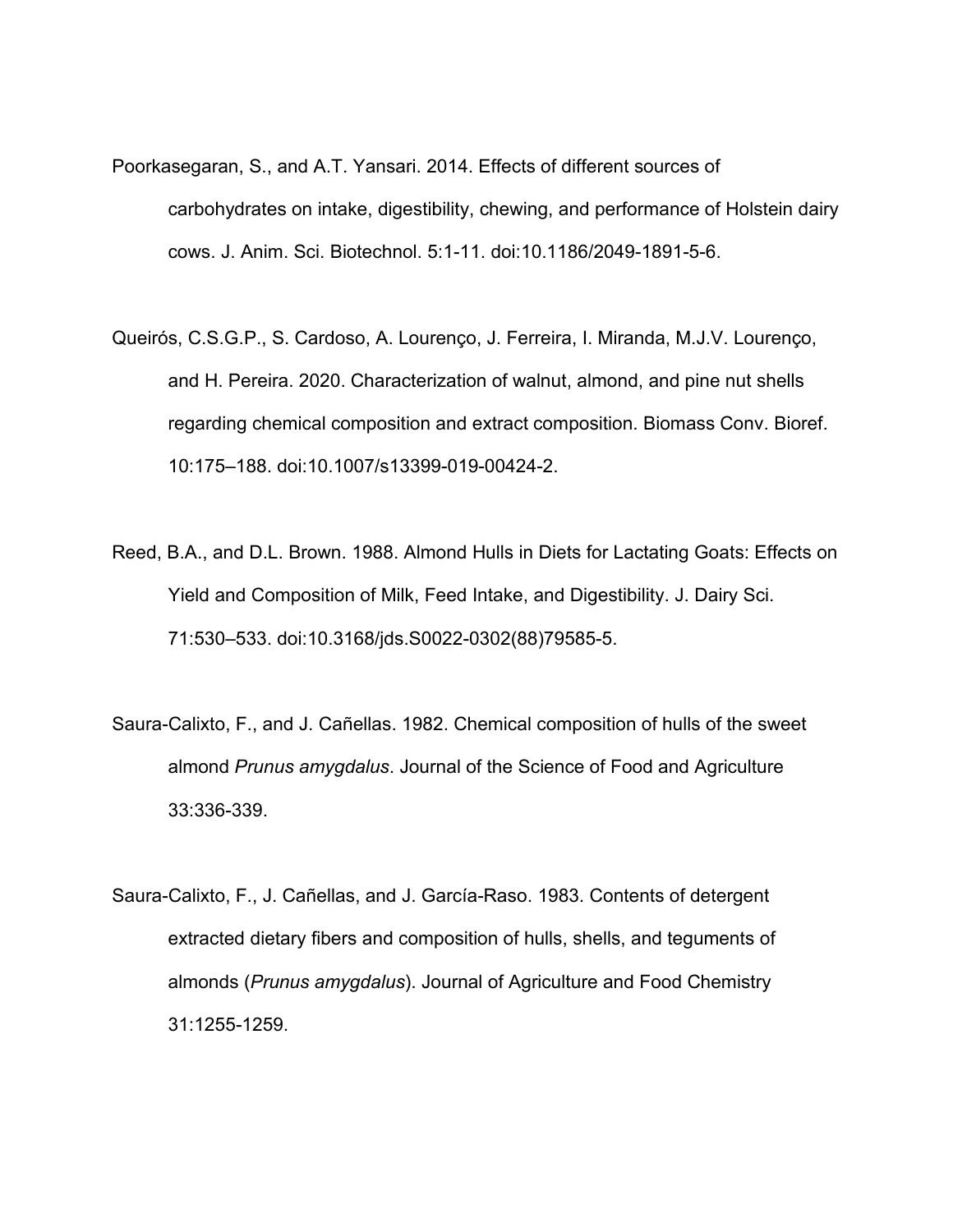- Sequeira, R.M., and R.B.Lew. 1970. The carbohydrate composition of almond hulls. Journal of Agriculture and Food Chemistry 18:950-951.
- Swanson, K.L., H.M. Bill, J. Asmus, J.M. Heguy, and E.J. DePeters. 2021a. Feeding high amounts of almond hulls to lactating cows. Journal of Dairy Science S0022030221005762. doi:10.3168/jds.2020-19109.
- Swanson, K.L., H.M. Bill, J. Asmus, J.M. Heguy, J.G. Fadel, and E.J. DePeters. 2021b. In vitro and in sacco digestibility of almond hulls. The Journal of Agricultural Science 159:615–621. doi:10.1017/S0021859621000794.
- Urrutia, N.L., and K.J. Harvatine. 2017. Acetate Dose-Dependently Stimulates Milk Fat Synthesis in Lactating Dairy Cows. J. Nutr. 147:763–769. doi:10.3945/jn.116.245001.
- Velasco, M., C. Schoner Jr., and G.P. Lofgreen. 1965. Composition and feeding value of almond hulls and hull-shell meal. California Agriculture. March, pages 12-14.

Weir, W.C. 1951. Almond hulls as feed. California Agriculture. February, page 13.

Williams, S.R.O., A.V. Chaves, M.H. Deighton, J.L. Jacobs, M.C. Hannah, B.E. Ribaux, G.L. Morris, W.J. Wales, and P.J. Moate. 2018. Influence of feeding supplements of almond hulls and ensiled citrus pulp on the milk production, milk composition,